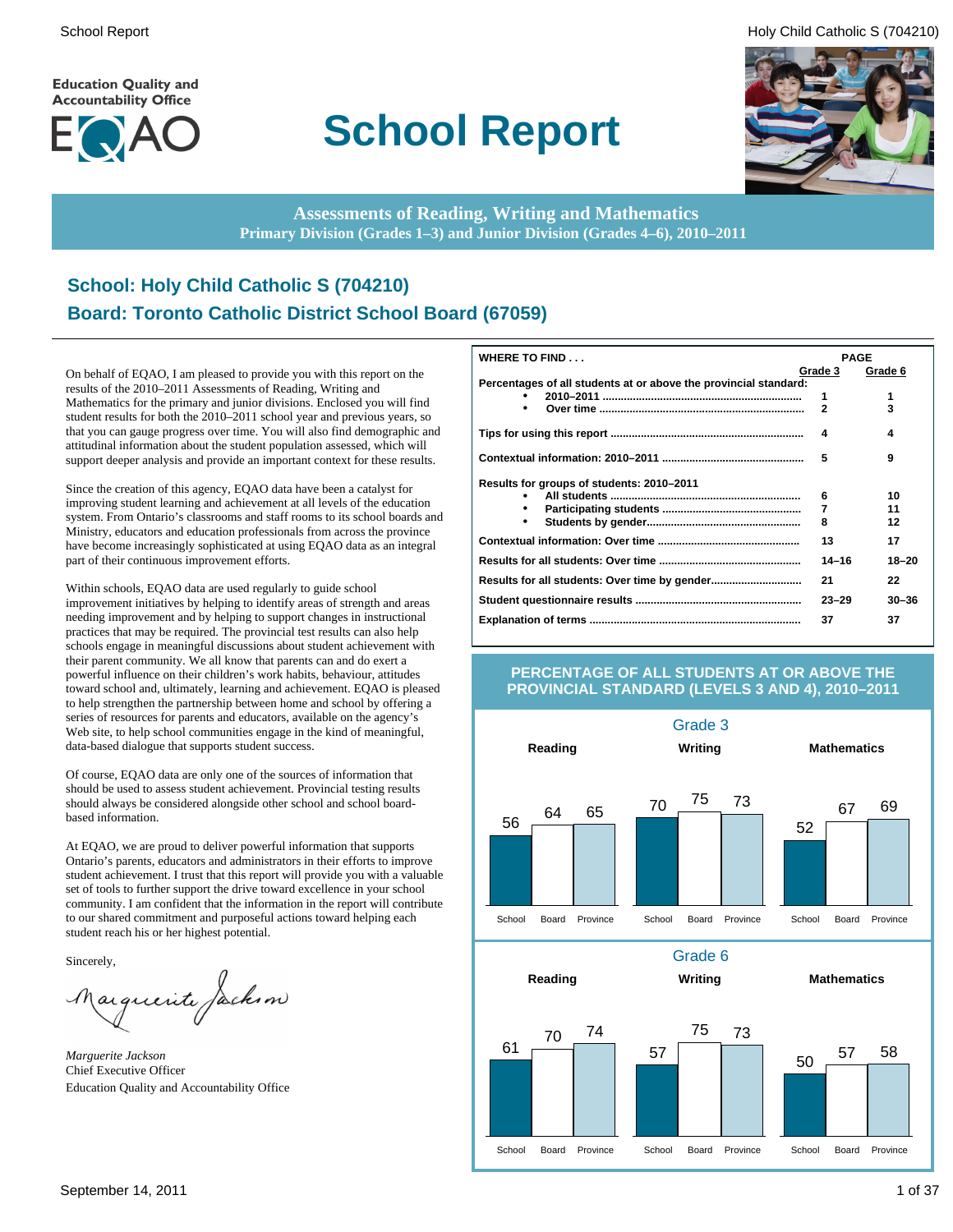### **RESULTS FOR ALL STUDENTS AT OR ABOVE THE PROVINCIAL STANDARD (LEVELS 3 AND 4) OVER TIME** Percentage of Students: Grade 3 2006–2007 2007–2008 2008–2009 2009–2010 Reading Mathematics **Mathematics** Mathematics **Mathematics SCHOOL** BOARD **PROVINCE** 2010–2011 *124 117 5 857 27* **2010–2011** *127 789 6 293 33* **2009–2010** *125 481 5 960 28* **2008–2009** *128 660 6 305 34* **2007–2008** *131 012 6 243 30* **2006–2007** Province Board **School Total Number of Grade 3 Students** 70 <sup>44</sup> <sup>50</sup> 67 56 83 50 64 82 70 80 32 64 61 52 <sup>68</sup> <sup>68</sup> <sup>72</sup> <sup>69</sup> <sup>68</sup> <sup>67</sup> <sup>70</sup> <sup>72</sup> <sup>72</sup> <sup>75</sup> 60 62 62 60 64  $62 \quad 61 \quad 62 \quad 65$   $64 \quad 66 \quad 68 \quad 70 \quad 73$   $69 \quad 68 \quad 70 \quad 71 \quad 69$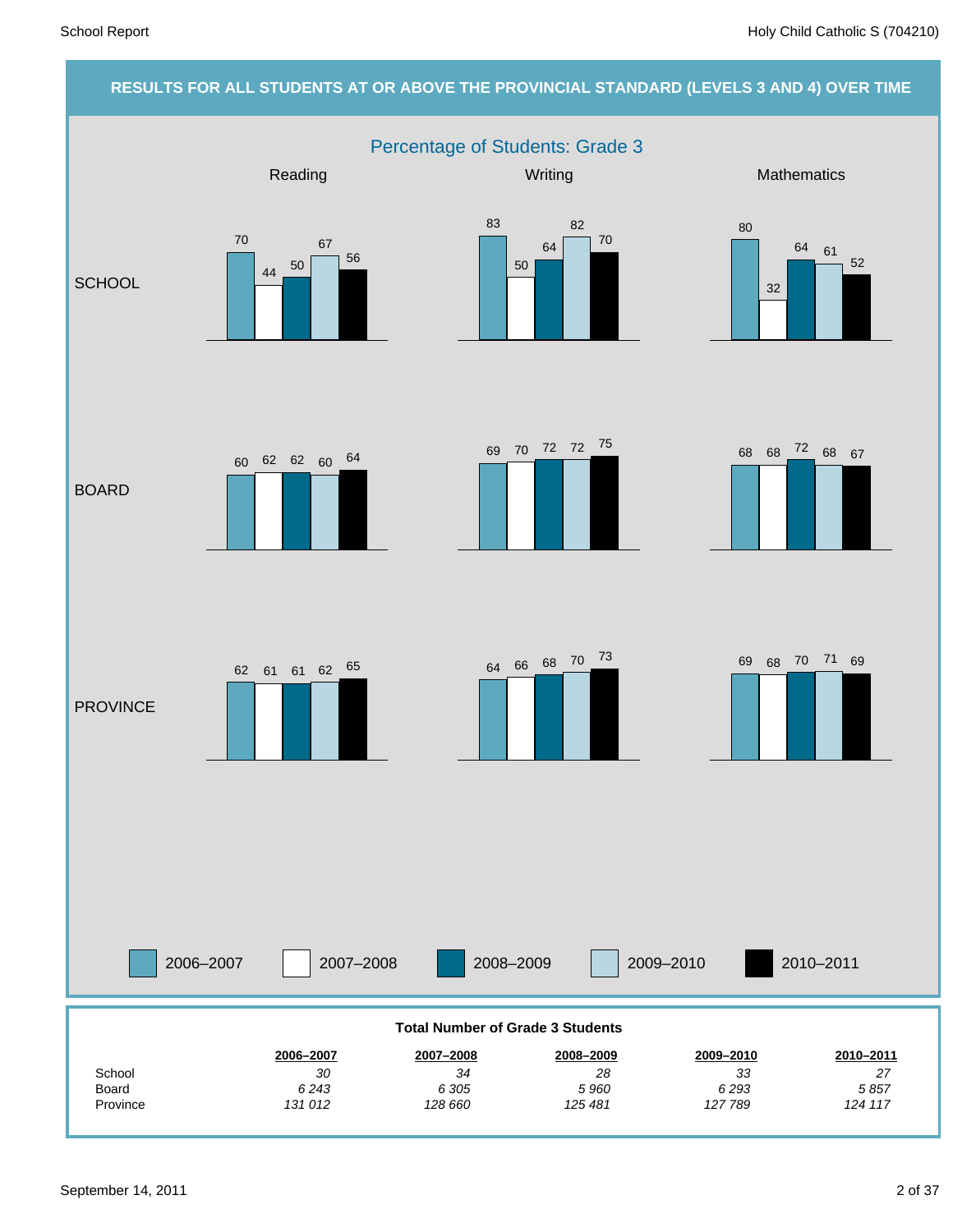# **RESULTS FOR ALL STUDENTS AT OR ABOVE THE PROVINCIAL STANDARD (LEVELS 3 AND 4) OVER TIME** Percentage of Students: Grade 6 2006-2007 2007-2008 2008-2009 2009-2010 Reading Mathematics **Mathematics** Mathematics **Mathematics SCHOOL** BOARD **PROVINCE** 2010-2011 *132 308 6 654 46* **2010–2011** *134 294 6 507 34* **2009–2010** *136 076 6 756 28* **2008–2009** *140 420 6 702 37* **2007–2008** *145 901 7 061 42* **2006–2007** Province Board **School Total Number of Grade 6 Students** 67 57 <sup>68</sup> <sup>68</sup> <sup>61</sup> 76 78 79 68 57 <sup>64</sup> <sup>59</sup> 46 62 50 <sup>58</sup> <sup>59</sup> <sup>62</sup> <sup>58</sup> <sup>57</sup> <sup>64</sup> <sup>69</sup> <sup>71</sup> <sup>71</sup> <sup>75</sup> <sup>63</sup> <sup>64</sup> <sup>66</sup> <sup>67</sup> <sup>70</sup> <sup>61</sup> <sup>67</sup> <sup>67</sup> <sup>70</sup> <sup>73</sup> <sup>64</sup> <sup>66</sup> <sup>69</sup> <sup>72</sup> <sup>74</sup> <sup>59</sup> <sup>61</sup> <sup>63</sup> <sup>61</sup> <sup>58</sup>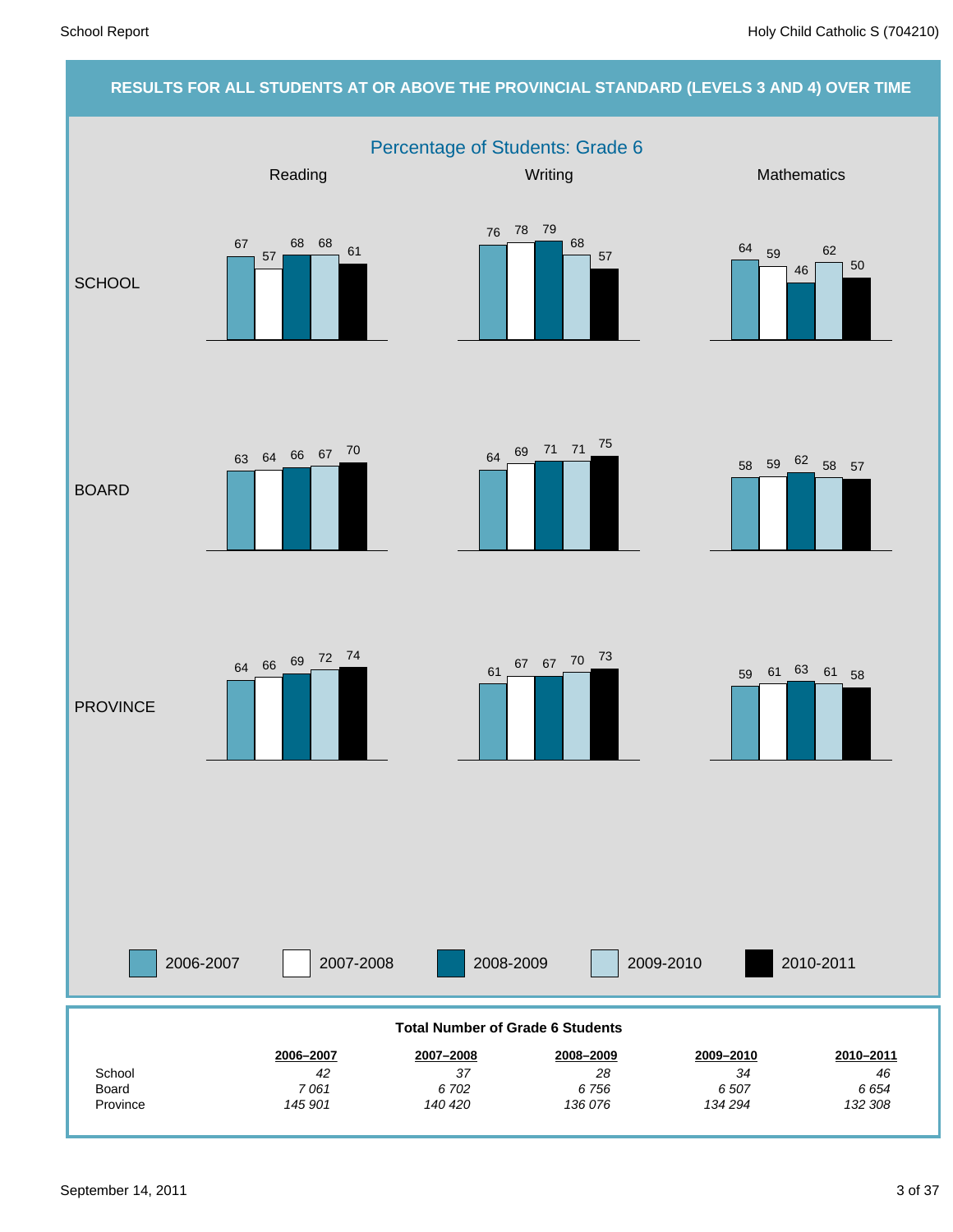Each school or board is unique. To appreciate the distinctive character of a school or board, look at the contextual information to understand the features and characteristics of the community it serves.

#### $C<sub>3</sub>$

Every assessment captures the performance of students at one point in time each year. Consider the results along with other information about students' achievement in reading, writing and mathematics.

#### $\alpha$

Exercise caution when interpreting results for small schools or boards. Results may vary considerably from year to year, and differences may look exaggerated. For example, in a school of 20 students, a difference of 10% represents only two students.

#### $C<sub>3</sub>$

Trends may be difficult to identify or to interpret. This is especially true in small schools or boards, or in schools where there is a high turnover in the student population.

#### $C<sub>3</sub>$

EQAO values students' privacy. Results are not reported publicly for schools where fewer than 15 students participated, because it might be possible to identify individual students.

# **TIPS ABOUT THIS SCHOOL OR BOARD REPORT**

This report shows how well students have met curriculum expectations to the end of the Primary Division and the end of the Junior Division. Students complete a set of test booklets that allow them to show what they have learned in reading, writing and mathematics. The assessments are based on *The Ontario Curriculum.*

### **This report includes**

- $\bullet$  results for this year
- a comparison of results of the current and previous administrations to aid in monitoring improvement
- information about the characteristics of the students who participated
- summary graphs showing the percentage of students achieving the provincial standard in reading, writing and mathematics
- detailed tables and graphs showing results for all levels of achievement, results for gender and participation information
- $\bullet$  student questionnaire results
- an explanation of all terms used in this report.

# **HOW TO USE THIS REPORT**

- ¨ Examine the contextual information to understand the similarities and differences between the school, the board and the province; the board and the province. Consider the challenges that any differences might present.
- Examine the results for reading, writing and mathematics.
	- Are these results consistent with what you would expect?
	- · How do the school results compare to the board and the province; the board results compare to the province?
	- · How do these results compare over time?
	- What influence might students' attitudes have on student performance (refer to the questionnaire results)?
- Speak to school or board staff about the goals for school improvement related to reading, writing and mathematics.

The Education Quality and Accountability Office is an independent agency that gathers information about student achievement through province-wide assessments. Each year, all Grade 3 and Grade 6 students across Ontario take part in these assessments of reading, writing and mathematics. Individual results are reported to students and to parents and guardians. School, board and provincial results are released publicly.

Learn more about us at www.eqao.com.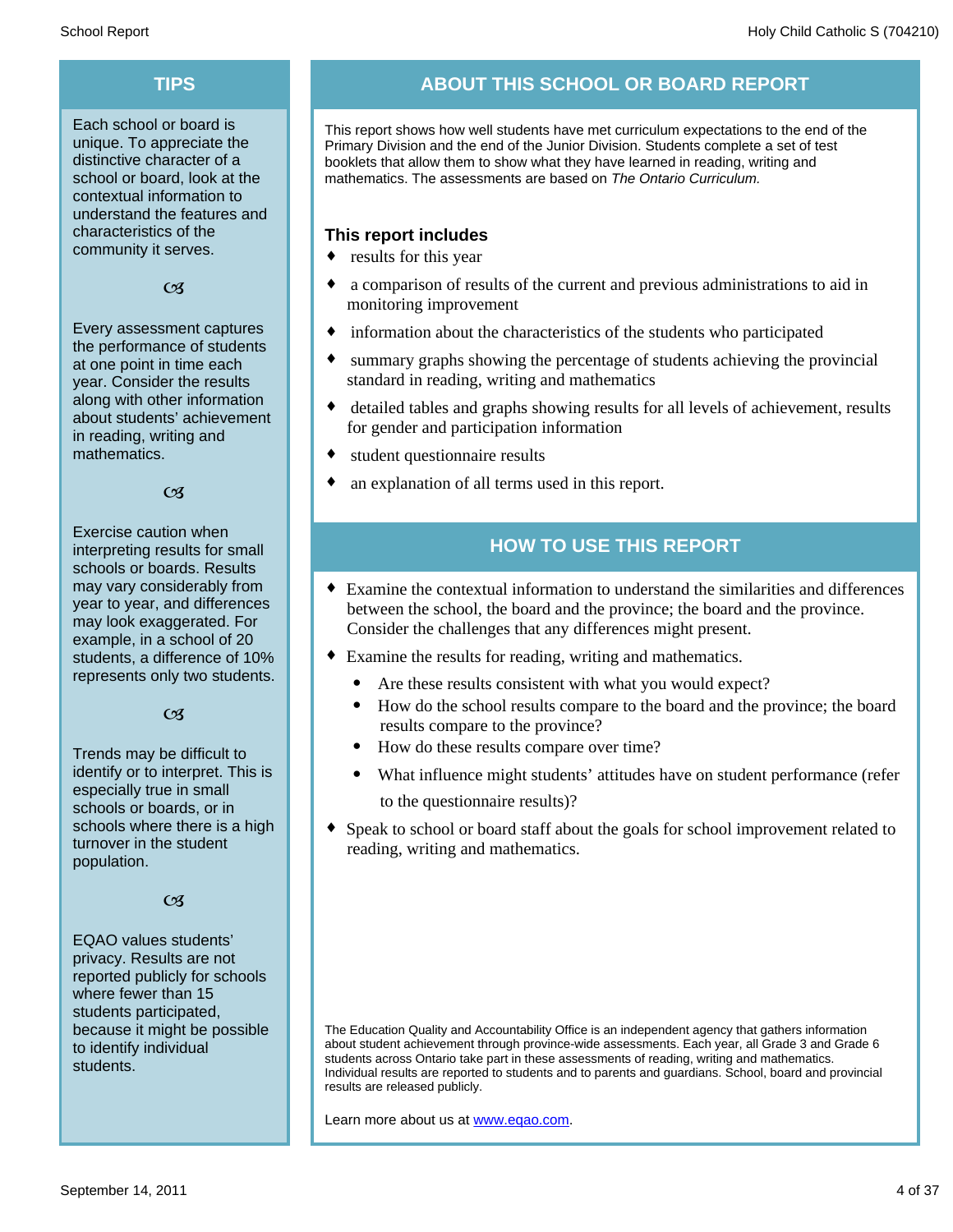# **Contextual Information: Grade 3\***

This information provides a context for interpreting the school's results.

| <b>Demographic Information</b>                             | <b>School</b>             |                | <b>Board</b> |        | <b>Province</b>                              |         |
|------------------------------------------------------------|---------------------------|----------------|--------------|--------|----------------------------------------------|---------|
| <b>Enrolment</b>                                           |                           |                |              |        |                                              |         |
| Number of Grade 3 students                                 |                           | 27             |              | 5857   |                                              | 124 117 |
| Number of classes with Grade 3 students                    |                           |                |              | 464    |                                              | 9 3 2 4 |
| Number of schools with Grade 3 classes                     |                           | Not applicable |              | 169    |                                              | 3 363   |
|                                                            |                           |                |              |        | Number Percent Number Percent Number Percent |         |
| Gender                                                     |                           |                |              |        |                                              |         |
| Female                                                     | 11                        | 41%            | 2877         | 49%    | 60 584                                       | 49%     |
| Male                                                       | 16                        | 59%            | 2980         | 51%    | 63 533                                       | 51%     |
| Gender not specified                                       | 0                         | 0%             | $\theta$     | $0\%$  | 0                                            | 0%      |
| <b>Student Status</b>                                      |                           |                |              |        |                                              |         |
| English language learners**                                | 6                         | 22%            | 586          | 10%    | 12 367                                       | 10%     |
| Students with special education needs (excluding gifted)** | $\overline{4}$            | 15%            | 887          | 15%    | 19 409                                       | 16%     |
| <b>Place of Birth</b>                                      |                           |                |              |        |                                              |         |
| Born in Canada                                             | 17                        | 63%            | 4834         | 83%    | 111 482                                      | 90%     |
| Born outside Canada                                        | 10                        | 37%            | 1015         | 17%    | 12 469                                       | 10%     |
| In Canada less than one year                               | 1                         | 4%             | 69           | 1%     | 761                                          | 1%      |
| In Canada one year or more but less than three years       | 1                         | 4%             | 304          | 5%     | 2612                                         | 2%      |
| In Canada three years or more                              | 8                         | 30%            | 640          | 11%    | 8288                                         | 7%      |
| Language                                                   |                           |                |              |        |                                              |         |
| First language learned at home was other than English      | $\mathfrak{Z}$            | 11%            | 1817         | 31%    | 27 117                                       | 22%     |
| <b>Year Student Entered Current School</b>                 |                           |                |              |        |                                              |         |
| Year of the assessment                                     | $\overline{4}$            | 15%            | 688          | 12%    | 16738                                        | 13%     |
| Year prior to the assessment                               | 0                         | 0%             | 595          | 10%    | 13 578                                       | 11%     |
| 2 years prior to the assessment                            | 6                         | 22%            | 695          | 12%    | 17016                                        | 14%     |
| 3 or more years prior to the assessment                    | 17                        | 63%            | 3868         | 66%    | 76 409                                       | 62%     |
| Data not available                                         | 0                         | $0\%$          | 11           | $<$ 1% | 376                                          | $<$ 1%  |
| <b>Year Student Entered Current Board</b>                  |                           |                |              |        |                                              |         |
| Year of the assessment                                     | $\overline{c}$            | 7%             | 384          | 7%     | 7882                                         | 6%      |
| Year prior to the assessment                               | 1                         | 4%             | 350          | 6%     | 7107                                         | 6%      |
| 2 years prior to the assessment                            | 6                         | 22%            | 513          | 9%     | 10488                                        | $8\%$   |
| 3 or more years prior to the assessment                    | 18                        | 67%            | 4584         | 78%    | 95 132                                       | 77%     |
| Data not available                                         | $\boldsymbol{\mathit{0}}$ | $0\%$          | 26           | $<$ 1% | 3 508                                        | 3%      |

\* Contextual data pertaining to gender, student status, place of birth, language learned at home and year entered school and board are provided by schools and/or boards through the Student Data Collection process. Some data may be missing because they were not provided by the school or the board.

\*\* See the Explanation of Terms.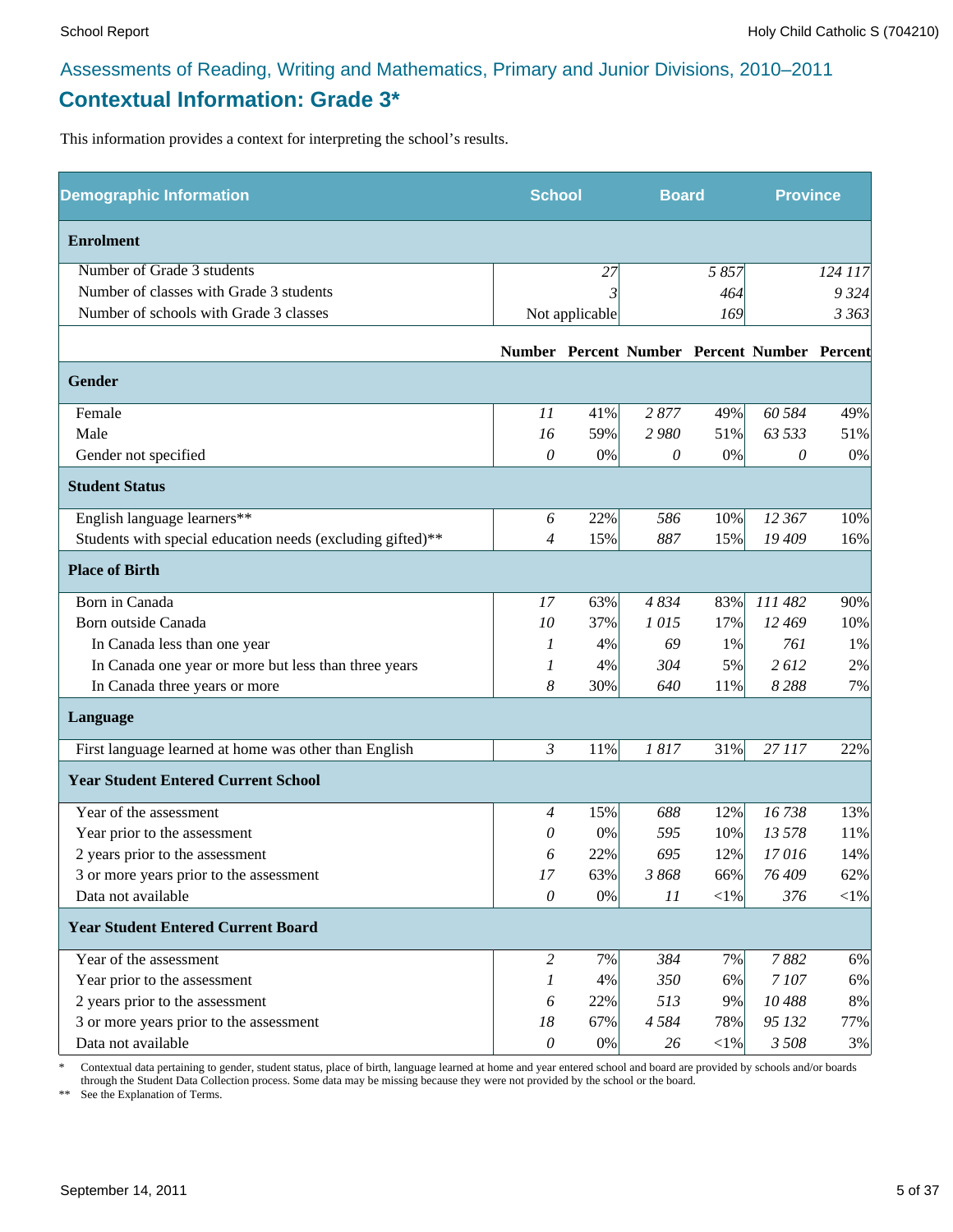# Results in Reading, Writing and Mathematics, 2010–2011 **Grade 3: All Students††**

| <b>Grade 3: Reading*</b>                                                                             |                |                     |                         |                            |  |  |  |  |  |
|------------------------------------------------------------------------------------------------------|----------------|---------------------|-------------------------|----------------------------|--|--|--|--|--|
| Number of Students                                                                                   |                | <b>School</b><br>27 | <b>Board</b><br>5 6 9 3 | <b>Province</b><br>119 914 |  |  |  |  |  |
|                                                                                                      | #              | $\frac{0}{0}$       | $\frac{0}{0}$           | $\%$                       |  |  |  |  |  |
| Level 4                                                                                              | 4              | 15%                 | 8%                      | 8%                         |  |  |  |  |  |
| Level 3                                                                                              | 11             | 41%                 | 56%                     | 57%                        |  |  |  |  |  |
| Level 2                                                                                              | 6              | 22%                 | 25%                     | 24%                        |  |  |  |  |  |
| <b>Level 1</b>                                                                                       | 4              | 15%                 | 6%                      | 6%                         |  |  |  |  |  |
| $NE1**$                                                                                              | 0              | 0%                  | 1%                      | 1%                         |  |  |  |  |  |
| Participating<br><b>Students</b>                                                                     | 25             | 93%                 | 96%                     | 97%                        |  |  |  |  |  |
| No Data                                                                                              | 0              | 0%                  | 1%                      | 1%                         |  |  |  |  |  |
| <b>Exempt</b>                                                                                        | $\overline{2}$ | 7%                  | 3%                      | 3%                         |  |  |  |  |  |
| <b>At or Above</b><br><b>Provincial Standard</b><br>(Levels 3 and 4) <sup><math>\dagger</math></sup> | 56%            | 64%                 | 65%                     |                            |  |  |  |  |  |





| <b>Grade 3: Mathematics*</b>                                                                         |                |                     |                      |                            |  |  |  |  |  |
|------------------------------------------------------------------------------------------------------|----------------|---------------------|----------------------|----------------------------|--|--|--|--|--|
| <b>Number of Students</b>                                                                            |                | <b>School</b><br>27 | <b>Board</b><br>5857 | <b>Province</b><br>124 104 |  |  |  |  |  |
|                                                                                                      | #              | $\%$                | $\frac{0}{0}$        | $\%$                       |  |  |  |  |  |
| Level 4                                                                                              | $\overline{c}$ | 7%                  | 13%                  | 12%                        |  |  |  |  |  |
| Level 3                                                                                              | 12             | 44%                 | 54%                  | 57%                        |  |  |  |  |  |
| Level 2                                                                                              | 10             | 37%                 | 26%                  | 25%                        |  |  |  |  |  |
| Level 1                                                                                              |                | 4%                  | 3%                   | 3%                         |  |  |  |  |  |
| $NE1**$                                                                                              | 0              | 0%                  | $<$ 1%               | $<$ 1%                     |  |  |  |  |  |
| Participating<br><b>Students</b>                                                                     | 25             | 93%                 | 96%                  | 97%                        |  |  |  |  |  |
| No Data                                                                                              | 0              | 0%                  | 1%                   | 1%                         |  |  |  |  |  |
| <b>Exempt</b>                                                                                        | 2              | 7%                  | 3%                   | 2%                         |  |  |  |  |  |
| <b>At or Above</b><br><b>Provincial Standard</b><br>(Levels 3 and 4) <sup><math>\dagger</math></sup> |                | 67%                 | 69%                  |                            |  |  |  |  |  |





\* Because percentages in tables and graphs are rounded, and because graphs do not show all reporting categories, percentages may not add to 100.<br>\*\* See the Explanation of Terms

See the Explanation of Terms.

† These percentages are based on the actual number of students and cannot be calculated simply by adding the rounded percentages of students at Levels 3 and 4.

Some French Immersion students do not write all components of the assessment in Grade 3; the numbers shown reflect those students who were expected to write each component as determined by the French Immersion participation option selected by boards.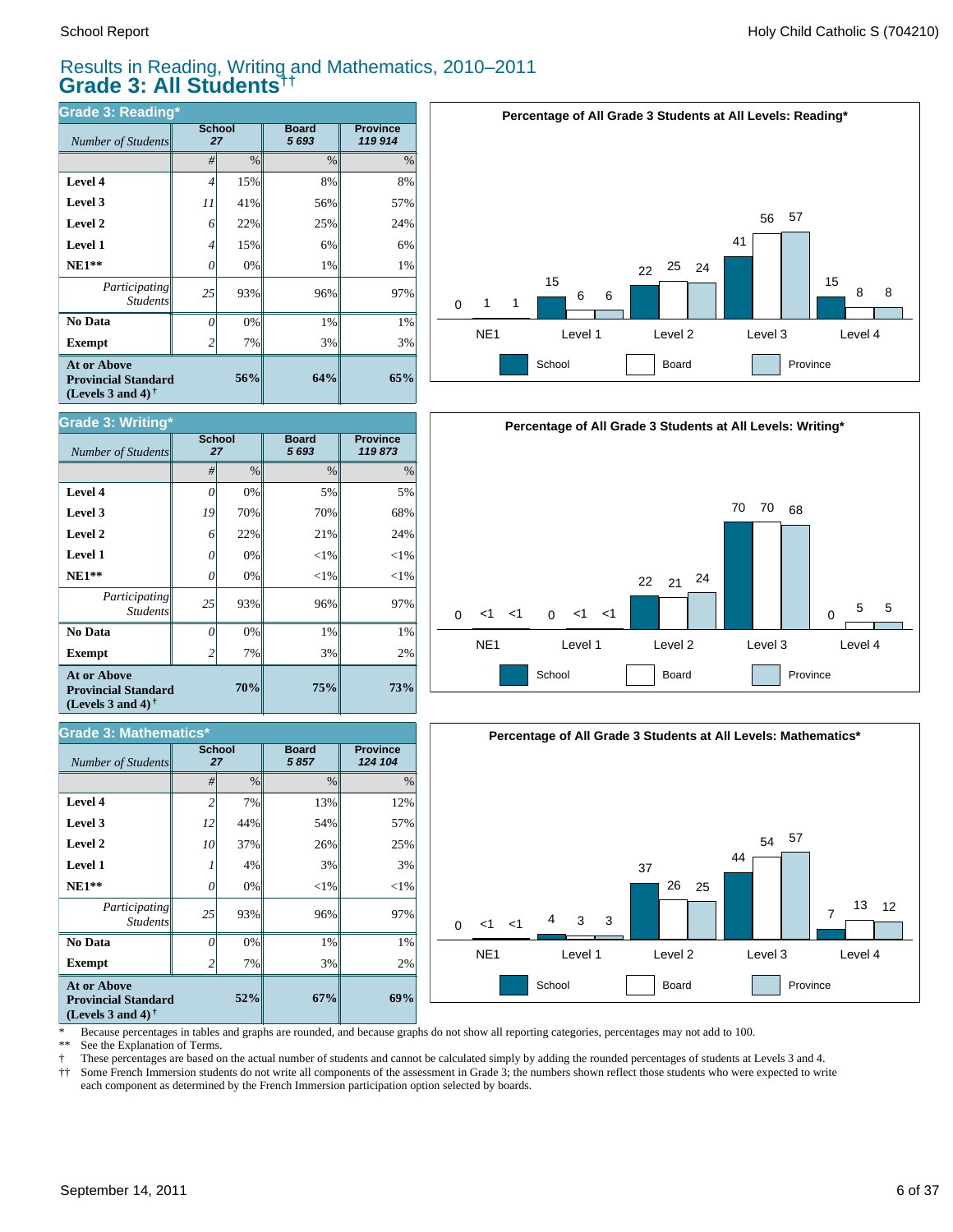# Results in Reading, Writing and Mathematics, 2010–2011

# **Grade 3: Participating Students (excludes "no data" and "exempt" categories)**

| Grade 3: Reading*<br>Number of Students                                        | <b>School</b> | 25   | <b>Board</b><br>5477 | <b>Province</b><br>115 908 |
|--------------------------------------------------------------------------------|---------------|------|----------------------|----------------------------|
|                                                                                | #             | $\%$ | $\frac{0}{0}$        | $\%$                       |
| Level 4                                                                        | 4             | 16%  | 8%                   | 8%                         |
| Level 3                                                                        | 11            | 44%  | 58%                  | 59%                        |
| Level 2                                                                        | 6             | 24%  | 26%                  | 25%                        |
| Level 1                                                                        | 4             | 16%  | 6%                   | 7%                         |
| $NE1**$                                                                        | 0             | 0%   | $1\%$                | 1%                         |
| <b>At or Above</b><br><b>Provincial Standard</b><br>(Levels 3 and 4) $\dagger$ |               | 60%  | 67%                  | 67%                        |



| <b>Grade 3: Writing*</b>                                                       |               |               |                         |                            |          |                 | <b>Percentage of Participa</b> |          |         |         |
|--------------------------------------------------------------------------------|---------------|---------------|-------------------------|----------------------------|----------|-----------------|--------------------------------|----------|---------|---------|
| Number of Students                                                             | <b>School</b> | 25            | <b>Board</b><br>5 4 8 5 | <b>Province</b><br>116 286 |          |                 |                                |          |         |         |
|                                                                                | #             | $\frac{0}{0}$ | $\frac{0}{0}$           | $\%$                       |          |                 |                                |          |         |         |
| Level 4                                                                        | 0             | 0%            | 6%                      | 5%                         |          |                 |                                |          |         |         |
| Level 3                                                                        | 19            | 76%           | 73%                     | 70%                        |          |                 |                                |          |         |         |
| Level 2                                                                        | 6             | 24%           | 21%                     | 25%                        |          |                 |                                |          |         |         |
| Level 1                                                                        | 0             | 0%            | ${<}1\%$                | ${<}1\%$                   |          |                 |                                |          |         |         |
| $NE1**$                                                                        | 0             | 0%            | $< 1\%$                 | ${<}1\%$                   |          |                 |                                |          |         |         |
| <b>At or Above</b><br><b>Provincial Standard</b><br>(Levels 3 and 4) $\dagger$ |               | 76%           | 78%                     | 75%                        | $\Omega$ | –<1             | —<1                            | $\Omega$ | $<$ 1   | $\,<\,$ |
|                                                                                |               |               |                         |                            |          | NE <sub>1</sub> |                                |          | Level 1 |         |



| <b>Grade 3: Mathematics*</b>                                                   |                 |               |                      |                            |  |  |  |  |  |  |
|--------------------------------------------------------------------------------|-----------------|---------------|----------------------|----------------------------|--|--|--|--|--|--|
| Number of Students                                                             | School<br>25    |               | <b>Board</b><br>5650 | <b>Province</b><br>120 441 |  |  |  |  |  |  |
|                                                                                | #               | $\frac{0}{0}$ | $\frac{0}{0}$        | $\%$                       |  |  |  |  |  |  |
| Level 4                                                                        | $\mathfrak{D}$  | 8%            | 13%                  | 12%                        |  |  |  |  |  |  |
| Level 3                                                                        | 12              | 48%           | 56%                  | 58%                        |  |  |  |  |  |  |
| Level 2                                                                        | 10 <sup> </sup> | 40%           | 27%                  | 26%                        |  |  |  |  |  |  |
| Level 1                                                                        |                 | 4%            | 3%                   | 3%                         |  |  |  |  |  |  |
| $NE1**$                                                                        | 0               | 0%            | $<$ 1%               | $<$ 1%                     |  |  |  |  |  |  |
| <b>At or Above</b><br><b>Provincial Standard</b><br>(Levels 3 and 4) $\dagger$ |                 | 56%           | 69%                  | 71%                        |  |  |  |  |  |  |



\* Because percentages in tables and graphs are rounded, percentages may not add to 100.<br>\*\* See the Explanation of Terms See the Explanation of Terms.

† These percentages are based on the actual number of students and cannot be calculated simply by adding the rounded percentages of students at Levels 3 and 4.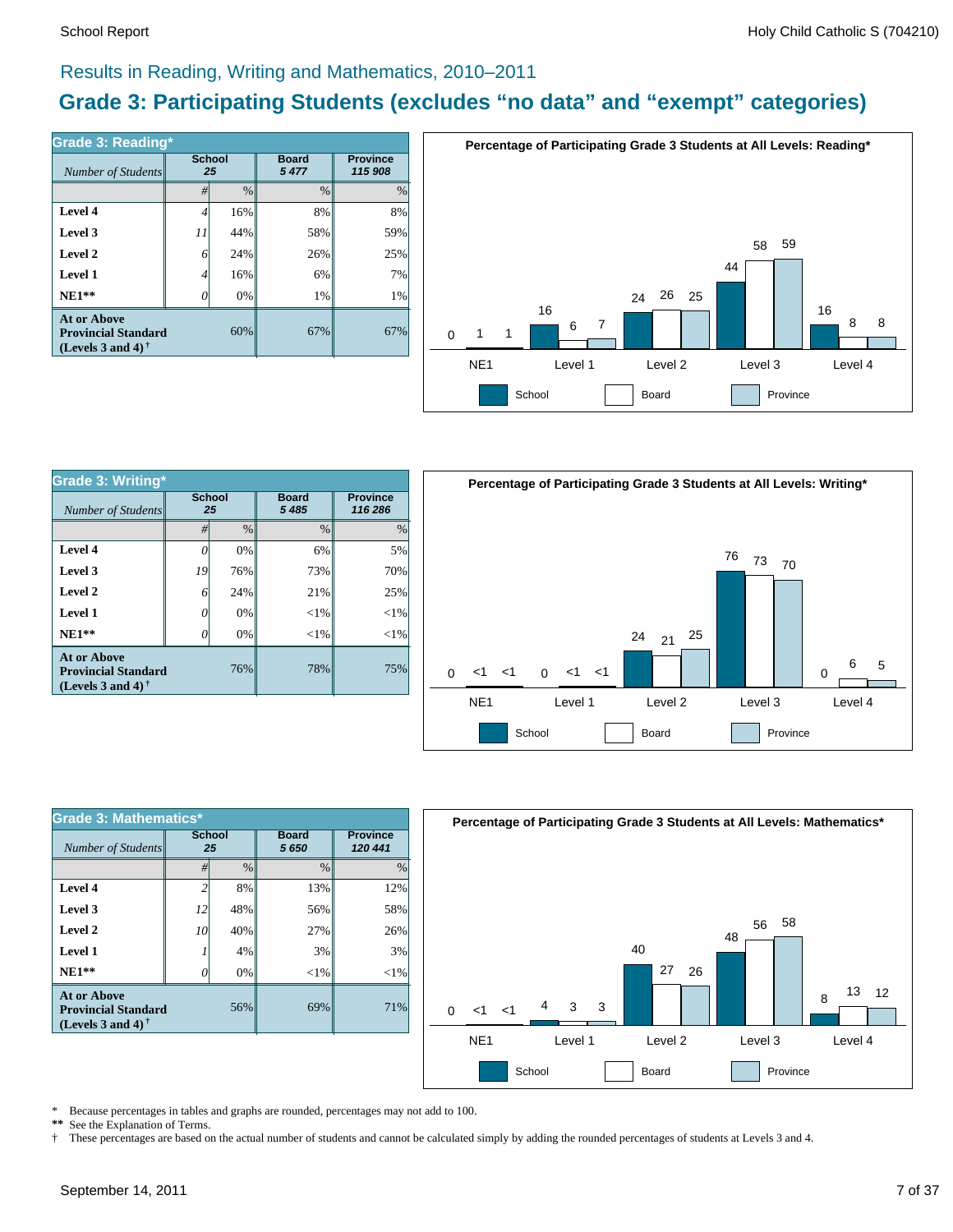# Results in Reading, Writing and Mathematics, 2010–2011

# **Grade 3: Gender††**

| Grade 3: School*                                                                                     |                      |             |                      |             |                      |             |  |  |  |  |
|------------------------------------------------------------------------------------------------------|----------------------|-------------|----------------------|-------------|----------------------|-------------|--|--|--|--|
|                                                                                                      | Reading              |             | <b>Writing</b>       |             | <b>Mathematics</b>   |             |  |  |  |  |
| Number of Students                                                                                   | <b>Female</b><br>N/R | Male<br>N/R | <b>Female</b><br>N/R | Male<br>N/R | <b>Female</b><br>N/R | Male<br>N/R |  |  |  |  |
| Level 4                                                                                              | N/R                  | N/R         | N/R                  | N/R         | N/R                  | N/R         |  |  |  |  |
| Level 3                                                                                              | N/R                  | N/R         | N/R                  | N/R         | N/R                  | N/R         |  |  |  |  |
| Level 2                                                                                              | N/R                  | N/R         | N/R                  | N/R         | N/R                  | N/R         |  |  |  |  |
| Level 1                                                                                              | N/R                  | N/R         | N/R                  | N/R         | N/R                  | N/R         |  |  |  |  |
| $NE1**$                                                                                              | N/R                  | N/R         | N/R                  | N/R         | N/R                  | N/R         |  |  |  |  |
| <i>Participating</i><br><i>Students</i>                                                              | N/R                  | N/R         | N/R                  | N/R         | N/R                  | N/R         |  |  |  |  |
| No Data                                                                                              | N/R                  | N/R         | N/R                  | N/R         | N/R                  | N/R         |  |  |  |  |
| Exempt                                                                                               | N/R                  | N/R         | N/R                  | N/R         | N/R                  | N/R         |  |  |  |  |
| <b>At or Above</b><br><b>Provincial Standard</b><br>(Levels 3 and 4) <sup><math>\dagger</math></sup> | N/R                  | N/R         | N/R                  | N/R         | N/R                  | N/R         |  |  |  |  |

| Grade 3: Board*                                                                                      |                       |              |                       |              |                       |              |  |  |  |  |
|------------------------------------------------------------------------------------------------------|-----------------------|--------------|-----------------------|--------------|-----------------------|--------------|--|--|--|--|
|                                                                                                      | Reading               |              | <b>Writing</b>        |              | <b>Mathematics</b>    |              |  |  |  |  |
| Number of Students                                                                                   | <b>Female</b><br>2790 | Male<br>2903 | <b>Female</b><br>2790 | Male<br>2903 | <b>Female</b><br>2877 | Male<br>2980 |  |  |  |  |
| Level 4                                                                                              | 10%                   | 6%           | 7%                    | 4%           | 13%                   | 13%          |  |  |  |  |
| Level 3                                                                                              | 59%                   | 54%          | 73%                   | 67%          | 55%                   | 54%          |  |  |  |  |
| Level 2                                                                                              | 22%                   | 28%          | 16%                   | 25%          | 26%                   | 26%          |  |  |  |  |
| <b>Level 1</b>                                                                                       | 5%                    | 7%           | 0%                    | ${<}1\%$     | 3%                    | 3%           |  |  |  |  |
| $NE1**$                                                                                              | 1%                    | 1%           | ${<}1\%$              | ${<}1\%$     | ${<}1\%$              | ${<}1\%$     |  |  |  |  |
| Participating<br><b>Students</b>                                                                     | 97%                   | 96%          | 97%                   | 96%          | 97%                   | 96%          |  |  |  |  |
| No Data                                                                                              | 1%                    | ${<}1\%$     | 1%                    | 1%           | 1%                    | 1%           |  |  |  |  |
| Exempt                                                                                               | 2%                    | 4%           | 2%                    | 4%           | 2%                    | 4%           |  |  |  |  |
| <b>At or Above</b><br><b>Provincial Standard</b><br>(Levels 3 and 4) <sup><math>\dagger</math></sup> | 69%                   | 59%          | 80%                   | 70%          | 68%                   | 66%          |  |  |  |  |

| <b>Grade 3: Province*</b>                                                      |                         |                |                         |                |                         |                |  |  |  |  |
|--------------------------------------------------------------------------------|-------------------------|----------------|-------------------------|----------------|-------------------------|----------------|--|--|--|--|
|                                                                                | Reading                 |                | <b>Writing</b>          |                | <b>Mathematics</b>      |                |  |  |  |  |
| Number of Students                                                             | <b>Female</b><br>58 169 | Male<br>61 745 | <b>Female</b><br>58 150 | Male<br>61 723 | <b>Female</b><br>60 578 | Male<br>63 526 |  |  |  |  |
| Level 4                                                                        | 10%                     | 6%             | 6%                      | 3%             | 12%                     | 12%            |  |  |  |  |
| Level 3                                                                        | 60%                     | 54%            | 73%                     | 64%            | 57%                     | 56%            |  |  |  |  |
| Level 2                                                                        | 21%                     | 27%            | 18%                     | 30%            | 25%                     | 25%            |  |  |  |  |
| Level 1                                                                        | 5%                      | 7%             | ${<}1\%$                | ${<}1\%$       | 3%                      | 3%             |  |  |  |  |
| $NE1**$                                                                        | 1%                      | 2%             | ${<}1\%$                | ${<}1\%$       | ${<}1\%$                | ${<}1\%$       |  |  |  |  |
| <i>Participating</i><br><i>Students</i>                                        | 97%                     | 96%            | 98%                     | 96%            | 98%                     | 96%            |  |  |  |  |
| No Data                                                                        | 1%                      | 1%             | 1%                      | 1%             | 1%                      | 1%             |  |  |  |  |
| <b>Exempt</b>                                                                  | 2%                      | 3%             | 2%                      | 3%             | 2%                      | 3%             |  |  |  |  |
| <b>At or Above</b><br><b>Provincial Standard</b><br>(Levels 3 and 4) $\dagger$ | 70%                     | 60%            | 80%                     | 67%            | 69%                     | 68%            |  |  |  |  |

\* Because percentages in tables are rounded, percentages may not add to 100.<br>\*\* See the Explanation of Terms.

See the Explanation of Terms.

† These percentages are based on the actual number of students and cannot be calculated simply by adding the rounded percentages of students at Levels 3 and 4.<br>†† Results include only students for whom gender data were ava

†† Results include only students for whom gender data were available.





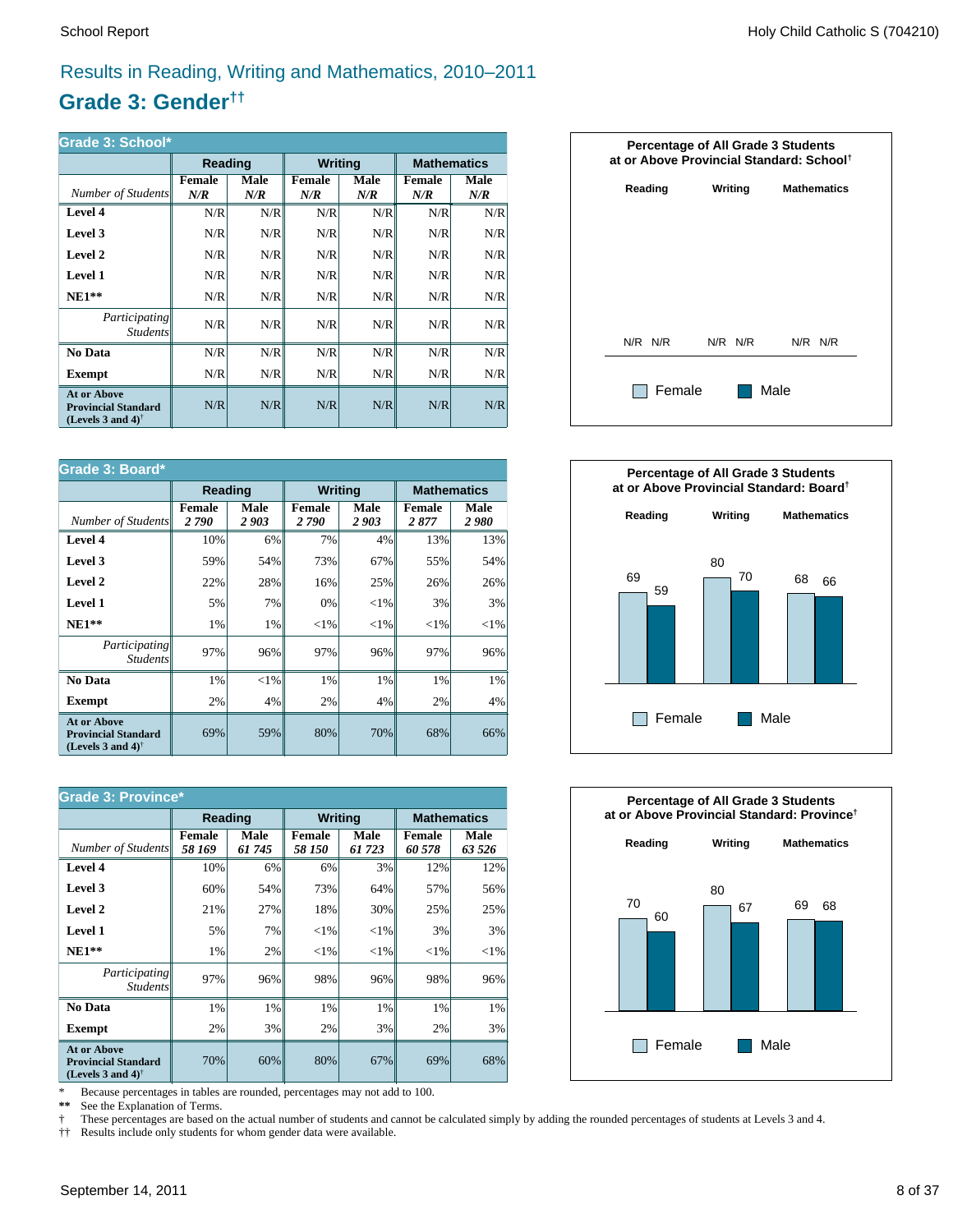# Assessments of Reading, Writing and Mathematics, Primary and Junior Divisions, 2010–2011 **Contextual Information: Grade 6\***

This information provides a context for interpreting the school's results.

| <b>Demographic Information</b>                             | <b>School</b> |                | <b>Board</b> |            | <b>Province</b>                              |            |
|------------------------------------------------------------|---------------|----------------|--------------|------------|----------------------------------------------|------------|
| <b>Enrolment</b>                                           |               |                |              |            |                                              |            |
| Number of Grade 6 students                                 |               | 46             |              | 6 6 5 4    |                                              | 132 308    |
| Number of classes with Grade 6 students                    |               | 5              |              | 402        |                                              | 8 2 9 9    |
| Number of schools with Grade 6 classes                     |               | Not applicable |              | 169        |                                              | 3 189      |
|                                                            |               |                |              |            | Number Percent Number Percent Number Percent |            |
| <b>Gender</b>                                              |               |                |              |            |                                              |            |
| Female                                                     | 26            | 57%            | 3 2 3 7      | 49%        | 64 201                                       | 49%        |
| Male                                                       | 20            | 43%            | 3 4 16       | 51%        | 68 070                                       | 51%        |
| Gender not specified                                       | 0             | 0%             | 1            | $<\!\!1\%$ | 37                                           | $<$ 1%     |
| <b>Student Status</b>                                      |               |                |              |            |                                              |            |
| English language learners**                                | 7             | 15%            | 734          | 11%        | 8 1 6 3                                      | 6%         |
| Students with special education needs (excluding gifted)** | 12            | 26%            | 1 2 4 1      | 19%        | 25 063                                       | 19%        |
| <b>Place of Birth</b>                                      |               |                |              |            |                                              |            |
| Born in Canada                                             | 34            | 74%            | 5 0 8 7      | 76%        | 114 872                                      | 87%        |
| Born outside Canada                                        | 12            | 26%            | 1556         | 23%        | 17 244                                       | 13%        |
| In Canada less than one year                               | 1             | 2%             | 54           | 1%         | 765                                          | 1%         |
| In Canada one year or more but less than three years       | 3             | 7%             | 387          | 6%         | 2 707                                        | 2%         |
| In Canada three years or more                              | 8             | 17%            | 1 1 1 2      | 17%        | 12 897                                       | 10%        |
| Language                                                   |               |                |              |            |                                              |            |
| First language learned at home was other than English      | 9             | 20%            | 2 4 4 5      | 37%        | 28 342                                       | 21%        |
| <b>Year Student Entered Current School</b>                 |               |                |              |            |                                              |            |
| Year of the assessment                                     | 10            | 22%            | 682          | 10%        | 29 646                                       | 22%        |
| Year prior to the assessment                               | 6             | 13%            | 598          | 9%         | 12823                                        | 10%        |
| 2 years prior to the assessment                            | 2             | 4%             | 495          | 7%         | 11858                                        | 9%         |
| 3 or more years prior to the assessment                    | $28\,$        | 61%            | 4869         | 73%        | 77 507                                       | 59%        |
| Data not available                                         | $\mathcal O$  | $0\%$          | 10           | $<\!\!1\%$ | 474                                          | $<\!\!1\%$ |
| <b>Year Student Entered Current Board</b>                  |               |                |              |            |                                              |            |
| Year of the assessment                                     | 6             | 13%            | 372          | 6%         | 7554                                         | 6%         |
| Year prior to the assessment                               | 3             | 7%             | 329          | 5%         | 6 9 5 0                                      | 5%         |
| 2 years prior to the assessment                            | 1             | 2%             | 317          | 5%         | 6 508                                        | 5%         |
| 3 or more years prior to the assessment                    | 36            | 78%            | 5615         | 84%        | 105 637                                      | 80%        |
| Data not available                                         | $\theta$      | $0\%$          | 21           | $<$ 1%     | 5659                                         | 4%         |

\* Contextual data pertaining to gender, student status, place of birth, language learned at home and year entered school and board are provided by schools and/or boards through the Student Data Collection process. Some data may be missing because they were not provided by the school or the board.

\*\* See the Explanation of Terms.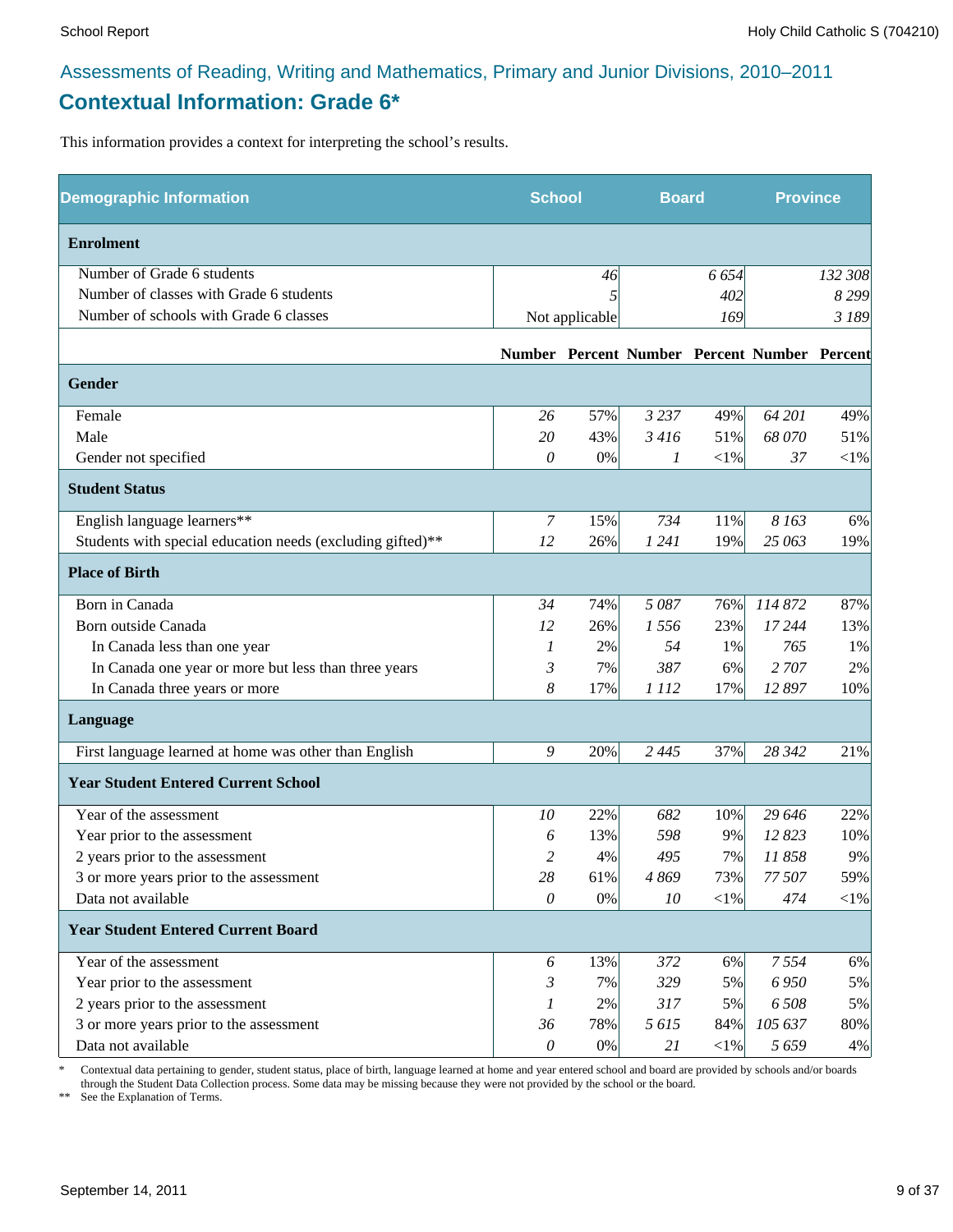# Results in Reading, Writing and Mathematics, 2010–2011 **Grade 6: All Students**

| Grade 6: Reading*                                                                     |                |                     |                      |                            |  |  |  |  |  |
|---------------------------------------------------------------------------------------|----------------|---------------------|----------------------|----------------------------|--|--|--|--|--|
| Number of Students                                                                    |                | <b>School</b><br>46 | <b>Board</b><br>6652 | <b>Province</b><br>132 283 |  |  |  |  |  |
|                                                                                       | #              | $\frac{0}{0}$       | $\frac{0}{0}$        | $\%$                       |  |  |  |  |  |
| Level 4                                                                               | 6              | 13%                 | 10%                  | 11%                        |  |  |  |  |  |
| Level 3                                                                               | 22             | 48%                 | 60%                  | 63%                        |  |  |  |  |  |
| Level 2                                                                               | 8              | 17%                 | 22%                  | 19%                        |  |  |  |  |  |
| Level 1                                                                               | 8              | 17%                 | 5%                   | 4%                         |  |  |  |  |  |
| $NE1**$                                                                               | 0              | 0%                  | $<$ 1%               | $<$ 1%                     |  |  |  |  |  |
| <i>Participating</i><br><b>Students</b>                                               | 44             | 96%                 | 98%                  | 97%                        |  |  |  |  |  |
| No Data                                                                               | 0              | 0%                  | 1%                   | 1%                         |  |  |  |  |  |
| <b>Exempt</b>                                                                         | $\overline{2}$ | 4%                  | 2%                   | 2%                         |  |  |  |  |  |
| <b>At or Above</b><br>61%<br><b>Provincial Standard</b><br>(Levels 3 and 4) $\dagger$ |                |                     | 70%                  | 74%                        |  |  |  |  |  |



| Grade 6: Writing*<br><b>Number of Students</b>                                                       | <b>School</b><br>46 |               | <b>Board</b><br>6652 | <b>Province</b><br>132 266 |  |
|------------------------------------------------------------------------------------------------------|---------------------|---------------|----------------------|----------------------------|--|
|                                                                                                      | #                   | $\frac{0}{0}$ | $\frac{0}{0}$        | $\%$                       |  |
| Level 4                                                                                              | $\overline{c}$      | 4%            | 11%                  | 10%                        |  |
| Level 3                                                                                              | 24                  | 52%           | 64%                  | 63%                        |  |
| Level 2                                                                                              | 18                  | 39%           | 22%                  | 24%                        |  |
| Level 1                                                                                              | 0                   | 0%            | ${<}1\%$             | $<$ 1%                     |  |
| $NE1**$                                                                                              | 0                   | 0%            | ${<}1\%$             | $<$ 1%                     |  |
| Participating<br><b>Students</b>                                                                     | 44                  | 96%           | 98%                  | 97%                        |  |
| No Data                                                                                              | $\theta$            | 0%            | 1%                   | 1%                         |  |
| <b>Exempt</b>                                                                                        | 2                   | 4%            | 2%                   | 2%                         |  |
| <b>At or Above</b><br><b>Provincial Standard</b><br>(Levels 3 and 4) <sup><math>\dagger</math></sup> |                     | 57%           | 75%                  | <b>73%</b>                 |  |

| <b>Grade 6: Mathematics*</b>                                                                                |                     |      |                      |                            |  |  |  |  |
|-------------------------------------------------------------------------------------------------------------|---------------------|------|----------------------|----------------------------|--|--|--|--|
| Number of Students                                                                                          | <b>School</b><br>46 |      | <b>Board</b><br>6648 | <b>Province</b><br>132 223 |  |  |  |  |
|                                                                                                             | #                   | $\%$ | $\frac{0}{0}$        | $\%$                       |  |  |  |  |
| Level 4                                                                                                     | 10                  | 22%  | 14%                  | 12%                        |  |  |  |  |
| Level 3                                                                                                     | 13                  | 28%  | 44%                  | 46%                        |  |  |  |  |
| Level 2                                                                                                     | 10                  | 22%  | 29%                  | 29%                        |  |  |  |  |
| <b>Level 1</b>                                                                                              | 11                  | 24%  | 11%                  | 9%                         |  |  |  |  |
| $NE1**$                                                                                                     | 0                   | 0%   | $<$ 1%               | $<$ 1%                     |  |  |  |  |
| Participating<br><b>Students</b>                                                                            | 44                  | 96%  | 98%                  | 97%                        |  |  |  |  |
| No Data                                                                                                     | 0                   | 0%   | 1%                   | 1%                         |  |  |  |  |
| <b>Exempt</b>                                                                                               |                     | 4%   | 2%                   | 2%                         |  |  |  |  |
| <b>At or Above</b><br>50%<br><b>Provincial Standard</b><br>(Levels 3 and 4) <sup><math>\dagger</math></sup> |                     |      | 57%                  | 58%                        |  |  |  |  |





\* Because percentages in tables and graphs are rounded, and because graphs do not show all reporting categories, percentages may not add to 100.

**\*\*** See the Explanation of Terms.

† These percentages are based on the actual number of students and cannot be calculated simply by adding the rounded percentages of students at Levels 3 and 4.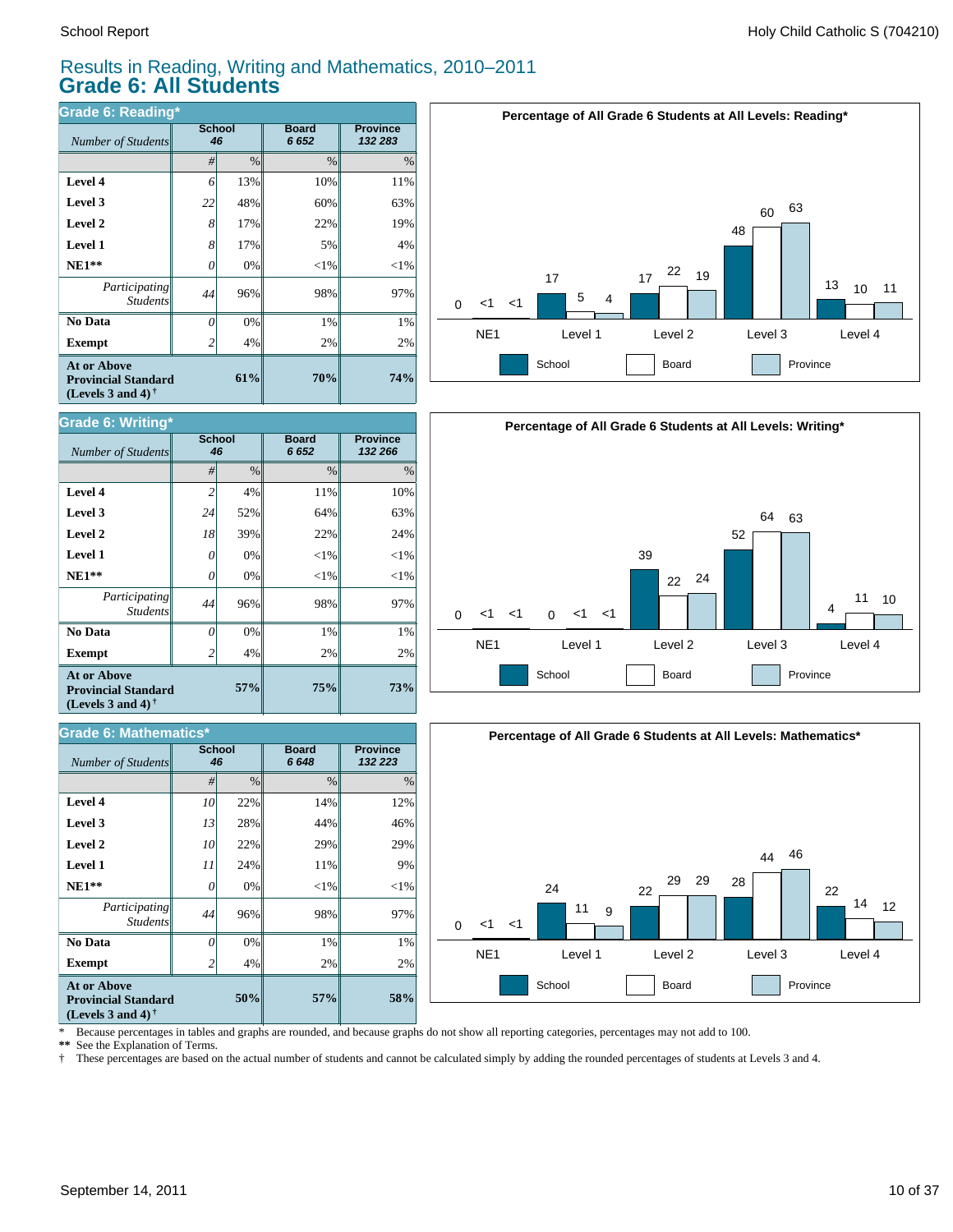# Results in Reading, Writing and Mathematics, 2010–2011

# **Grade 6: Participating Students (excludes "no data" and "exempt" categories)**

| Grade 6: Reading*<br>Number of Students                                        | <b>School</b><br>44 |               | <b>Board</b><br>6 4 9 5 | <b>Province</b><br>128 685 |  |
|--------------------------------------------------------------------------------|---------------------|---------------|-------------------------|----------------------------|--|
|                                                                                | #                   | $\frac{0}{0}$ | $\frac{0}{0}$           | $\%$                       |  |
| Level 4                                                                        | 6                   | 14%           | 10%                     | 12%                        |  |
| Level 3                                                                        | 22                  | 50%           | 62%                     | 64%                        |  |
| Level 2                                                                        | 8                   | 18%           | 23%                     | 20%                        |  |
| Level 1                                                                        | 8                   | 18%           | 5%                      | 4%                         |  |
| $NE1**$                                                                        | Ω                   | 0%            | $< 1\%$                 | $<$ 1%                     |  |
| <b>At or Above</b><br><b>Provincial Standard</b><br>(Levels 3 and 4) $\dagger$ |                     | 64%           | 72%                     | 76%                        |  |



| Grade 6: Writing*                                                              |    |                     |                         |                            |          | Per  |
|--------------------------------------------------------------------------------|----|---------------------|-------------------------|----------------------------|----------|------|
| Number of Students                                                             |    | <b>School</b><br>44 | <b>Board</b><br>6 4 9 7 | <b>Province</b><br>128 811 |          |      |
|                                                                                | #  | $\frac{0}{0}$       | $\frac{0}{0}$           | $\frac{0}{0}$              |          |      |
| Level 4                                                                        |    | 5%                  | 11%                     | 10%                        |          |      |
| Level 3                                                                        | 24 | 55%                 | 66%                     | 65%                        |          |      |
| Level 2                                                                        | 18 | 41%                 | 23%                     | 25%                        |          |      |
| Level 1                                                                        | 0  | 0%                  | ${<}1\%$                | ${<}1\%$                   |          |      |
| $NE1**$                                                                        | 0  | 0%                  | ${<}1\%$                | ${<}1\%$                   |          |      |
| <b>At or Above</b><br><b>Provincial Standard</b><br>(Levels 3 and 4) $\dagger$ |    | 59%                 | 76%                     | 75%                        | $\Omega$ | -1   |
|                                                                                |    |                     |                         |                            |          | NIE: |



| Grade 6: Mathematics*                                                                 |              |               |                         |                            |  |  |  |  |
|---------------------------------------------------------------------------------------|--------------|---------------|-------------------------|----------------------------|--|--|--|--|
| Number of Students                                                                    | School<br>44 |               | <b>Board</b><br>6 4 8 7 | <b>Province</b><br>128 474 |  |  |  |  |
|                                                                                       | #            | $\frac{0}{0}$ | $\frac{0}{0}$           | $\frac{0}{0}$              |  |  |  |  |
| Level 4                                                                               | 10           | 23%           | 14%                     | 13%                        |  |  |  |  |
| Level 3                                                                               | 13           | 30%           | 45%                     | 47%                        |  |  |  |  |
| Level 2                                                                               | 10           | 23%           | 30%                     | 30%                        |  |  |  |  |
| Level 1                                                                               | 11           | 25%           | 11%                     | 10%                        |  |  |  |  |
| $NE1**$                                                                               |              | 0%            | ${<}1\%$                | $<$ 1%                     |  |  |  |  |
| <b>At or Above</b><br>52%<br><b>Provincial Standard</b><br>(Levels 3 and 4) $\dagger$ |              |               | 59%                     | 60%                        |  |  |  |  |



\* Because percentages in tables and graphs are rounded, percentages may not add to 100.<br>\*\* See the Explanation of Terms See the Explanation of Terms.

† These percentages are based on the actual number of students and cannot be calculated simply by adding the rounded percentages of students at Levels 3 and 4.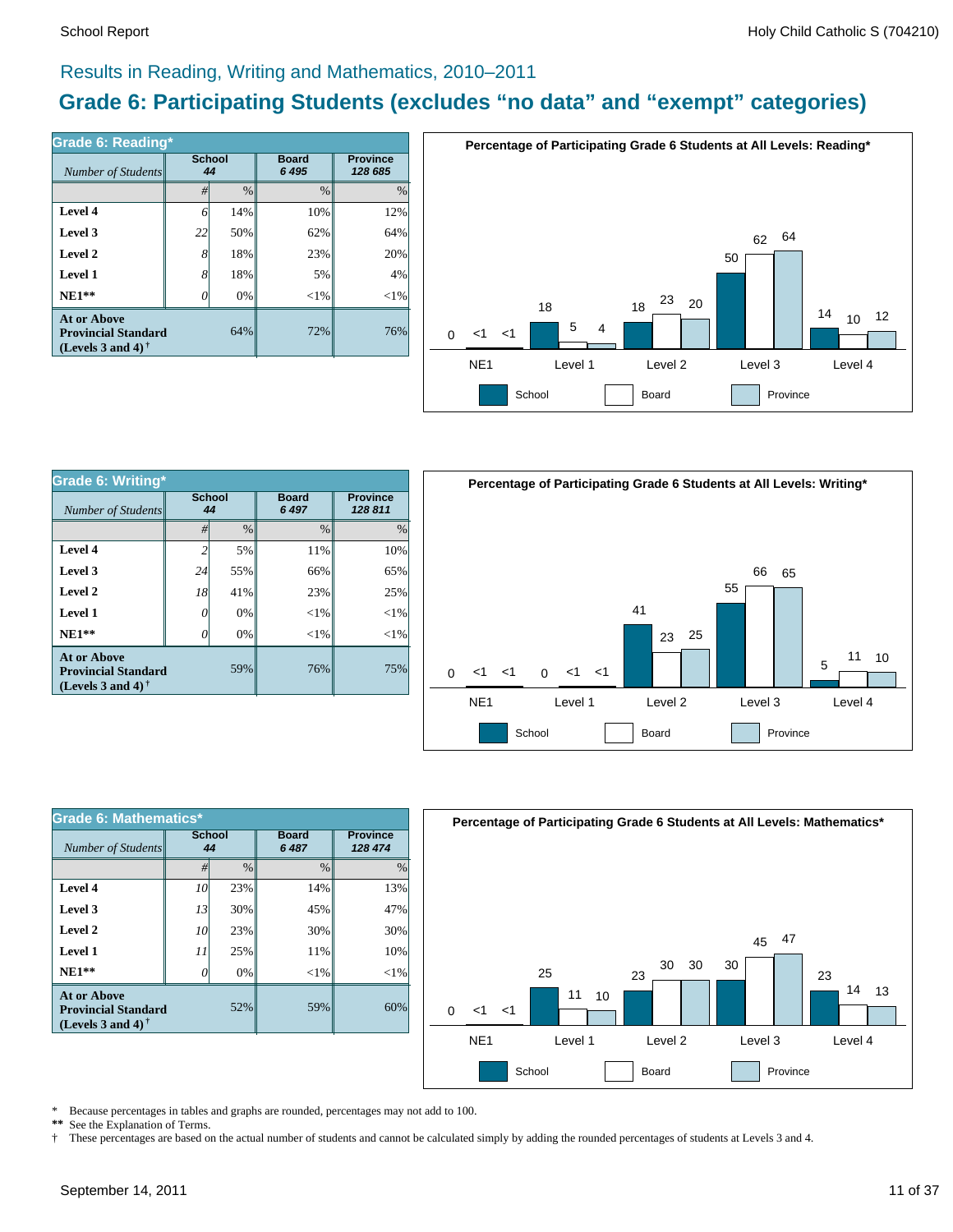# Results in Reading, Writing and Mathematics, 2010–2011

# **Grade 6: Gender††**

| Grade 6: School*                                                                                     |              |            |                |            |                     |            |  |
|------------------------------------------------------------------------------------------------------|--------------|------------|----------------|------------|---------------------|------------|--|
|                                                                                                      | Reading      |            | <b>Writing</b> |            | <b>Mathematics</b>  |            |  |
| Number of Students                                                                                   | Female<br>26 | Male<br>20 | Female<br>26   | Male<br>20 | <b>Female</b><br>26 | Male<br>20 |  |
| Level 4                                                                                              | 15%          | 10%        | 4%             | 5%         | 27%                 | 15%        |  |
| Level 3                                                                                              | 46%          | 50%        | 62%            | 40%        | 27%                 | 30%        |  |
| Level 2                                                                                              | 15%          | 20%        | 31%            | 50%        | 19%                 | 25%        |  |
| Level 1                                                                                              | 19%          | 15%        | 0%             | 0%         | 23%                 | 25%        |  |
| $NE1**$                                                                                              | 0%           | 0%         | 0%             | 0%         | 0%                  | 0%         |  |
| Participating<br><i>Students</i>                                                                     | 96%          | 95%        | 96%            | 95%        | 96%                 | 95%        |  |
| No Data                                                                                              | 0%           | 0%         | 0%             | 0%         | 0%                  | 0%         |  |
| <b>Exempt</b>                                                                                        | 4%           | 5%         | 4%             | 5%         | 4%                  | 5%         |  |
| <b>At or Above</b><br><b>Provincial Standard</b><br>(Levels 3 and 4) <sup><math>\dagger</math></sup> | 62%          | 60%        | 65%            | 45%        | 54%                 | 45%        |  |

| Grade 6: Board*                                                                |                          |              |                          |              |                    |              |  |
|--------------------------------------------------------------------------------|--------------------------|--------------|--------------------------|--------------|--------------------|--------------|--|
|                                                                                | Reading                  |              | <b>Writing</b>           |              | <b>Mathematics</b> |              |  |
| Number of Students                                                             | <b>Female</b><br>3 2 3 5 | Male<br>3416 | <b>Female</b><br>3 2 3 5 | Male<br>3416 | Female<br>3 2 3 2  | Male<br>3415 |  |
| Level 4                                                                        | 13%                      | 7%           | 15%                      | 7%           | 14%                | 13%          |  |
| Level 3                                                                        | 62%                      | 58%          | 68%                      | 60%          | 44%                | 43%          |  |
| Level 2                                                                        | 19%                      | 26%          | 15%                      | 30%          | 29%                | 30%          |  |
| Level 1                                                                        | 3%                       | 6%           | ${<}1\%$                 | ${<}1\%$     | 10%                | 11%          |  |
| $NE1**$                                                                        | ${<}1\%$                 | ${<}1\%$     | ${<}1\%$                 | ${<}1\%$     | ${<}1\%$           | ${<}1\%$     |  |
| Participating<br><i>Students</i>                                               | 98%                      | 97%          | 98%                      | 97%          | 98%                | 97%          |  |
| No Data                                                                        | 1%                       | $<$ 1%       | 1%                       | 1%           | 1%                 | 1%           |  |
| <b>Exempt</b>                                                                  | 1%                       | 2%           | 1%                       | 2%           | 1%                 | 2%           |  |
| <b>At or Above</b><br><b>Provincial Standard</b><br>(Levels 3 and 4) $\dagger$ | 75%                      | 65%          | 83%                      | 67%          | 58%                | 56%          |  |

| <b>Grade 6: Province*</b>                                                      |                         |               |                         |                |                         |                    |  |
|--------------------------------------------------------------------------------|-------------------------|---------------|-------------------------|----------------|-------------------------|--------------------|--|
|                                                                                | Reading                 |               | <b>Writing</b>          |                |                         | <b>Mathematics</b> |  |
| Number of Students                                                             | <b>Female</b><br>64 192 | Male<br>68054 | <b>Female</b><br>64 183 | Male<br>68 046 | <b>Female</b><br>64 153 | Male<br>68033      |  |
| Level 4                                                                        | 15%                     | 8%            | 14%                     | 6%             | 13%                     | 12%                |  |
| Level 3                                                                        | 64%                     | 61%           | 68%                     | 59%            | 47%                     | 44%                |  |
| Level 2                                                                        | 16%                     | 23%           | 16%                     | 32%            | 29%                     | 30%                |  |
| Level 1                                                                        | 3%                      | 5%            | ${<}1\%$                | 1%             | 9%                      | 10%                |  |
| $NE1**$                                                                        | ${<}1\%$                | ${<}1\%$      | ${<}1\%$                | ${<}1\%$       | ${<}1\%$                | ${<}1\%$           |  |
| <i>Participating</i><br><i>Students</i>                                        | 98%                     | 97%           | 98%                     | 97%            | 98%                     | 97%                |  |
| No Data                                                                        | $<$ 1%                  | 1%            | ${<}1\%$                | 1%             | 1%                      | 1%                 |  |
| <b>Exempt</b>                                                                  | 2%                      | 3%            | 1%                      | 3%             | 2%                      | 3%                 |  |
| <b>At or Above</b><br><b>Provincial Standard</b><br>(Levels 3 and 4) $\dagger$ | 79%                     | 69%           | 82%                     | 64%            | 60%                     | 57%                |  |

\* Because percentages in tables are rounded, percentages may not add to 100.<br>\*\* See the Explanation of Terms.

See the Explanation of Terms.

† These percentages are based on the actual number of students and cannot be calculated simply by adding the rounded percentages of students at Levels 3 and 4.<br>†† Results include only students for whom gender data were ava

†† Results include only students for whom gender data were available.





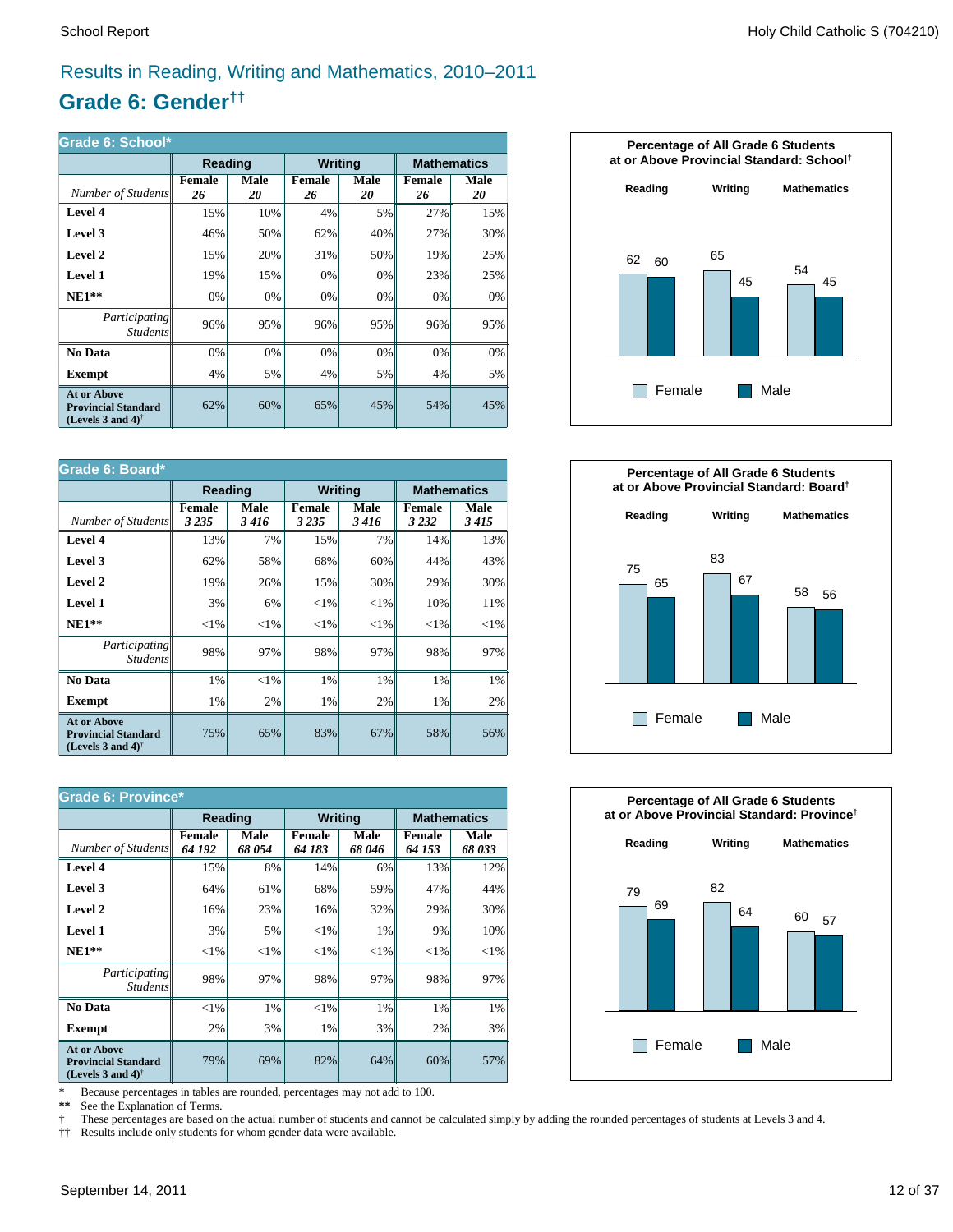# **Contextual Information over Time: Grade 3\*** Assessments of Reading, Writing and Mathematics, Primary and Junior Divisions, 2010–2011

This information provides a context for interpreting the school's results of the current and previous administrations.

| <b>Grade 3</b>                                                | 2006-2007       | 2007-2008 | 2008-2009       | 2009-2010       | 2010-2011 |
|---------------------------------------------------------------|-----------------|-----------|-----------------|-----------------|-----------|
| <b>Enrolment</b>                                              |                 |           |                 |                 |           |
| Number of students                                            | $\overline{30}$ | 34        | $\overline{28}$ | $\overline{33}$ | 27        |
| <b>Participation in the Assessment</b>                        |                 |           |                 |                 |           |
| Reading <sup>†</sup>                                          | 97%             | 88%       | 100%            | 97%             | 93%       |
| Writing <sup>†</sup>                                          | 97%             | 88%       | 100%            | 97%             | 93%       |
| Mathematics <sup>†</sup>                                      | 97%             | 88%       | 100%            | 97%             | 93%       |
| <b>Gender</b>                                                 |                 |           |                 |                 |           |
| Female                                                        | 57%             | 56%       | 68%             | 45%             | 41%       |
| Male                                                          | 43%             | 44%       | 32%             | 55%             | 59%       |
| <b>Student Status</b>                                         |                 |           |                 |                 |           |
| English language learners**                                   | 7%              | 0%        | 11%             | 12%             | 22%       |
| Students with special education needs (excluding<br>gifted)** | 10%             | 29%       | 0%              | 9%              | 15%       |
| <b>Place of Birth</b>                                         |                 |           |                 |                 |           |
| Born in Canada                                                | 83%             | 82%       | 79%             | 79%             | 63%       |
| Born outside Canada                                           | 17%             | 18%       | 21%             | 21%             | 37%       |
| In Canada less than one year                                  | 0%              | 6%        | 0%              | 0%              | 4%        |
| In Canada one year or more but less than three years          | 7%              | 3%        | 7%              | 9%              | 4%        |
| In Canada three years or more                                 | 10%             | 9%        | 14%             | 12%             | 30%       |
| Language                                                      |                 |           |                 |                 |           |
| First language learned at home was other than English         | 10%             | 12%       | 18%             | 24%             | 11%       |
| <b>Year Student Entered Current School</b>                    |                 |           |                 |                 |           |
| Year of the assessment                                        | 13%             | 15%       | 11%             | 15%             | 15%       |
| Year prior to the assessment                                  | 10%             | 12%       | 29%             | 3%              | 0%        |
| 2 years prior to the assessment                               | 10%             | 12%       | 7%              | 21%             | 22%       |
| 3 or more years prior to the assessment                       | 67%             | 62%       | 54%             | 61%             | 63%       |
| Data not available                                            | 0%              | 0%        | 0%              | 0%              | $0\%$     |

\* Contextual data pertaining to gender, student status, place of birth, language learned at home and year entered school are provided by schools and/or boards through the Student Data Collection process. Some data may be missing because they were not provided by the school or the board.

† Some French Immersion students do not write all components of the assessment in Grade 3; the numbers shown reflect those students who were expected to write each component as determined by the French Immersion participation option selected by boards.

\*\* See the Explanation of Terms.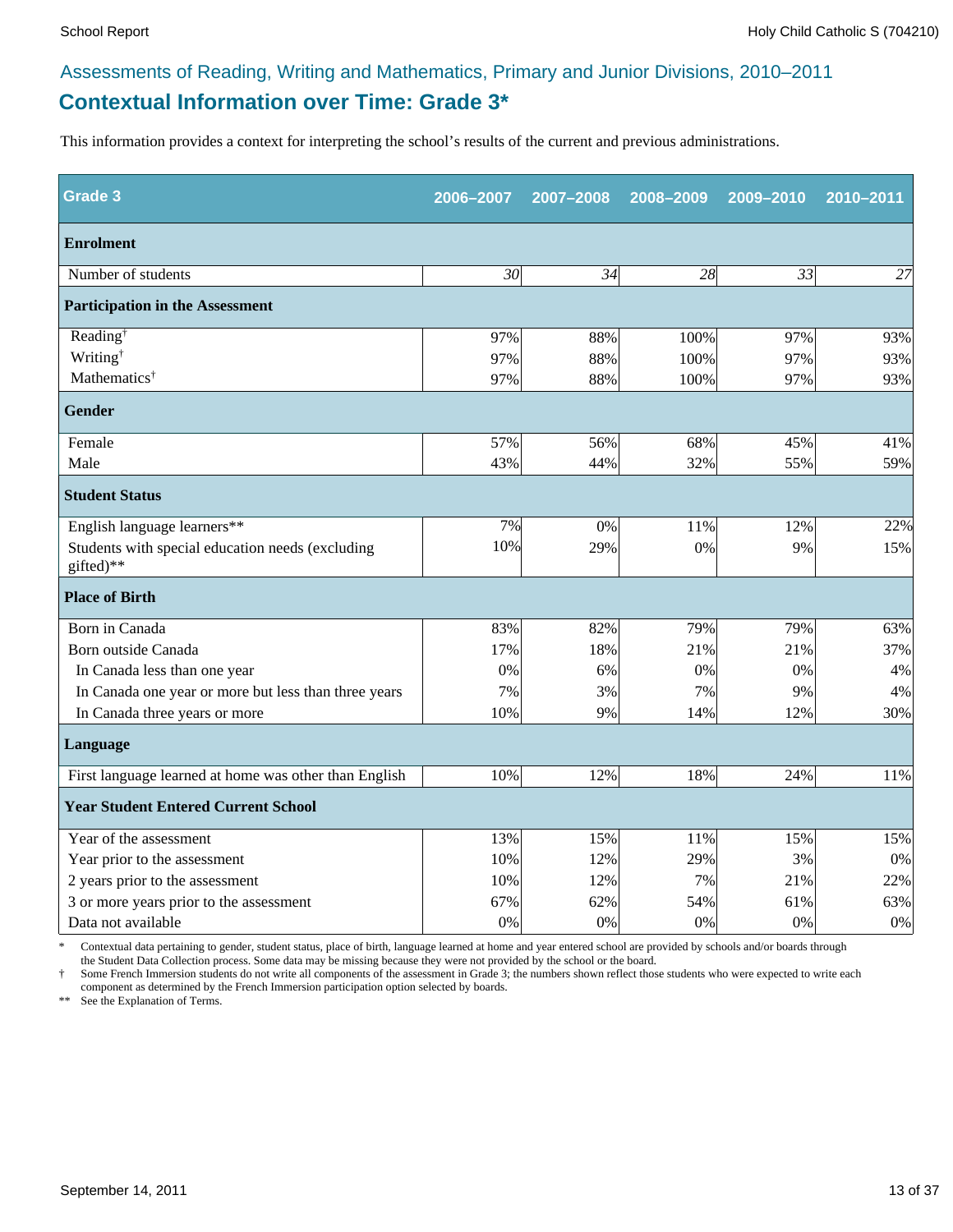# **Grade 3: Reading** Results over Time, 2007–2008 to 2010–2011®

| <b>Grade 3 Reading: School*</b>                                         |             |             |             |             |  |  |  |  |
|-------------------------------------------------------------------------|-------------|-------------|-------------|-------------|--|--|--|--|
| Year                                                                    | $'07 - '08$ | $'08 - '09$ | $'09 - '10$ | $'10 - '11$ |  |  |  |  |
| Number of<br><b>Students</b>                                            | 34          | 28          | 33          | 27          |  |  |  |  |
| Level 4                                                                 | 3%          | 4%          | 3%          | 15%         |  |  |  |  |
| Level 3                                                                 | 41%         | 46%         | 64%         | 41%         |  |  |  |  |
| Level 2                                                                 | 35%         | 36%         | 21%         | 22%         |  |  |  |  |
| Level 1                                                                 | 9%          | 14%         | 9%          | 15%         |  |  |  |  |
| $NE1**$                                                                 | 0%          | 0%          | 0%          | 0%          |  |  |  |  |
| Participating<br><b>Students</b>                                        | 88%         | 100%        | 97%         | 93%         |  |  |  |  |
| No Data                                                                 | 3%          | 0%          | 0%          | 0%          |  |  |  |  |
| <b>Exempt</b>                                                           | 9%          | 0%          | 3%          | 7%          |  |  |  |  |
| <b>At or Above</b><br><b>Provincial</b><br><b>Standard</b> <sup>†</sup> | 44%         | 50%         | 67%         | 56%         |  |  |  |  |

# **Percentage of All Grade 3 Students at All Levels in Reading: School\***







Refer to the EQAO Web site (www.eqao.com) for data from previous years.

\* Because percentages in tables and graphs are rounded, and because graphs do not show all reporting categories, percentages may not add to 100.

**\*\*** See the Explanation of Terms.

† These percentages are based on the actual number of students and cannot be calculated simply by adding the rounded percentages of students at Levels 3 and 4.

# **Grade 3 Reading: Board\***

| Year                                                                    | '07-'08 | $'08 - '09$ | $'09 - '10$ | $'10 - '11$ |
|-------------------------------------------------------------------------|---------|-------------|-------------|-------------|
| Number of<br><b>Students</b>                                            | 6 161   | 5780        | 6 100       | 5 693       |
| Level 4                                                                 | 9%      | 8%          | 9%          | 8%          |
| Level 3                                                                 | 54%     | 54%         | 51%         | 56%         |
| Level 2                                                                 | 25%     | 25%         | 27%         | 25%         |
| Level 1                                                                 | 7%      | 7%          | 8%          | 6%          |
| $NE1**$                                                                 | 1%      | 2%          | 2%          | 1%          |
| Participating<br><b>Students</b>                                        | 95%     | 95%         | 96%         | 96%         |
| No Data                                                                 | 1%      | 1%          | 1%          | 1%          |
| <b>Exempt</b>                                                           | 4%      | 4%          | 3%          | 3%          |
| <b>At or Above</b><br><b>Provincial</b><br><b>Standard</b> <sup>†</sup> | 62%     | 62%         | 60%         | 64%         |

#### **Grade 3 Reading: Province\***

| Year                                                                    | $'07 - '08$ | $'08 - '09$ | $'09 - '10$ | $'10 - '11$ |  |  |  |  |
|-------------------------------------------------------------------------|-------------|-------------|-------------|-------------|--|--|--|--|
| Number of<br><b>Students</b>                                            | 125 088     | 121 787     | 123 813     | 119 914     |  |  |  |  |
| Level 4                                                                 | 8%          | 7%          | 8%          | 8%          |  |  |  |  |
| Level 3                                                                 | 53%         | 53%         | 54%         | 57%         |  |  |  |  |
| Level 2                                                                 | 26%         | 26%         | 25%         | 24%         |  |  |  |  |
| Level 1                                                                 | 7%          | 7%          | 7%          | 6%          |  |  |  |  |
| $NE1**$                                                                 | 2%          | 2%          | 2%          | 1%          |  |  |  |  |
| Participating<br><b>Students</b>                                        | 95%         | 95%         | 96%         | 97%         |  |  |  |  |
| No Data                                                                 | 1%          | 1%          | 1%          | 1%          |  |  |  |  |
| <b>Exempt</b>                                                           | 4%          | 4%          | 3%          | 3%          |  |  |  |  |
| <b>At or Above</b><br><b>Provincial</b><br><b>Standard</b> <sup>†</sup> | 61%         | 61%         | 62%         | 65%         |  |  |  |  |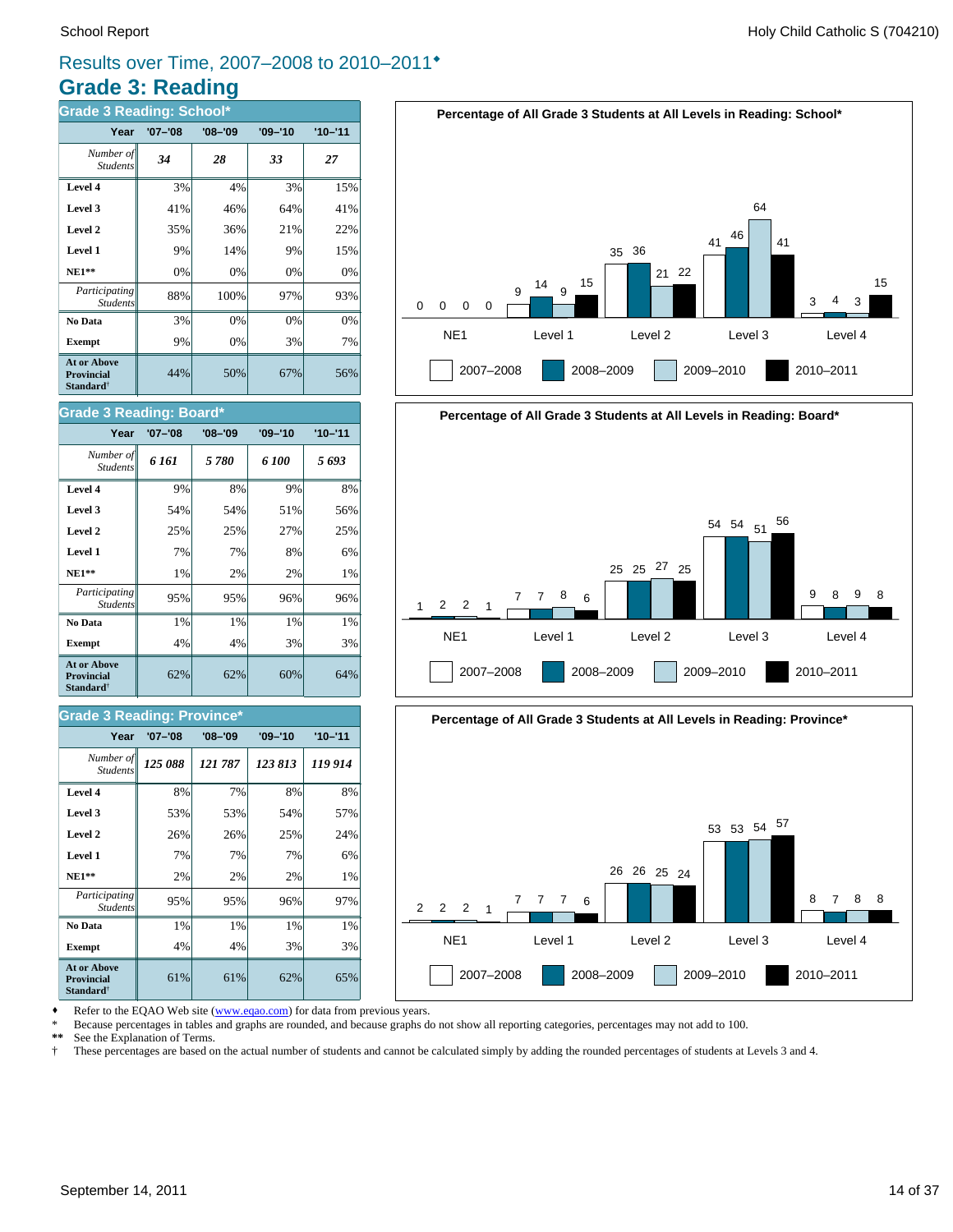# **Grade 3: Writing** Results over Time, 2007–2008 to 2010–2011®

| <b>Grade 3 Writing: School*</b>                                  |             |             |             |             |
|------------------------------------------------------------------|-------------|-------------|-------------|-------------|
| Year                                                             | $'07 - '08$ | $'08 - '09$ | $'09 - '10$ | $'10 - '11$ |
| Number of<br><b>Students</b>                                     | 34          | 28          | 33          | 27          |
| Level 4                                                          | 6%          | 4%          | 3%          | 0%          |
| Level 3                                                          | 44%         | 61%         | 79%         | 70%         |
| Level 2                                                          | 38%         | 36%         | 15%         | 22%         |
| Level 1                                                          | 0%          | 0%          | 0%          | 0%          |
| $NE1**$                                                          | 0%          | 0%          | 0%          | 0%          |
| Participating<br><b>Students</b>                                 | 88%         | 100%        | 97%         | 93%         |
| No Data                                                          | 3%          | 0%          | 0%          | 0%          |
| <b>Exempt</b>                                                    | 9%          | 0%          | 3%          | 7%          |
| <b>At or Above</b><br>Provincial<br><b>Standard</b> <sup>†</sup> | 50%         | 64%         | 82%         | 70%         |







Refer to the EQAO Web site (www.eqao.com) for data from previous years.

**Exempt**  $\begin{vmatrix} 3\% & 3\% \end{vmatrix}$  3% 3% 2% **No Data**  $\begin{array}{|c|c|c|c|} \hline \textbf{No Data} & 1\% & 1\% & 1\% \hline \end{array}$ *Participating* 96% 96% 97% 97%

**NE1\*\***  $|\hspace{-.06cm}1\%| \hspace{-.06cm} <1\%| \hspace{-.06cm} <1\%$   $|\hspace{-.06cm}1\%| \hspace{-.06cm} <1\%$  **Level 1** <1% <1% <1% <1% **Level 2**  $\begin{array}{|c|c|c|c|c|} \hline \end{array}$  29% 28% 26% 24% **Level 3**  $\begin{vmatrix} 61\% & 63\% \end{vmatrix}$  66% 68% **Level 4**  $\begin{array}{|c|c|c|c|c|} \hline \end{array}$  5% 4% 4% 5%

66% 68% 70% 73%

70% 72% 72% 75%

**Exempt**  $\begin{vmatrix} 4\% & 3\% \end{vmatrix}$  3% 3% 3% **No Data**  $\begin{array}{|c|c|c|c|} \hline \textbf{No Data} & 1\% & 1\% & 1\% \hline \end{array}$ *Participating* 95% 96% 97% 96%

*125 088 121 788 123 800 119 873 Number of*

**Year '07–'08 '08–'09 '09–'10 '10–'11**

**NE1\*\***  $|\hspace{-.06cm}1\%| \hspace{-.06cm} <1\%| \hspace{-.06cm} <1\%$   $|\hspace{-.06cm}1\%| \hspace{-.06cm} <1\%$ **Level 1**  $\left| \begin{array}{c} | & | & | \leq 1\% & | & | \leq 1\% & | \leq 1\% & | \end{array} \right|$ **Level 2**  $\begin{vmatrix} 25\% & 24\% \end{vmatrix}$  24% 24% 21% **Level 3**  $\begin{vmatrix} 63\% & 66\% \end{vmatrix}$  67% 67% 70% **Level 4** 7% 6% 5% 5%

*6 161 5 780 6 100 5 693 Number of*

**Year '07–'08 '08–'09 '09–'10 '10–'11**

\* Because percentages in tables and graphs are rounded, and because graphs do not show all reporting categories, percentages may not add to 100.

**\*\*** See the Explanation of Terms.

*Student* 

**At or Above Provincial Standard**†

*Students*

**Grade 3 Writing: Province\***

Students

**At or Above Provincial Standard**†

Student.

**Grade 3 Writing: Board\***

† These percentages are based on the actual number of students and cannot be calculated simply by adding the rounded percentages of students at Levels 3 and 4.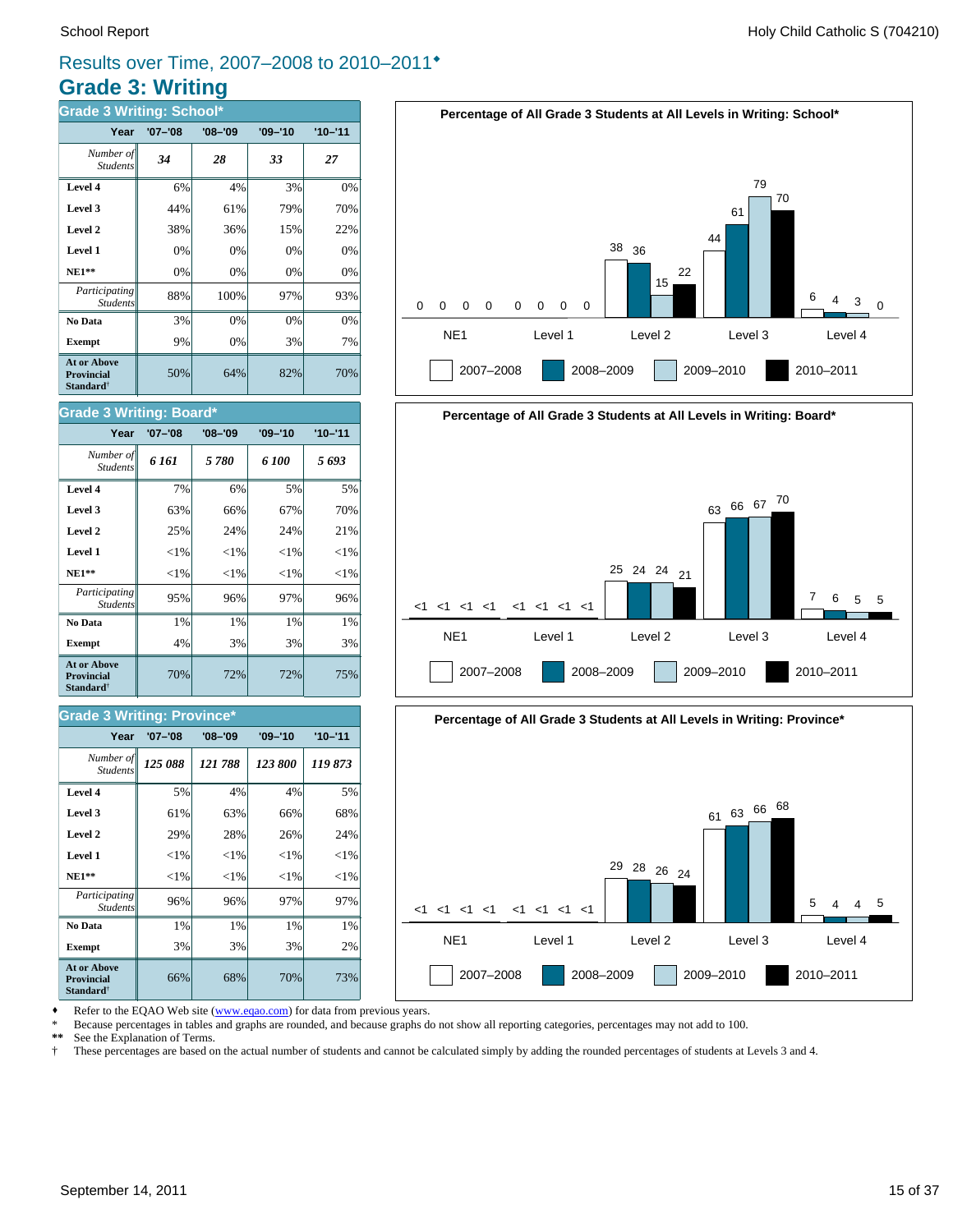# **Grade 3: Mathematics** Results over Time, 2007–2008 to 2010–2011®

| <b>Grade 3 Mathematics: School*</b>                                     |             |             |             |             |
|-------------------------------------------------------------------------|-------------|-------------|-------------|-------------|
| Year                                                                    | $'07 - '08$ | $'08 - '09$ | $'09 - '10$ | $'10 - '11$ |
| Number of<br><b>Students</b>                                            | 34          | 28          | 33          | 27          |
| Level 4                                                                 | 9%          | 7%          | 3%          | 7%          |
| Level 3                                                                 | 24%         | 57%         | 58%         | 44%         |
| Level 2                                                                 | 56%         | 32%         | 30%         | 37%         |
| Level 1                                                                 | 0%          | 4%          | 6%          | 4%          |
| $NE1**$                                                                 | 0%          | 0%          | 0%          | 0%          |
| Participating<br><b>Students</b>                                        | 88%         | 100%        | 97%         | 93%         |
| No Data                                                                 | 3%          | 0%          | 0%          | 0%          |
| <b>Exempt</b>                                                           | 9%          | 0%          | 3%          | 7%          |
| <b>At or Above</b><br><b>Provincial</b><br><b>Standard</b> <sup>†</sup> | 32%         | 64%         | 61%         | 52%         |

| <b>Grade 3 Mathematics: Board*</b>                                      |             |             |             |             |  |
|-------------------------------------------------------------------------|-------------|-------------|-------------|-------------|--|
| Year                                                                    | $'07 - '08$ | $'08 - '09$ | $'09 - '10$ | $'10 - '11$ |  |
| Number of<br><b>Students</b>                                            | 6305        | 5960        | 6 292       | 5857        |  |
| Level 4                                                                 | 13%         | 15%         | 13%         | 13%         |  |
| Level 3                                                                 | 55%         | 56%         | 56%         | 54%         |  |
| Level 2                                                                 | 24%         | 22%         | 25%         | 26%         |  |
| Level 1                                                                 | 3%          | 2%          | 3%          | 3%          |  |
| $NE1**$                                                                 | ${<}1\%$    | ${<}1\%$    | ${<}1%$     | ${<}1\%$    |  |
| Participating<br><b>Students</b>                                        | 95%         | 96%         | 97%         | 96%         |  |
| No Data                                                                 | 1%          | $1\%$       | $1\%$       | 1%          |  |
| <b>Exempt</b>                                                           | 4%          | 3%          | 3%          | 3%          |  |
| <b>At or Above</b><br><b>Provincial</b><br><b>Standard</b> <sup>†</sup> | 68%         | 72%         | 68%         | 67%         |  |

#### **Grade 3 Mathematics: Province\***

| Year                                                             | $'07 - '08$ | $'08 - '09$ | $'09 - '10$ | $'10 - '11$ |
|------------------------------------------------------------------|-------------|-------------|-------------|-------------|
| Number of<br><b>Students</b>                                     | 128 659     | 125 464     | 127 726     | 124 104     |
| Level 4                                                          | 12%         | 12%         | 12%         | 12%         |
| Level 3                                                          | 56%         | 58%         | 58%         | 57%         |
| Level 2                                                          | 25%         | 23%         | 23%         | 25%         |
| Level 1                                                          | 3%          | 2%          | 3%          | 3%          |
| $NE1**$                                                          | ${<}1\%$    | ${<}1\%$    | ${<}1\%$    | ${<}1\%$    |
| <i>Participating</i><br><b>Students</b>                          | 96%         | 96%         | 97%         | 97%         |
| No Data                                                          | 1%          | 1%          | 1%          | 1%          |
| <b>Exempt</b>                                                    | 3%          | 3%          | 3%          | 2%          |
| At or Above<br><b>Provincial</b><br><b>Standard</b> <sup>†</sup> | 68%         | 70%         | 71%         | 69%         |







Refer to the EQAO Web site (www.eqao.com) for data from previous years.

\* Because percentages in tables and graphs are rounded, and because graphs do not show all reporting categories, percentages may not add to 100.<br>\*\* See the Explanation of Terms

\*\* See the Explanation of Terms.<br><sup>†</sup> These percentages are based on

† These percentages are based on the actual number of students and cannot be calculated simply by adding the rounded percentages of students at Levels 3 and 4.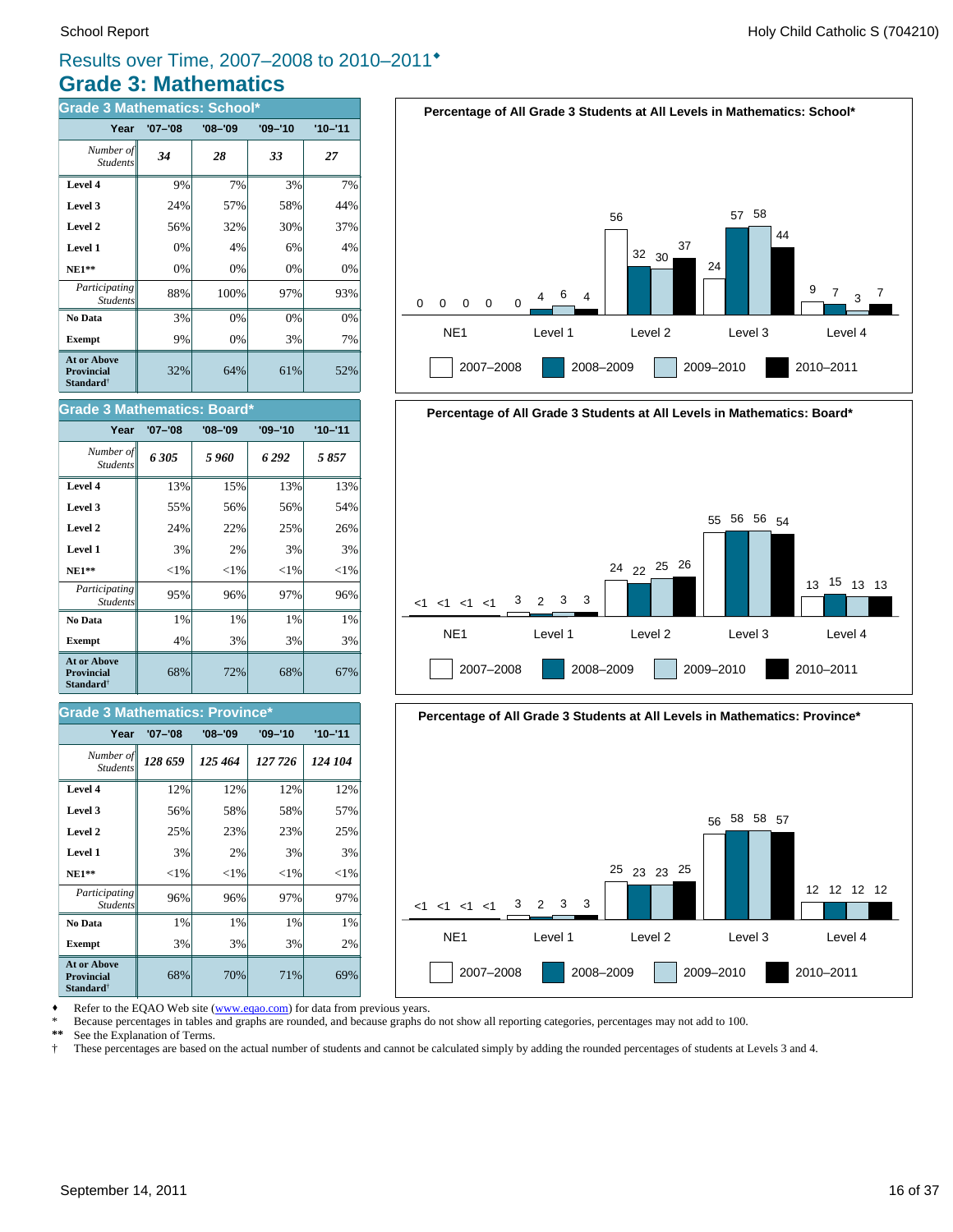# **Contextual Information over Time: Grade 6\*** Assessments of Reading, Writing and Mathematics, Primary and Junior Divisions, 2010–2011

This information provides a context for interpreting the school's results of the current and previous administrations.

| Grade 6                                                       | 2006-2007 | 2007-2008 | 2008-2009 | 2009-2010 | 2010-2011 |
|---------------------------------------------------------------|-----------|-----------|-----------|-----------|-----------|
| <b>Enrolment</b>                                              |           |           |           |           |           |
| Number of students                                            | 42        | 37        | 28        | 34        | 46        |
| <b>Participation in the Assessment</b>                        |           |           |           |           |           |
| Reading                                                       | 100%      | 92%       | 93%       | 97%       | 96%       |
| Writing                                                       | 100%      | 92%       | 93%       | 97%       | 96%       |
| Mathematics                                                   | 100%      | 92%       | 93%       | 97%       | 96%       |
| <b>Gender</b>                                                 |           |           |           |           |           |
| Female                                                        | 40%       | 51%       | 61%       | 50%       | 57%       |
| Male                                                          | 60%       | 49%       | 39%       | 50%       | 43%       |
| <b>Student Status</b>                                         |           |           |           |           |           |
| English language learners**                                   | 2%        | 0%        | 11%       | 3%        | 15%       |
| Students with special education needs (excluding<br>gifted)** | 14%       | 14%       | 11%       | 15%       | 26%       |
| <b>Place of Birth</b>                                         |           |           |           |           |           |
| Born in Canada                                                | 86%       | 70%       | 68%       | 85%       | 74%       |
| Born outside Canada                                           | 14%       | 30%       | 32%       | 15%       | 26%       |
| In Canada less than one year                                  | 2%        | 0%        | 0%        | 0%        | 2%        |
| In Canada one year or more but less than three years          | 2%        | 8%        | 11%       | 0%        | 7%        |
| In Canada three years or more                                 | 10%       | 22%       | 21%       | 15%       | 17%       |
| Language                                                      |           |           |           |           |           |
| First language learned at home was other than English         | 24%       | 22%       | 14%       | 9%        | 20%       |
| <b>Year Student Entered Current School</b>                    |           |           |           |           |           |
| Year of the assessment                                        | $7\%$     | 22%       | 11%       | 12%       | 22%       |
| Year prior to the assessment                                  | 17%       | 5%        | 7%        | 0%        | 13%       |
| 2 years prior to the assessment                               | 2%        | 11%       | 0%        | 6%        | 4%        |
| 3 or more years prior to the assessment                       | 74%       | 62%       | 82%       | 82%       | 61%       |
| Data not available                                            | 0%        | 0%        | 0%        | 0%        | $0\%$     |

\* Contextual data pertaining to gender, student status, place of birth, language learned at home and year entered school are provided by schools and/or boards through the Student Data Collection process. Some data may be missing because they were not provided by the school or the board.

\*\* See the Explanation of Terms.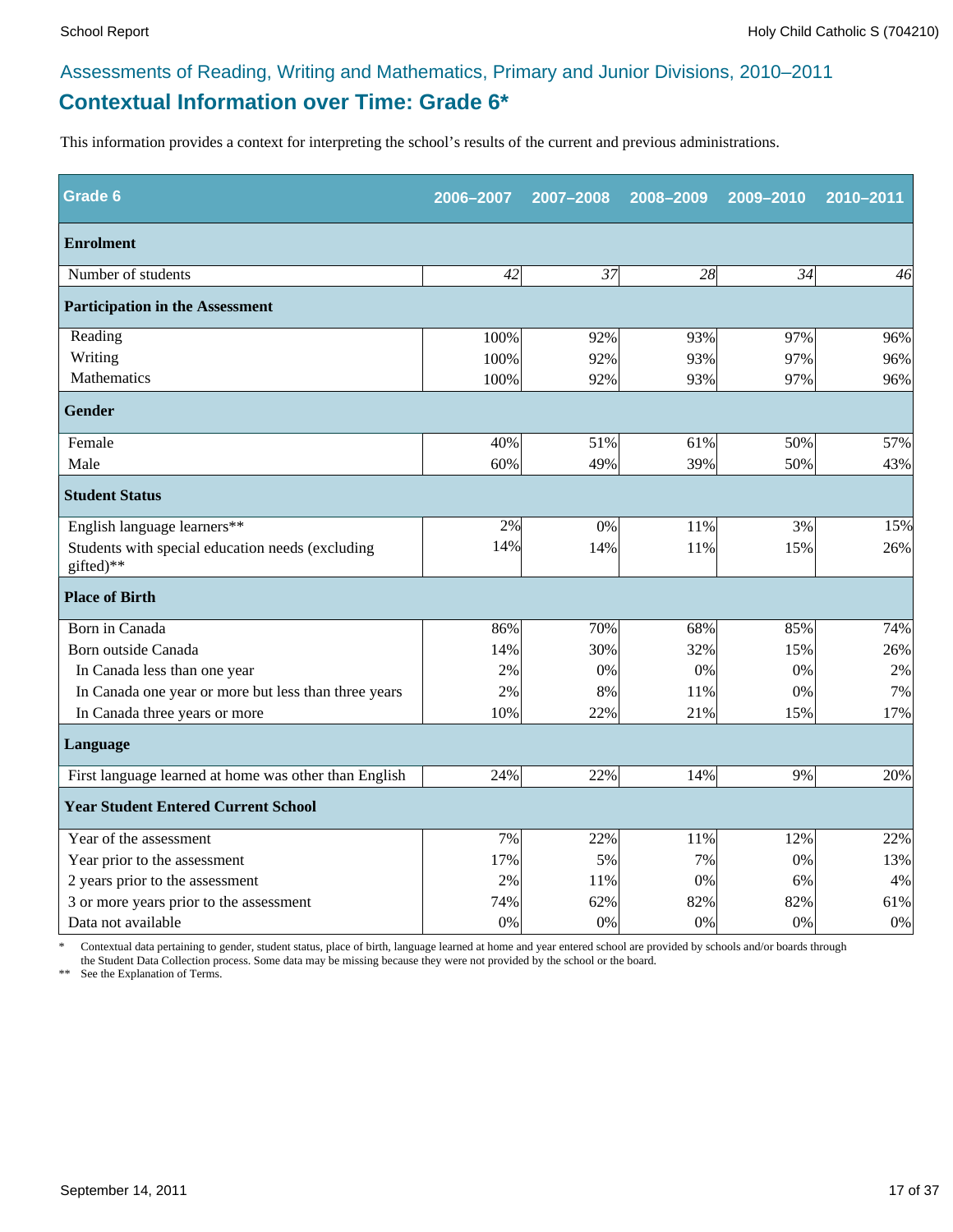# **Grade 6: Reading** Results over Time, 2007–2008 to 2010–2011®

| <b>Grade 6 Reading: School*</b>                                  |             |             |             |             |  |
|------------------------------------------------------------------|-------------|-------------|-------------|-------------|--|
| Year                                                             | $'07 - '08$ | $'08 - '09$ | $'09 - '10$ | $'10 - '11$ |  |
| Number of<br><b>Students</b>                                     | 37          | 28          | 34          | 46          |  |
| Level 4                                                          | 5%          | 14%         | 3%          | 13%         |  |
| Level 3                                                          | 51%         | 54%         | 65%         | 48%         |  |
| Level 2                                                          | 35%         | 21%         | 24%         | 17%         |  |
| Level 1                                                          | 0%          | 4%          | 6%          | 17%         |  |
| $NE1**$                                                          | 0%          | 0%          | 0%          | 0%          |  |
| Participating<br><b>Students</b>                                 | 92%         | 93%         | 97%         | 96%         |  |
| No Data                                                          | 5%          | 4%          | 0%          | 0%          |  |
| <b>Exempt</b>                                                    | 3%          | 4%          | 3%          | 4%          |  |
| At or Above<br><b>Provincial</b><br><b>Standard</b> <sup>†</sup> | 57%         | 68%         | 68%         | 61%         |  |

#### **Grade 6 Reading: Board\***

| Year                                                                    | $'07 - '08$ | $'08 - '09$ | $'09 - '10$ | $'10 - '11$ |
|-------------------------------------------------------------------------|-------------|-------------|-------------|-------------|
| Number of<br><b>Students</b>                                            | 6702        | 6753        | 6507        | 6 652       |
| Level 4                                                                 | 8%          | 11%         | 10%         | 10%         |
| Level 3                                                                 | 56%         | 55%         | 57%         | 60%         |
| Level 2                                                                 | 24%         | 23%         | 23%         | 22%         |
| Level 1                                                                 | 7%          | 7%          | 7%          | 5%          |
| <b>NE1**</b>                                                            | 1%          | 1%          | 1%          | ${<}1\%$    |
| Participating<br><b>Students</b>                                        | 96%         | 97%         | 97%         | 98%         |
| No Data                                                                 | ${<}1\%$    | $1\%$       | $1\%$       | 1%          |
| <b>Exempt</b>                                                           | 3%          | 3%          | 2%          | 2%          |
| <b>At or Above</b><br><b>Provincial</b><br><b>Standard</b> <sup>†</sup> | 64%         | 66%         | 67%         | 70%         |

#### **Grade 6 Reading: Province\***

| Year                                                                    | $'07 - '08$ | $'08 - '09$ | $'09 - '10$ | $'10 - '11$ |
|-------------------------------------------------------------------------|-------------|-------------|-------------|-------------|
| Number of<br><b>Students</b>                                            | 140 420     | 136 069     | 134 201     | 132 283     |
| Level 4                                                                 | 7%          | 11%         | 11%         | 11%         |
| Level 3                                                                 | 59%         | 59%         | 61%         | 63%         |
| Level 2                                                                 | 24%         | 22%         | 20%         | 19%         |
| Level 1                                                                 | 5%          | 5%          | 5%          | 4%          |
| <b>NE1**</b>                                                            | 1%          | ${<}1\%$    | ${<}1\%$    | ${<}1\%$    |
| <i>Participating</i><br><b>Students</b>                                 | 96%         | 96%         | 97%         | 97%         |
| No Data                                                                 | 1%          | 1%          | 1%          | 1%          |
| <b>Exempt</b>                                                           | 3%          | 3%          | 2%          | 2%          |
| <b>At or Above</b><br><b>Provincial</b><br><b>Standard</b> <sup>†</sup> | 66%         | 69%         | 72%         | 74%         |







Refer to the EQAO Web site (www.eqao.com) for data from previous years.

\* Because percentages in tables and graphs are rounded, and because graphs do not show all reporting categories, percentages may not add to 100.

**\*\*** See the Explanation of Terms.

† These percentages are based on the actual number of students and cannot be calculated simply by adding the rounded percentages of students at Levels 3 and 4.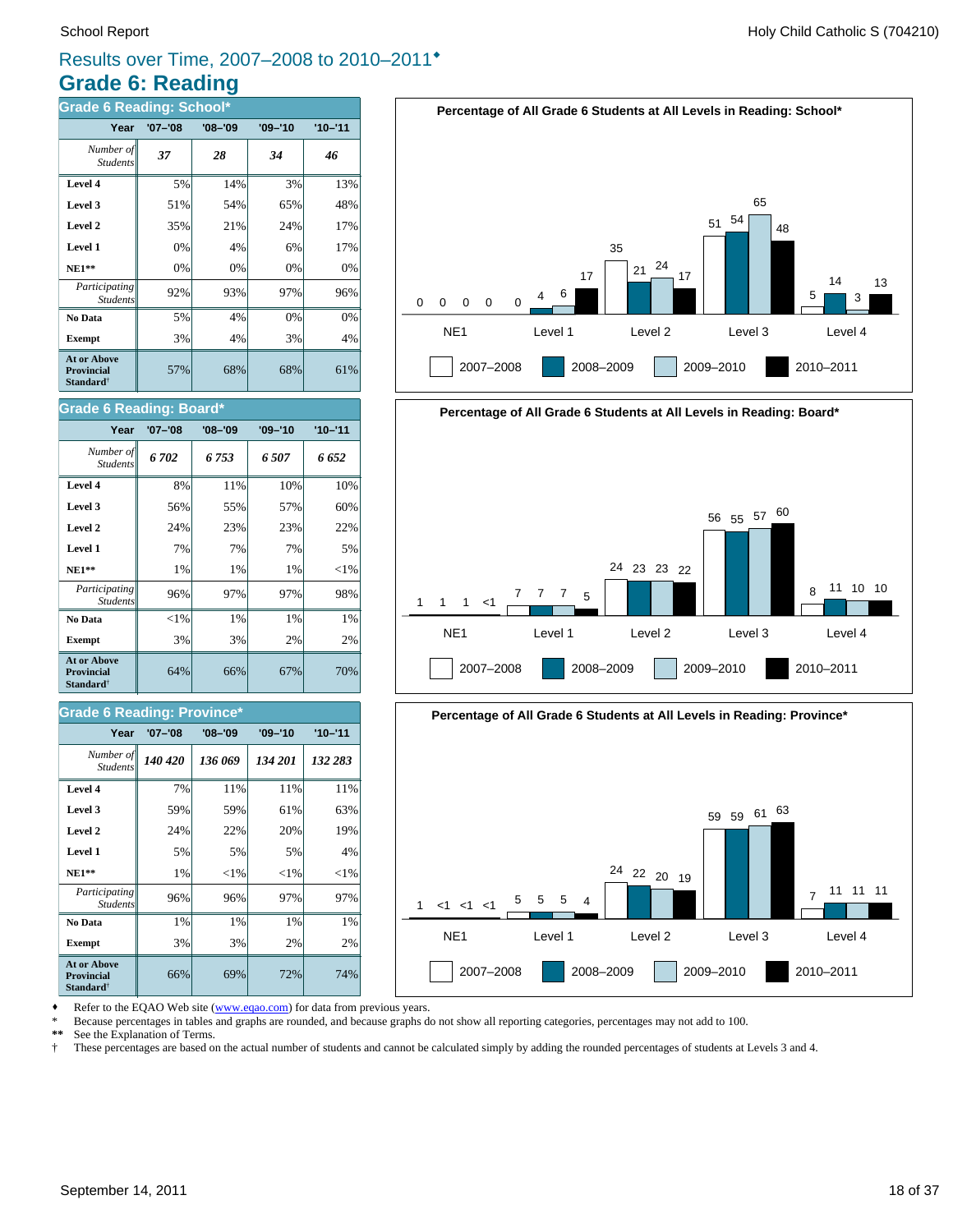# **Grade 6: Writing** Results over Time, 2007–2008 to 2010–2011®

| <b>Grade 6 Writing: School*</b>                                         |             |             |             |             |
|-------------------------------------------------------------------------|-------------|-------------|-------------|-------------|
| Year                                                                    | $'07 - '08$ | $'08 - '09$ | $'09 - '10$ | $'10 - '11$ |
| Number of<br><b>Students</b>                                            | 37          | 28          | 34          | 46          |
| Level 4                                                                 | 5%          | 14%         | 6%          | 4%          |
| Level 3                                                                 | 73%         | 64%         | 62%         | 52%         |
| Level 2                                                                 | 14%         | 14%         | 29%         | 39%         |
| Level 1                                                                 | 0%          | 0%          | 0%          | 0%          |
| $NE1**$                                                                 | 0%          | 0%          | 0%          | 0%          |
| Participating<br><b>Students</b>                                        | 92%         | 93%         | 97%         | 96%         |
| No Data                                                                 | 5%          | 4%          | 0%          | 0%          |
| <b>Exempt</b>                                                           | 3%          | 4%          | 3%          | 4%          |
| <b>At or Above</b><br><b>Provincial</b><br><b>Standard</b> <sup>†</sup> | 78%         | 79%         | 68%         | 57%         |

#### **Grade 6 Writing: Board\***

| Year                                                                    | $'07 - '08$ | $'08 - '09$ | $'09 - '10$ | $'10 - '11$ |
|-------------------------------------------------------------------------|-------------|-------------|-------------|-------------|
| Number of<br><b>Students</b>                                            | 6702        | 6 753       | 6 507       | 6 652       |
| Level 4                                                                 | 10%         | 10%         | 10%         | 11%         |
| Level 3                                                                 | 59%         | 60%         | 62%         | 64%         |
| Level 2                                                                 | 25%         | 25%         | 25%         | 22%         |
| Level 1                                                                 | 1%          | ${<}1\%$    | 1%          | $<$ 1%      |
| $NE1**$                                                                 | ${<}1\%$    | ${<}1\%$    | ${<}1\%$    | ${<}1\%$    |
| Participating<br><b>Students</b>                                        | 96%         | 97%         | 97%         | 98%         |
| No Data                                                                 | ${<}1\%$    | 1%          | 1%          | 1%          |
| <b>Exempt</b>                                                           | 3%          | 3%          | 2%          | 2%          |
| <b>At or Above</b><br><b>Provincial</b><br><b>Standard</b> <sup>†</sup> | 69%         | 71%         | 71%         | 75%         |

#### **Grade 6 Writing: Province\***

| Year                                                                    | $'07 - '08$ | $'08 - '09$ | $'09 - '10$ | $'10 - '11$ |  |
|-------------------------------------------------------------------------|-------------|-------------|-------------|-------------|--|
| Number of   <br><b>Students</b>                                         | 140 420     | 136 075     | 134 288     | 132 266     |  |
| Level 4                                                                 | 9%          | 9%          | 9%          | 10%         |  |
| Level 3                                                                 | 58%         | 58%         | 61%         | 63%         |  |
| Level 2                                                                 | 28%         | 29%         | 26%         | 24%         |  |
| Level 1                                                                 | $1\%$       | ${<}1\%$    | ${<}1\%$    | ${<}1\%$    |  |
| $NE1**$                                                                 | ${<}1\%$    | ${<}1\%$    | ${<}1\%$    | ${<}1\%$    |  |
| Participating<br><b>Students</b>                                        | 96%         | 96%         | 97%         | 97%         |  |
| No Data                                                                 | 1%          | 1%          | 1%          | 1%          |  |
| <b>Exempt</b>                                                           | 3%          | 3%          | 2%          | 2%          |  |
| <b>At or Above</b><br><b>Provincial</b><br><b>Standard</b> <sup>†</sup> | 67%         | 67%         | 70%         | 73%         |  |







Refer to the EQAO Web site (www.eqao.com) for data from previous years.

\* Because percentages in tables and graphs are rounded, and because graphs do not show all reporting categories, percentages may not add to 100.<br>\*\* See the Explanation of Terms

\*\* See the Explanation of Terms.<br><sup>†</sup> These percentages are based on

† These percentages are based on the actual number of students and cannot be calculated simply by adding the rounded percentages of students at Levels 3 and 4.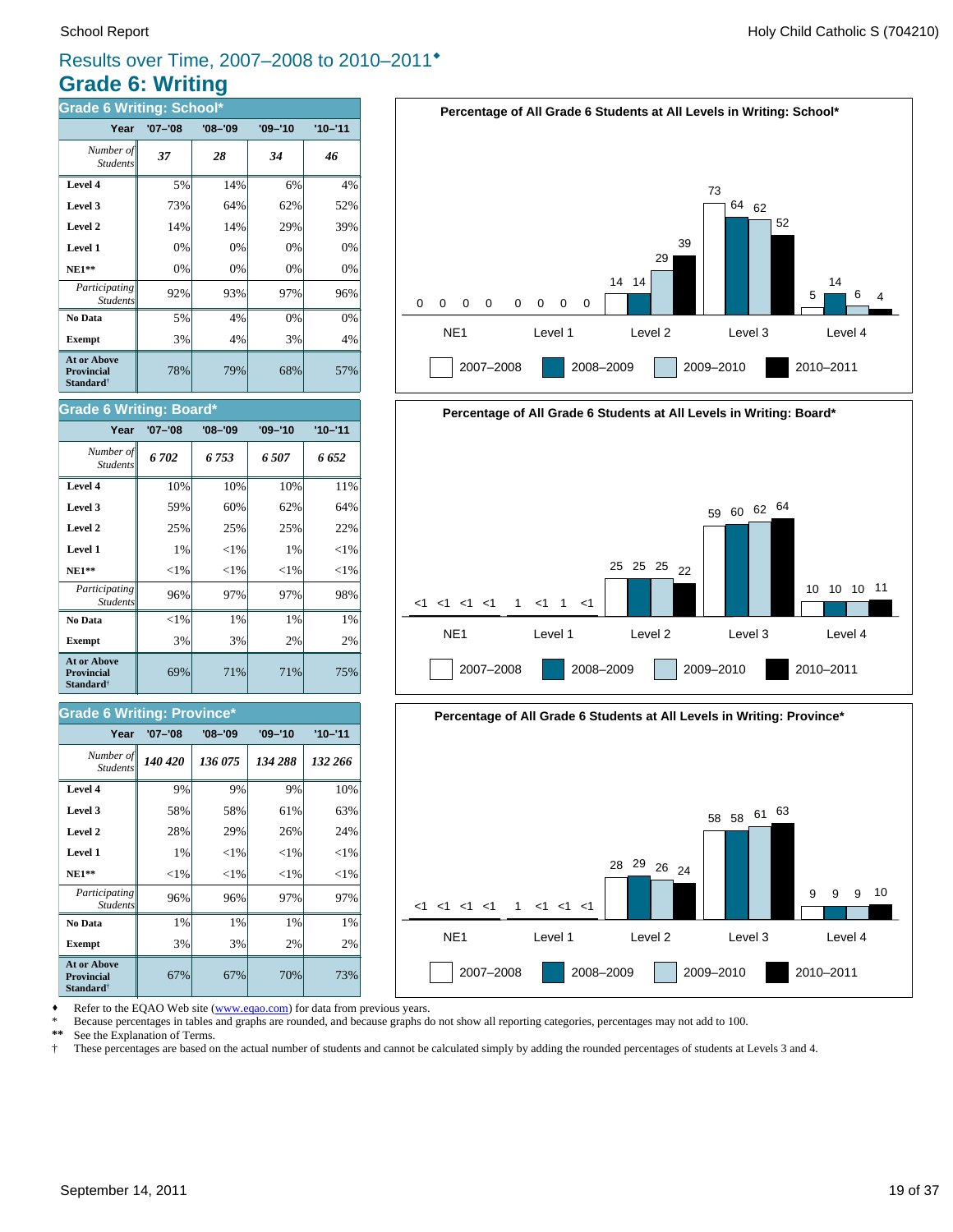# **Grade 6: Mathematics** Results over Time, 2007–2008 to 2010–2011®

| <b>Grade 6 Mathematics: School*</b>                              |             |             |             |             |  |
|------------------------------------------------------------------|-------------|-------------|-------------|-------------|--|
| Year                                                             | $'07 - '08$ | $'08 - '09$ | $'09 - '10$ | $'10 - '11$ |  |
| Number of<br><b>Students</b>                                     | 37          | 28          | 34          | 46          |  |
| Level 4                                                          | 8%          | 4%          | 12%         | 22%         |  |
| Level 3                                                          | 51%         | 43%         | 50%         | 28%         |  |
| Level 2                                                          | 30%         | 36%         | 32%         | 22%         |  |
| Level 1                                                          | 3%          | 11%         | 3%          | 24%         |  |
| $NE1**$                                                          | 0%          | 0%          | 0%          | 0%          |  |
| Participating<br><b>Students</b>                                 | 92%         | 93%         | 97%         | 96%         |  |
| No Data                                                          | 5%          | 4%          | 0%          | 0%          |  |
| <b>Exempt</b>                                                    | 3%          | 4%          | 3%          | 4%          |  |
| At or Above<br><b>Provincial</b><br><b>Standard</b> <sup>†</sup> | 59%         | 46%         | 62%         | 50%         |  |







Refer to the EQAO Web site (www.eqao.com) for data from previous years.

\* Because percentages in tables and graphs are rounded, and because graphs do not show all reporting categories, percentages may not add to 100.

**\*\*** See the Explanation of Terms.

† These percentages are based on the actual number of students and cannot be calculated simply by adding the rounded percentages of students at Levels 3 and 4.

# **Year '07–'08 '08–'09 '09–'10 '10–'11**

**Grade 6 Mathematics: Board\***

| Number of   <br><b>Students</b>                                         | 6 702    | 6756     | 6502     | 6 648    |
|-------------------------------------------------------------------------|----------|----------|----------|----------|
| Level 4                                                                 | 13%      | 14%      | 13%      | 14%      |
| Level 3                                                                 | 47%      | 48%      | 45%      | 44%      |
| Level 2                                                                 | 28%      | 27%      | 31%      | 29%      |
| Level 1                                                                 | 8%       | 7%       | 8%       | 11%      |
| $NE1**$                                                                 | ${<}1\%$ | ${<}1\%$ | ${<}1\%$ | ${<}1\%$ |
| Participating<br><b>Students</b>                                        | 96%      | 97%      | 97%      | 98%      |
| No Data                                                                 | 1%       | 1%       | 1%       | 1%       |
| <b>Exempt</b>                                                           | 3%       | 3%       | 2%       | 2%       |
| <b>At or Above</b><br><b>Provincial</b><br><b>Standard</b> <sup>†</sup> | 59%      | 62%      | 58%      | 57%      |

#### **Grade 6 Mathematics: Province\***

| Year                                                                    | $'07 - '08$ | $'08 - '09$ | $'09 - '10$ | $'10 - '11$ |
|-------------------------------------------------------------------------|-------------|-------------|-------------|-------------|
| Number of<br><b>Students</b>                                            | 140 358     | 136 075     | 134 241     | 132 223     |
| Level 4                                                                 | 11%         | 13%         | 14%         | 12%         |
| Level 3                                                                 | 49%         | 49%         | 47%         | 46%         |
| Level 2                                                                 | 29%         | 27%         | 30%         | 29%         |
| Level 1                                                                 | 6%          | 6%          | 6%          | 9%          |
| $NE1**$                                                                 | ${<}1\%$    | ${<}1\%$    | ${<}1\%$    | ${<}1\%$    |
| <i>Participating</i><br><b>Students</b>                                 | 96%         | 96%         | 97%         | 97%         |
| No Data                                                                 | 1%          | 1%          | 1%          | 1%          |
| <b>Exempt</b>                                                           | 3%          | 3%          | 3%          | 2%          |
| <b>At or Above</b><br><b>Provincial</b><br><b>Standard</b> <sup>†</sup> | 61%         | 63%         | 61%         | 58%         |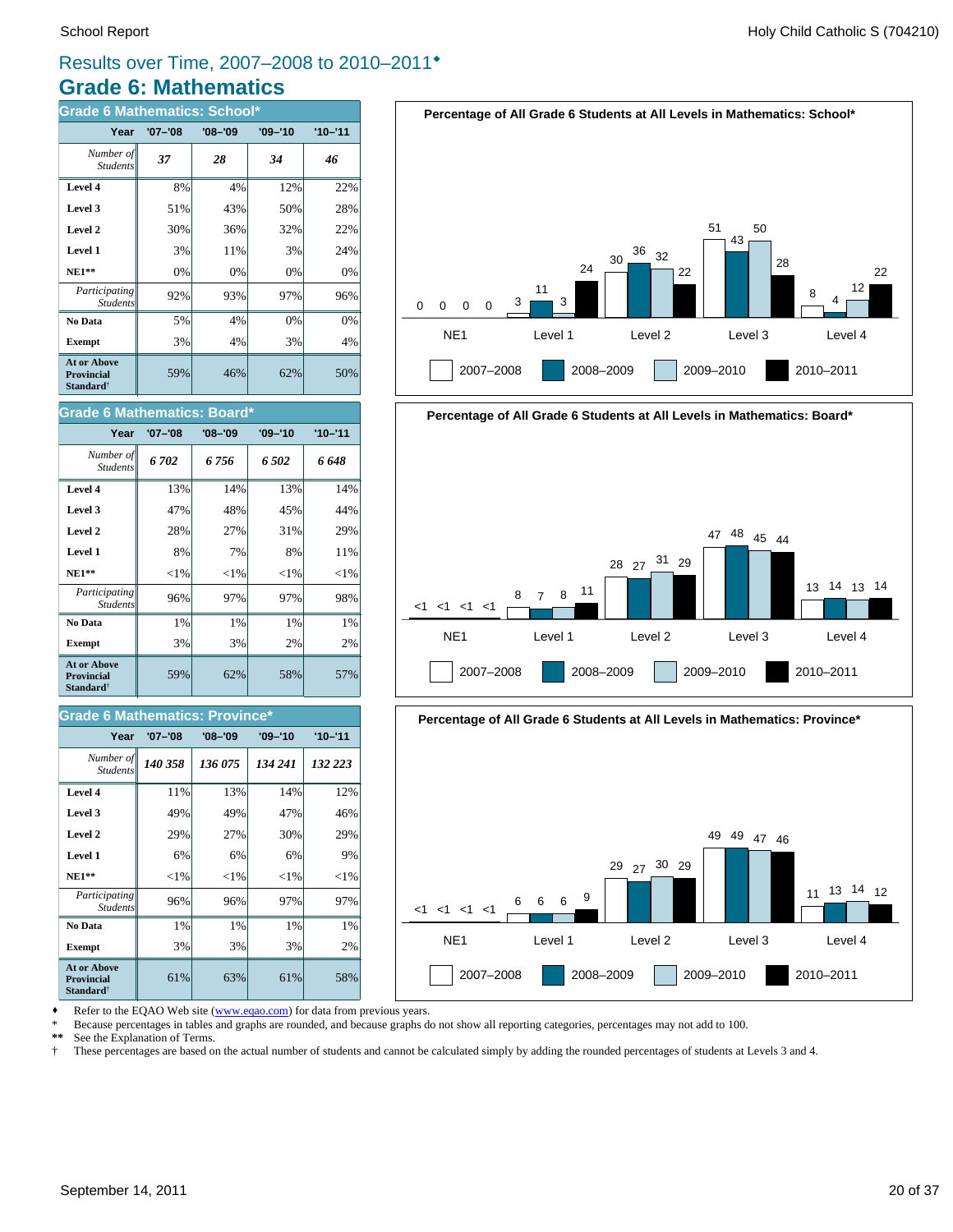

|        | 2006-2007     |             | 2007-2008     |             | 2008-2009     |             | 2009-2010     |             | 2010-2011     |             |
|--------|---------------|-------------|---------------|-------------|---------------|-------------|---------------|-------------|---------------|-------------|
|        | <b>Female</b> | <b>Male</b> | <b>Female</b> | <b>Male</b> | <b>Female</b> | <b>Male</b> | <b>Female</b> | <b>Male</b> | <b>Female</b> | <b>Male</b> |
| School | 17            | 13          | 19            | 15          | 19            | 9           | 15            | 18          | 11            | 16          |

† Includes only students for whom gender data were available.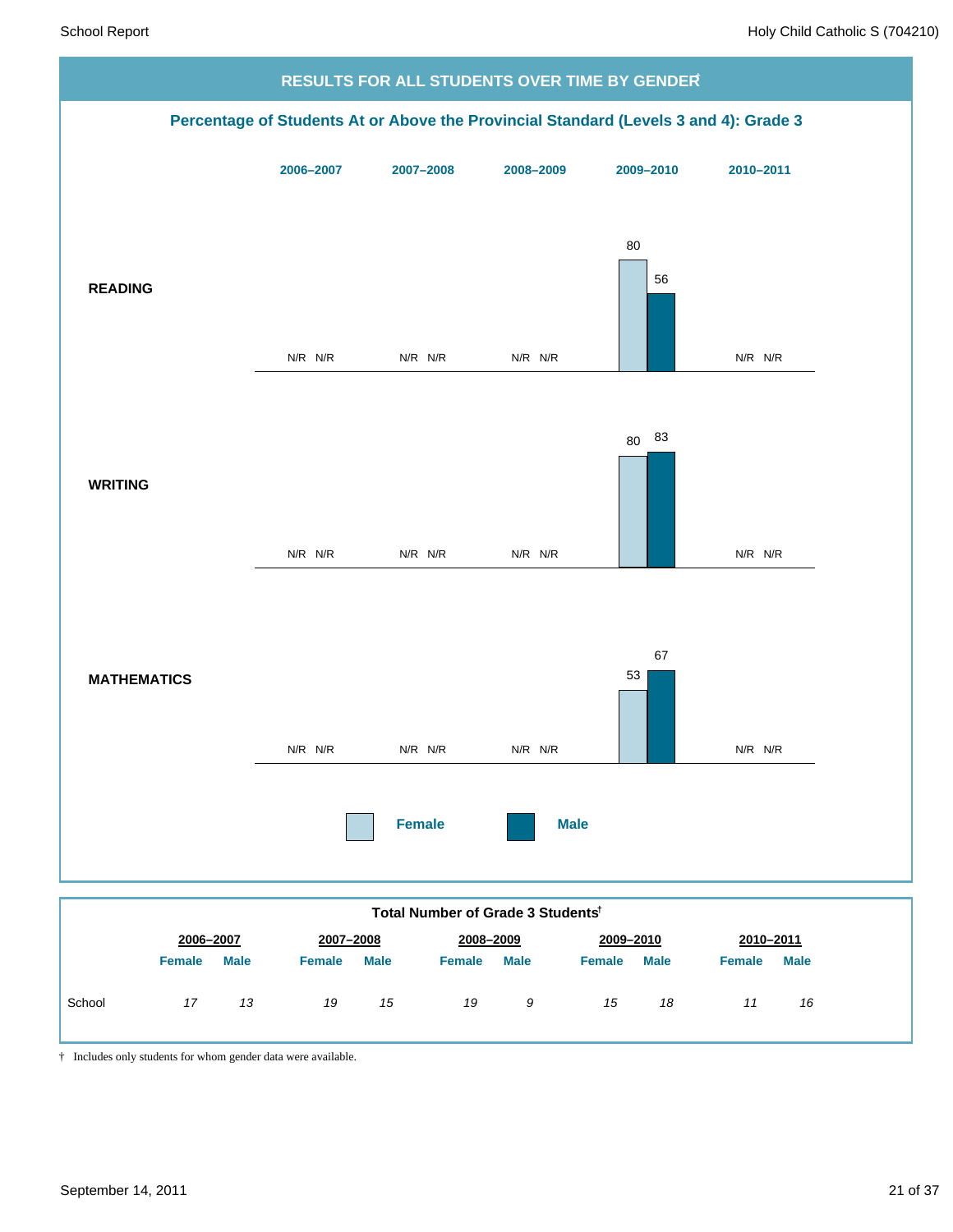

|        | 2006-2007     |             | 2007-2008     |             |               | 2008-2009   |               | 2009-2010   |               | 2010-2011   |  |
|--------|---------------|-------------|---------------|-------------|---------------|-------------|---------------|-------------|---------------|-------------|--|
|        | <b>Female</b> | <b>Male</b> | <b>Female</b> | <b>Male</b> | <b>Female</b> | <b>Male</b> | <b>Female</b> | <b>Male</b> | <b>Female</b> | <b>Male</b> |  |
| School | 17            | 25          | 19            | 18          | 17            | 11          | 17            | 17          | 26            | 20          |  |

† Includes only students for whom gender data were available.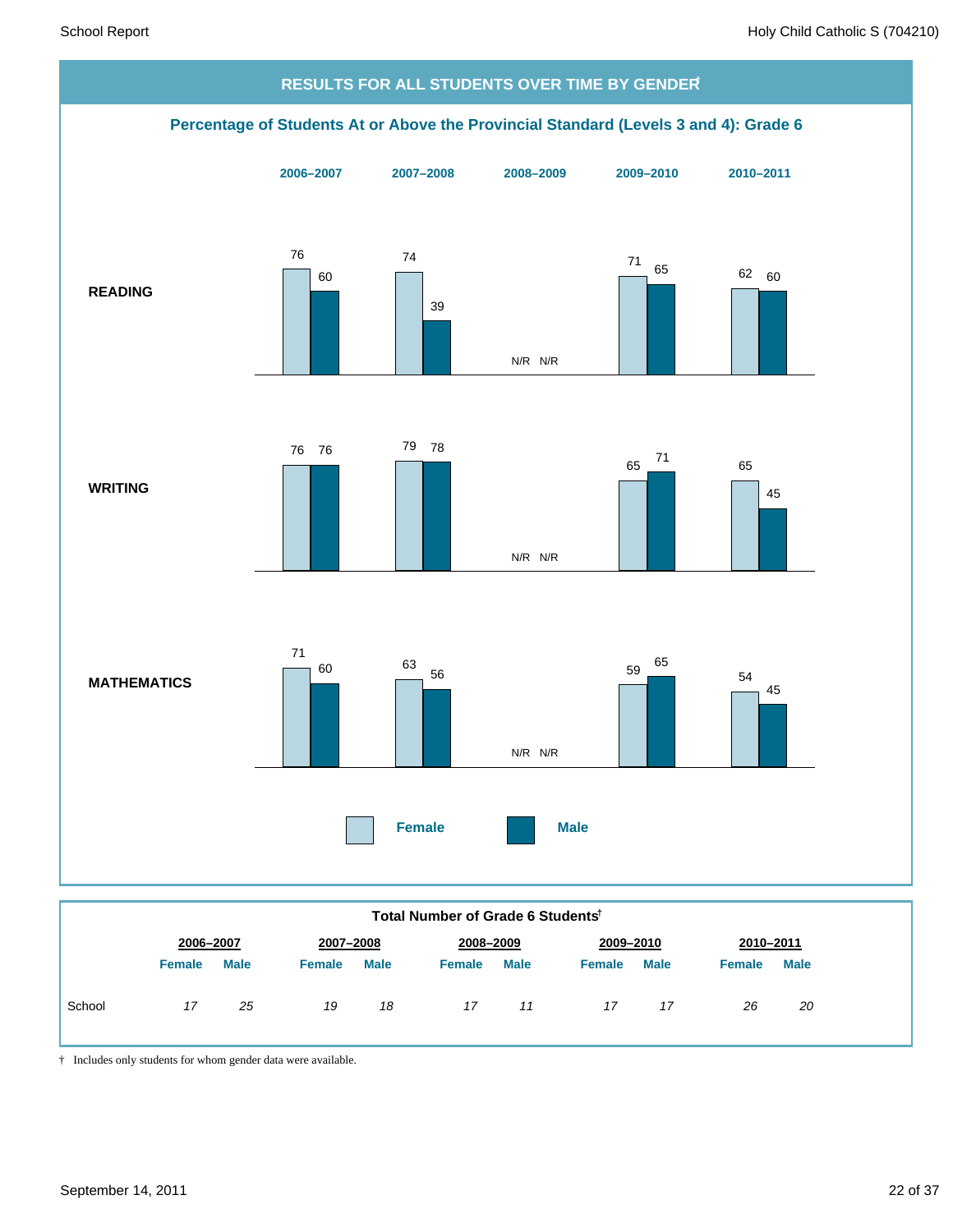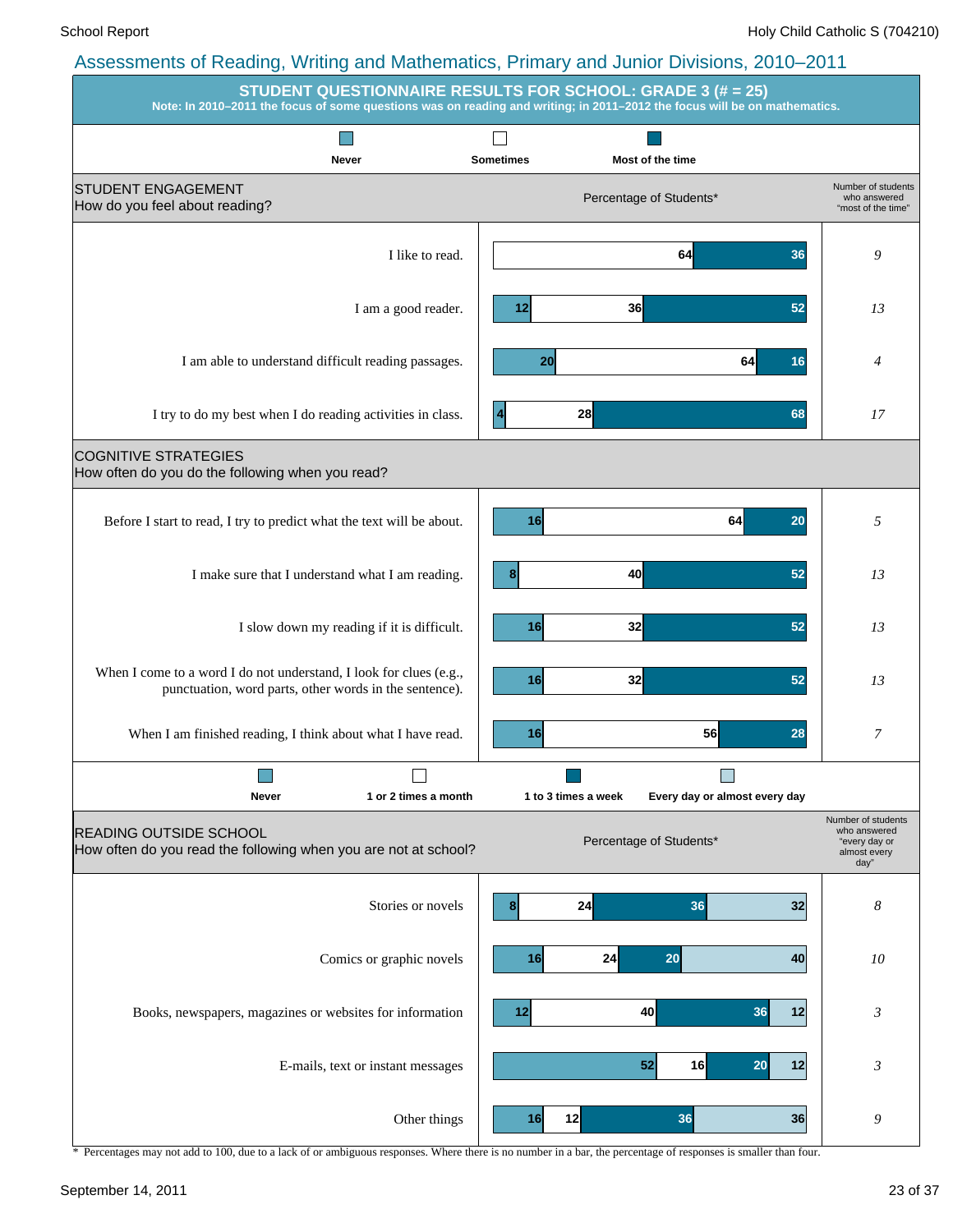| . <u>.</u>                                                                                                                       | -- 1<br><b>STUDENT QUESTIONNAIRE RESULTS FOR SCHOOL: GRADE 3 (# = 25)</b><br>Note: In 2010-2011 the focus of some questions was on reading and writing; in 2011-2012 the focus will be on mathematics. |                                                                          |
|----------------------------------------------------------------------------------------------------------------------------------|--------------------------------------------------------------------------------------------------------------------------------------------------------------------------------------------------------|--------------------------------------------------------------------------|
| Never                                                                                                                            | <b>Sometimes</b><br>Most of the time                                                                                                                                                                   |                                                                          |
| <b>STUDENT ENGAGEMENT</b><br>How do you feel about writing?                                                                      | Percentage of Students*                                                                                                                                                                                | Number of students<br>who answered<br>"most of the<br>time"              |
| I like to write.                                                                                                                 | 56<br>40                                                                                                                                                                                               | 10                                                                       |
| I am a good writer.                                                                                                              | 32<br>60<br>8                                                                                                                                                                                          | 15                                                                       |
| I am able to communicate my ideas in writing.                                                                                    | 48<br>16<br>36                                                                                                                                                                                         | 9                                                                        |
| I try to do my best when I do writing activities in class.                                                                       | 40<br>56                                                                                                                                                                                               | 14                                                                       |
| <b>COGNITIVE STRATEGIES</b><br>How often do you do the following when you write?                                                 |                                                                                                                                                                                                        |                                                                          |
| I organize my ideas before I start to write.                                                                                     | 16<br>48<br>36                                                                                                                                                                                         | 9                                                                        |
| I edit my writing to make it better.                                                                                             | 44<br>16<br>40                                                                                                                                                                                         | 10                                                                       |
| I check my writing for spelling and grammar.                                                                                     | 52<br>12<br>36                                                                                                                                                                                         | 9                                                                        |
| Never<br>1 or 2 times a month                                                                                                    | 1 to 3 times a week<br>Every day or almost every day                                                                                                                                                   |                                                                          |
| <b>WRITING OUTSIDE SCHOOL</b><br>How often do you write the following (using paper or a computer)<br>when you are not at school? | Percentage of Students*                                                                                                                                                                                | Number of students<br>who answered<br>"every day or<br>almost every day" |
| <b>Stories</b>                                                                                                                   | 40<br>8<br><b>20</b><br>32                                                                                                                                                                             | 2                                                                        |
| Journal entries                                                                                                                  | 40<br>28<br>20<br>12                                                                                                                                                                                   | $\mathfrak{Z}$                                                           |
| E-mail, text or instant messages                                                                                                 | 24<br>44<br>16<br>16                                                                                                                                                                                   | 4                                                                        |
| Letters                                                                                                                          | 32<br>56<br>12                                                                                                                                                                                         | 0                                                                        |
| Other things                                                                                                                     | 32<br>28<br>16<br>24                                                                                                                                                                                   | $\boldsymbol{8}$                                                         |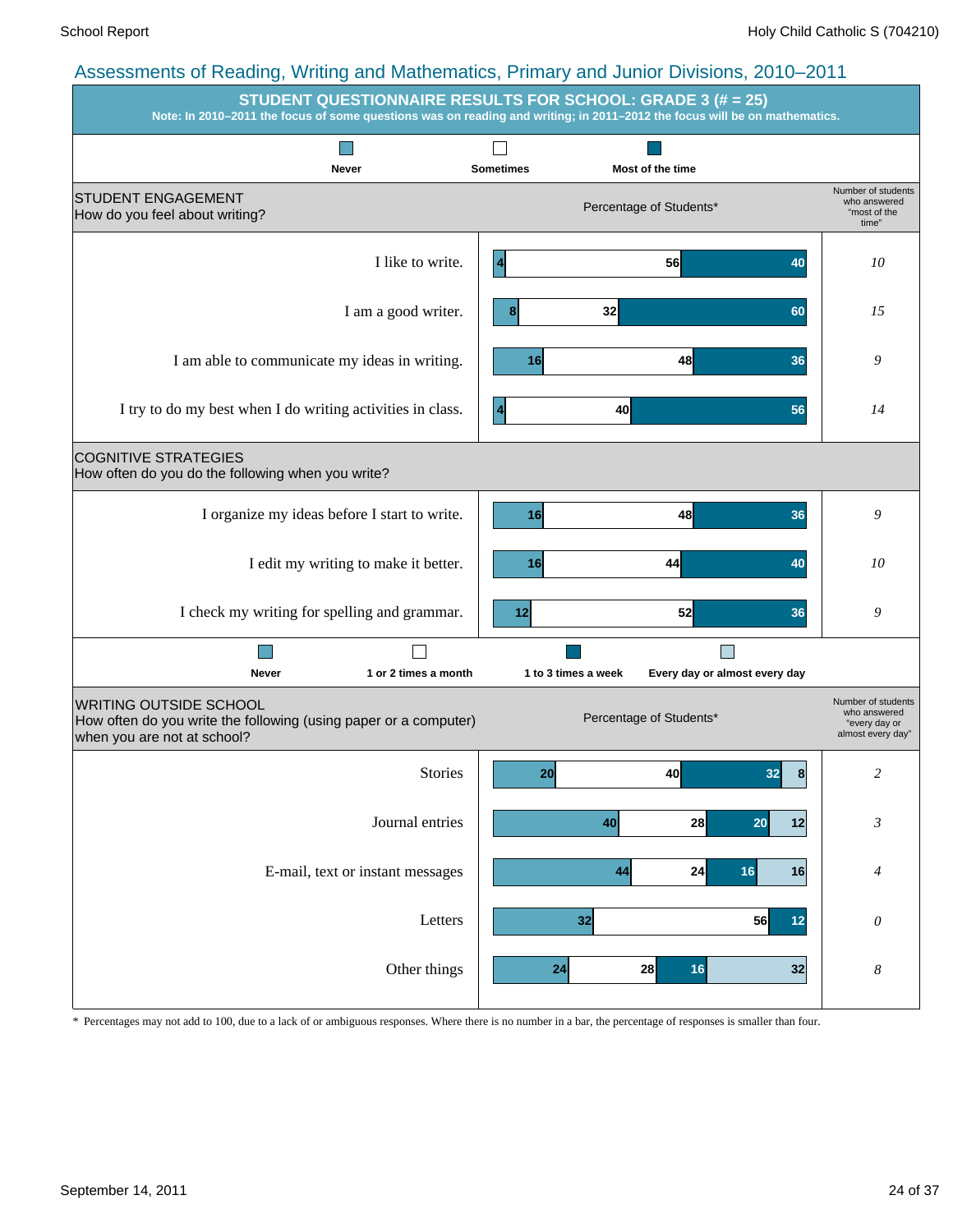|                                                                                                                               | STUDENT QUESTIONNAIRE RESULTS FOR SCHOOL: GRADE 3 (# = 25)<br>Note: In 2010-2011 the focus of some questions was on reading and writing; in 2011-2012 the focus will be on mathematics. |                                                                          |
|-------------------------------------------------------------------------------------------------------------------------------|-----------------------------------------------------------------------------------------------------------------------------------------------------------------------------------------|--------------------------------------------------------------------------|
| Never                                                                                                                         | <b>Sometimes</b><br>Most of the time                                                                                                                                                    |                                                                          |
| INSTRUCTIONAL TOOLS USED IN READING AND WRITING<br>How often do you use the following when you read and write at<br>school?   | Percentage of Students*                                                                                                                                                                 | Number of students<br>who answered<br>"most of the time"                 |
| A computer for reading activities                                                                                             | 16<br><b>76</b><br>8 <sup>2</sup>                                                                                                                                                       | 2                                                                        |
| A computer for writing activities                                                                                             | $80\vert 4$<br>16                                                                                                                                                                       | 1                                                                        |
| Reading and writing tools (e.g., a dictionary, thesaurus, word wall,<br>editing checklist)                                    | 52<br>40                                                                                                                                                                                | 10                                                                       |
|                                                                                                                               |                                                                                                                                                                                         |                                                                          |
| Never<br>1 or 2 times a month                                                                                                 | 1 to 3 times a week<br>Every day or almost every day                                                                                                                                    |                                                                          |
| OUT-OF-SCHOOL ACTIVITIES<br>How often do you do the following when you are not at school?                                     | Percentage of Students*                                                                                                                                                                 | Number of<br>students who answered<br>"every day or<br>almost every day" |
| I read by myself.                                                                                                             | $\overline{4}$<br>16<br>36<br>44                                                                                                                                                        | II                                                                       |
| I play video games.                                                                                                           | 8<br>24<br>20<br>48                                                                                                                                                                     | 12                                                                       |
| I use the Internet.                                                                                                           | 32<br>56<br>12                                                                                                                                                                          | 14                                                                       |
| I participate in sports or other physical activities.                                                                         | 16<br>24<br>52                                                                                                                                                                          | 13                                                                       |
| I participate in art, music, dance or drama activities.                                                                       | 16<br>24<br>28<br>32                                                                                                                                                                    | 8                                                                        |
| I participate in after-school clubs.                                                                                          | 20<br>σU<br>ŏI<br>12                                                                                                                                                                    | Ć                                                                        |
| <b>PARENTAL ENGAGEMENT</b><br>How often do you and a parent, a guardian or another adult who lives with you do the following? |                                                                                                                                                                                         |                                                                          |
| We talk about the reading and writing work I do in school.                                                                    | 16<br>12<br>12<br>60                                                                                                                                                                    | 15                                                                       |
| We talk about the activities I do in school.                                                                                  | 20<br>24<br>36<br>20                                                                                                                                                                    | 9                                                                        |
| We read together.                                                                                                             | 44<br>12<br>24<br>20                                                                                                                                                                    | 5                                                                        |
| We look at my school agenda.                                                                                                  | 20<br>12<br>56<br>12                                                                                                                                                                    | 14                                                                       |
| We use a computer together.                                                                                                   | 24<br>48<br>28                                                                                                                                                                          | 0                                                                        |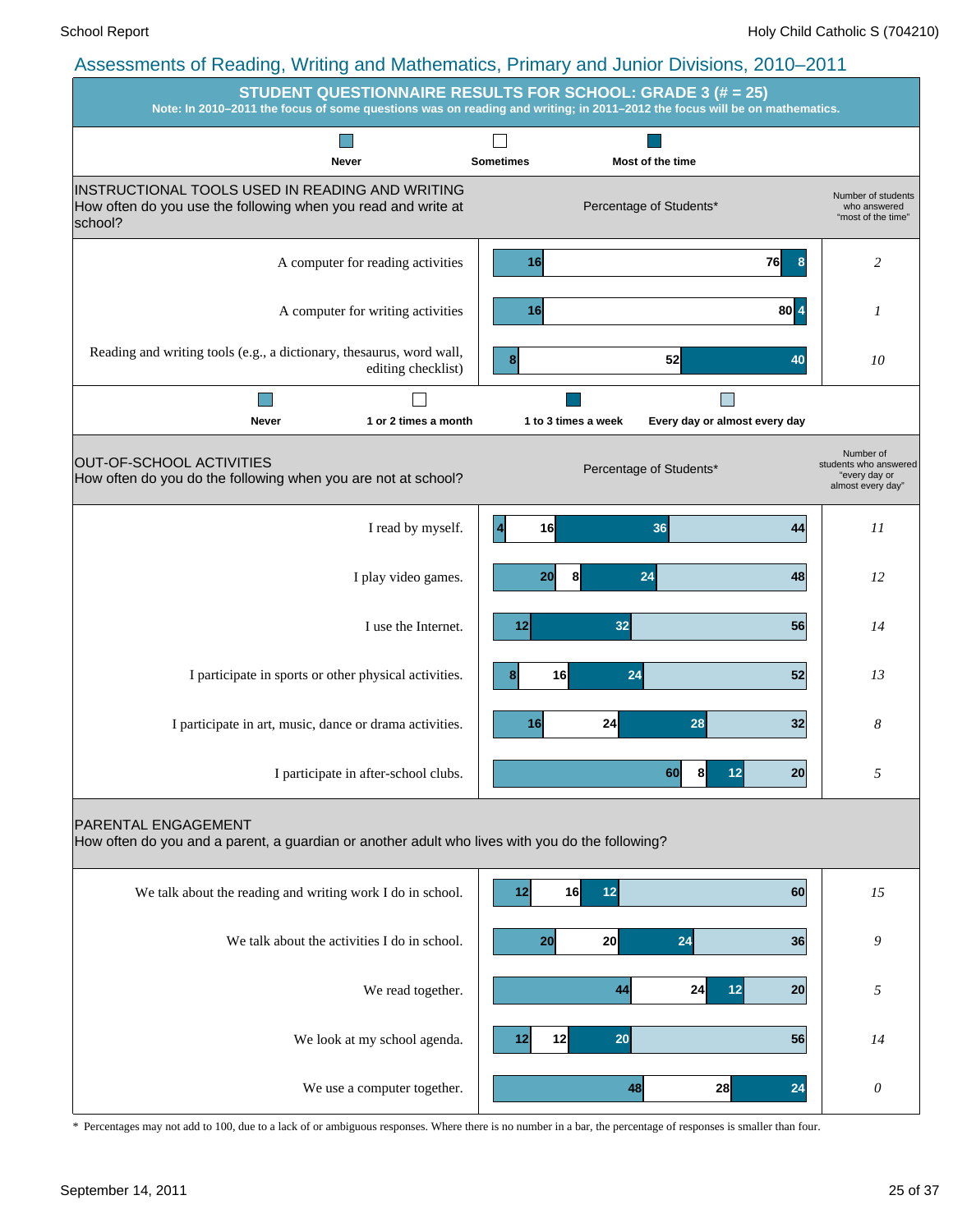| ອາ<br>$\ldots$                                                                                 |                                  | $\cdots$                                                     | <b>STUDENT QUESTIONNAIRE RESULTS FOR SCHOOL: GRADE 3 (# = 25)</b><br>Note: In 2010-2011 the focus of some questions was on reading and writing; in 2011-2012 the focus will be on mathematics. |                                                                             |
|------------------------------------------------------------------------------------------------|----------------------------------|--------------------------------------------------------------|------------------------------------------------------------------------------------------------------------------------------------------------------------------------------------------------|-----------------------------------------------------------------------------|
| 0 programs                                                                                     | 1 program                        | 2 or 3 programs                                              | 4 programs or more                                                                                                                                                                             |                                                                             |
| <b>SCREEN TIME (TELEVISION)</b><br>How many TV programs do you normally watch on a school day? |                                  |                                                              | Percentage of Students*                                                                                                                                                                        | Number of students<br>who answered<br>"4 programs or more"                  |
|                                                                                                | Before school                    | 32                                                           | 28<br>28<br> 12                                                                                                                                                                                | 3                                                                           |
|                                                                                                | After school                     | 20<br>12                                                     | 68                                                                                                                                                                                             | 17                                                                          |
| <b>SCHOOLS ATTENDED</b><br>How many schools did you attend before this one?                    |                                  |                                                              | Percentage of Students*                                                                                                                                                                        | Number of students                                                          |
|                                                                                                | Only this school                 |                                                              | 48                                                                                                                                                                                             | 12                                                                          |
|                                                                                                | 1 other school                   | 20                                                           |                                                                                                                                                                                                | 5                                                                           |
|                                                                                                | 2 other schools                  | 20                                                           |                                                                                                                                                                                                | 5                                                                           |
|                                                                                                | 3 other schools                  |                                                              |                                                                                                                                                                                                | 2                                                                           |
|                                                                                                | 4 other schools or more          |                                                              |                                                                                                                                                                                                | 1                                                                           |
| <b>Only English/</b><br><b>Mostly English</b>                                                  |                                  | Another language (or other languages)<br>as often as English | Mostly another language (or other languages)/<br>Only another language (or other languages)                                                                                                    |                                                                             |
| LANGUAGES SPOKEN                                                                               |                                  |                                                              | Percentage of Students*                                                                                                                                                                        | Number of students<br>who answered<br>"only English" or<br>"mostly English" |
|                                                                                                | Languages student speaks at home |                                                              | 60<br>28                                                                                                                                                                                       | 15                                                                          |
| Languages in which people speak to student at home                                             |                                  |                                                              | 56<br>20<br>24                                                                                                                                                                                 | 14                                                                          |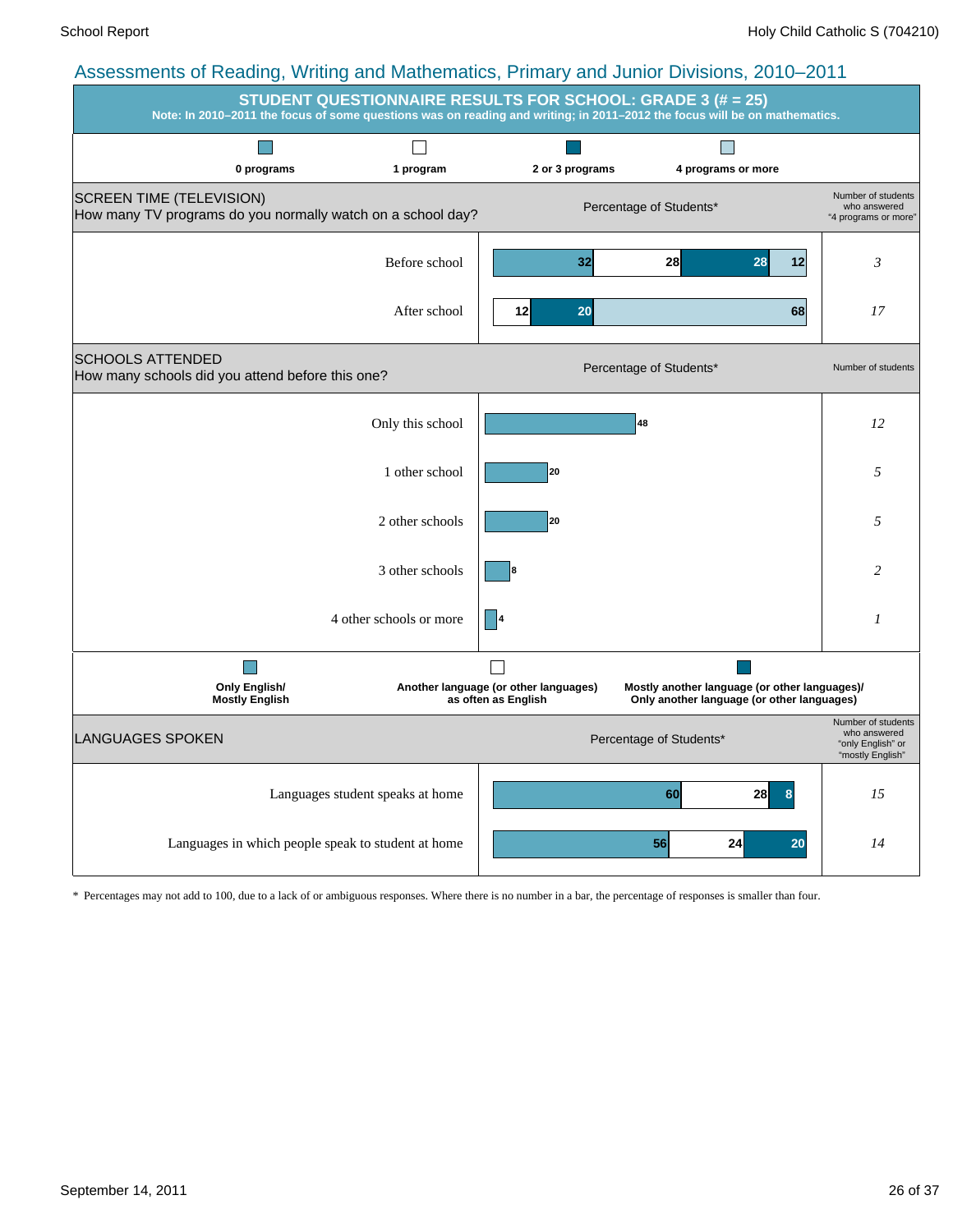| . ت<br><b>GRADE 3: STUDENT QUESTIONNAIRE RESULTS</b><br>FOR SCHOOL, BOARD AND PROVINCE (all students,                                            |                                                                                                                                                                                                                                                                                         | <b>School</b>                   |                                            | <b>Board</b>                                                                     |                                         |                                                                     | <b>Province</b>                                                                                                                                                                                          |                                 |                                      |
|--------------------------------------------------------------------------------------------------------------------------------------------------|-----------------------------------------------------------------------------------------------------------------------------------------------------------------------------------------------------------------------------------------------------------------------------------------|---------------------------------|--------------------------------------------|----------------------------------------------------------------------------------|-----------------------------------------|---------------------------------------------------------------------|----------------------------------------------------------------------------------------------------------------------------------------------------------------------------------------------------------|---------------------------------|--------------------------------------|
| female, male)<br>Note: In 2010-2011 the focus of some questions was<br>on reading and writing; in 2011-2012 the focus will<br>be on mathematics. | <b>Students</b><br>25)<br>$\mathbf{H}% =\mathbf{H}^{T}\mathbf{v}^{T}\mathbf{v}^{T}\mathbf{v}^{T}+\mathbf{H}^{T}\mathbf{v}^{T}\mathbf{v}^{T}+\mathbf{H}^{T}\mathbf{v}^{T}\mathbf{v}^{T}+\mathbf{H}^{T}\mathbf{v}^{T}\mathbf{v}^{T}+\mathbf{H}^{T}\mathbf{v}^{T}\mathbf{v}^{T}$<br>Ę<br>共 | emale<br>ெ<br>$\,$ II<br>进<br>ш | $\widehat{=}$<br>Male*<br>$\mathbf u$<br>共 | <b>Students</b><br>5 621)<br>Ш<br>共                                              | 2 784)<br>$emale*$<br>$\mathbf{u}$<br>共 | 837)<br>$\mathbf{\Omega}$<br>Male <sup>*</sup><br>$\rm H$<br>$\ast$ | <b>All Students</b><br>119869<br>$\mathbf{H}% =\mathbf{H}^{T}\mathbf{v}^{T}\mathbf{v}^{T}\mathbf{v}^{T}+\mathbf{H}^{T}\mathbf{v}^{T}\mathbf{v}^{T}+\mathbf{H}^{T}\mathbf{v}^{T}\mathbf{v}^{T}$<br>$\ast$ | 912)<br>Female*<br>58<br>H<br>违 | 957<br>$= 60$<br>$\bullet$<br>Š<br>艺 |
| STUDENT ENGAGEMENT IN READING                                                                                                                    |                                                                                                                                                                                                                                                                                         |                                 |                                            | Percentage of students who answered "most of the time" <sup>†</sup>              |                                         |                                                                     |                                                                                                                                                                                                          |                                 |                                      |
| I like to read.                                                                                                                                  | 36%                                                                                                                                                                                                                                                                                     | 33%                             | 38%                                        | 46%                                                                              | 53%                                     | 40%                                                                 | 50%                                                                                                                                                                                                      | 57%                             | 42%                                  |
| I am a good reader.                                                                                                                              | 52%                                                                                                                                                                                                                                                                                     | 33%                             | 62%                                        | 63%                                                                              | 64%                                     | 61%                                                                 | 66%                                                                                                                                                                                                      | 68%                             | 64%                                  |
| I am able to understand difficult reading passages.                                                                                              | 16%                                                                                                                                                                                                                                                                                     | 11%                             | 19%                                        | 29%                                                                              | 28%                                     | 30%                                                                 | 31%                                                                                                                                                                                                      | 29%                             | 33%                                  |
| I try to do my best when I do reading activities in class.                                                                                       | 68%                                                                                                                                                                                                                                                                                     | 56%                             | 75%                                        | 80%                                                                              | 83%                                     | 78%                                                                 | 83%                                                                                                                                                                                                      | 86%                             | 79%                                  |
| COGNITIVE STRATEGIES USED IN READING                                                                                                             |                                                                                                                                                                                                                                                                                         |                                 |                                            | Percentage of students who answered "most of the time" <sup>†</sup>              |                                         |                                                                     |                                                                                                                                                                                                          |                                 |                                      |
| Before I start to read, I try to predict what the text will be<br>about.                                                                         | 20%                                                                                                                                                                                                                                                                                     | 11%                             | 25%                                        | 24%                                                                              | 24%                                     | 25%                                                                 | 21%                                                                                                                                                                                                      | 21%                             | 21%                                  |
| I make sure that I understand what I am reading.                                                                                                 | 52%                                                                                                                                                                                                                                                                                     | 22%                             | 69%                                        | 69%                                                                              | 72%                                     | 65%                                                                 | 71%                                                                                                                                                                                                      | 75%                             | 68%                                  |
| I slow down my reading if it is difficult.                                                                                                       | 52%                                                                                                                                                                                                                                                                                     | 44%                             | 56%                                        | 49%                                                                              | 53%                                     | 45%                                                                 | 53%                                                                                                                                                                                                      | 57%                             | 48%                                  |
| When I come to a word I do not understand, I look for<br>clues (e.g., punctuation, word parts, other words in the<br>sentence).                  | 52%                                                                                                                                                                                                                                                                                     | 44%                             | 56%                                        | 38%                                                                              | 42%                                     | 35%                                                                 | 40%                                                                                                                                                                                                      | 44%                             | 36%                                  |
| When I am finished reading, I think about what I have<br>read.                                                                                   | 28%                                                                                                                                                                                                                                                                                     | 22%                             | 31%                                        | 42%                                                                              | 45%                                     | 40%                                                                 | 42%                                                                                                                                                                                                      | 45%                             | 39%                                  |
| <b>READING OUTSIDE SCHOOL</b>                                                                                                                    |                                                                                                                                                                                                                                                                                         |                                 |                                            | Percentage of students who answered "every day or almost every day" <sup>‡</sup> |                                         |                                                                     |                                                                                                                                                                                                          |                                 |                                      |
| Stories or novels                                                                                                                                | 32%                                                                                                                                                                                                                                                                                     | 44%                             | 25%                                        | 41%                                                                              | 47%                                     | 35%                                                                 | 44%                                                                                                                                                                                                      | 51%                             | 38%                                  |
| Comics or graphic novels                                                                                                                         | 40%                                                                                                                                                                                                                                                                                     | 33%                             | 44%                                        | 27%                                                                              | 20%                                     | 32%                                                                 | 23%                                                                                                                                                                                                      | 17%                             | 29%                                  |
| Books, newspapers, magazines or websites for<br>information                                                                                      | 12%                                                                                                                                                                                                                                                                                     | 22%                             | $6\%$                                      | 28%                                                                              | 33%                                     | 24%                                                                 | 26%                                                                                                                                                                                                      | 30%                             | 23%                                  |
| E-mails, text or instant messages                                                                                                                | 12%                                                                                                                                                                                                                                                                                     | 11%                             | 12%                                        | 21%                                                                              | 22%                                     | 20%                                                                 | 19%                                                                                                                                                                                                      | 19%                             | 18%                                  |
| Other things                                                                                                                                     | 36%                                                                                                                                                                                                                                                                                     | 44%                             | 31%                                        | 46%                                                                              | 49%                                     | 43%                                                                 | 45%                                                                                                                                                                                                      | 47%                             | 42%                                  |

\* Only includes students for whom gender data were available.

† Other response options were "sometimes" and "never."

‡ Other response options were "1 to 3 times a week," "1 or 2 times a month" and "never."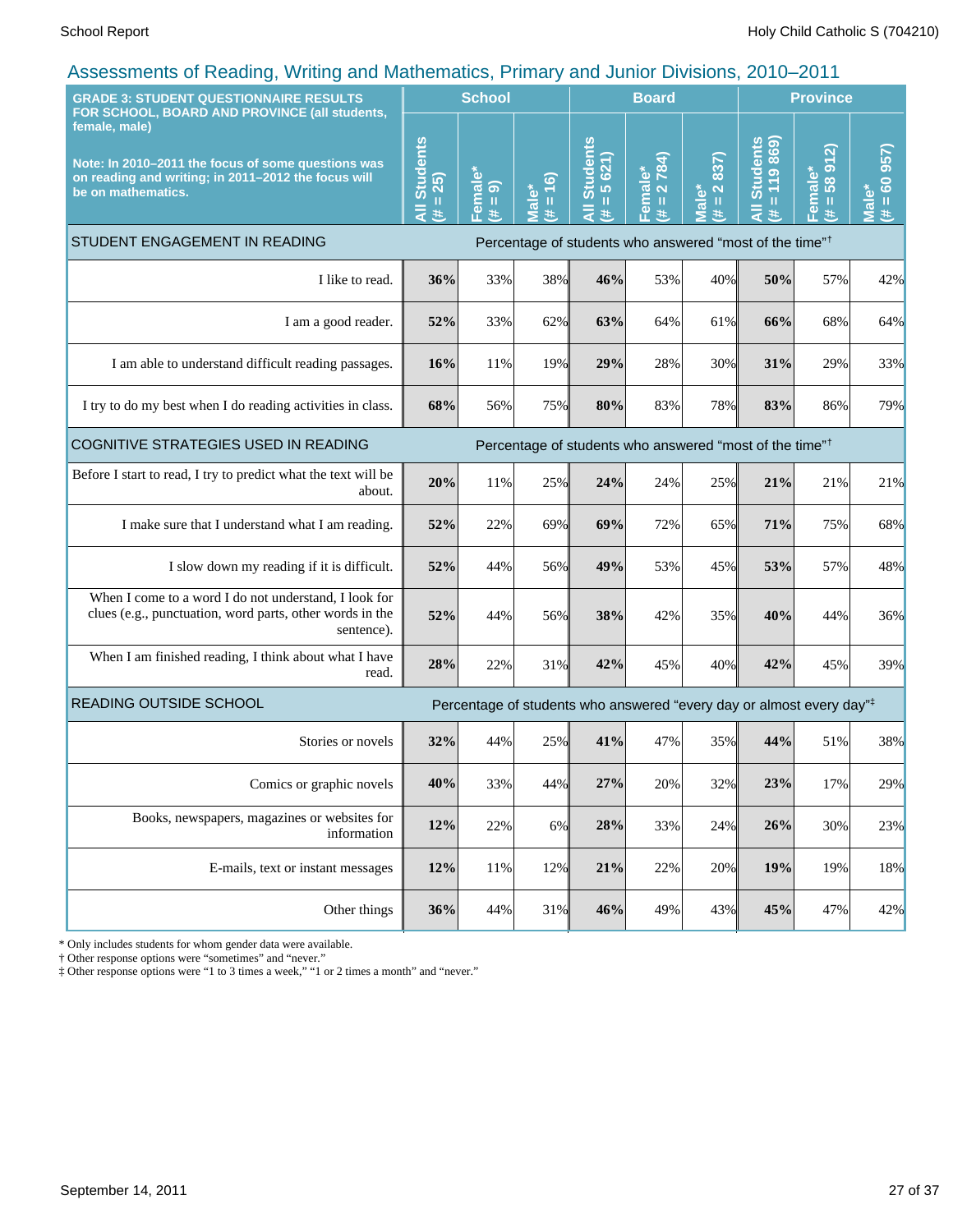| roocoomonio or riodamg; rrming and mathomatico; r minary and cantor Britishio; Loro<br><b>GRADE 3: STUDENT QUESTIONNAIRE RESULTS</b>                                                              |                                                                                                                                                                                                   | <b>School</b>      |                                                   | <b>Board</b>                                             |                                        |                                                           | <b>Province</b>                                                                  |                                                       |                                                          |
|---------------------------------------------------------------------------------------------------------------------------------------------------------------------------------------------------|---------------------------------------------------------------------------------------------------------------------------------------------------------------------------------------------------|--------------------|---------------------------------------------------|----------------------------------------------------------|----------------------------------------|-----------------------------------------------------------|----------------------------------------------------------------------------------|-------------------------------------------------------|----------------------------------------------------------|
| FOR SCHOOL, BOARD AND PROVINCE (all students,<br>female, male)<br>Note: In 2010-2011 the focus of some questions was<br>on reading and writing; in 2011-2012 the focus will<br>be on mathematics. | <b>Students</b><br>25)<br>$\mathbf{H}% =\mathbf{H}^{T}\mathbf{v}^{T}\mathbf{v}^{T}\mathbf{v}^{T}+\mathbf{H}^{T}\mathbf{v}^{T}\mathbf{v}^{T}+\mathbf{H}^{T}\mathbf{v}^{T}\mathbf{v}^{T}$<br>Ę<br>共 | Female*<br>(# = 9) | (6)<br>lale <sup>*</sup><br>$\mathbf u$<br>进<br>5 | <b>Students</b><br>5 621)<br>$\mathbf{H}$<br>—<br>₹<br>巷 | 2784)<br>Female*<br>$\mathbf{II}$<br>巷 | 837)<br>$\overline{\mathbf{N}}$<br>ale*<br>$\rm{II}$<br>共 | <b>Students</b><br>119869<br>$\mathbf{u}$<br>Ę<br>共                              | <u>ର</u><br>$\overline{5}$<br>Female*<br>58<br>Ш<br>巷 | 957)<br>$\frac{1}{100}$<br>$\bar{\bar{\mathbf{v}}}$<br>进 |
| STUDENT ENGAGEMENT IN WRITING                                                                                                                                                                     |                                                                                                                                                                                                   |                    |                                                   |                                                          |                                        |                                                           | Percentage of students who answered "most of the time" <sup>†</sup>              |                                                       |                                                          |
| I like to write.                                                                                                                                                                                  | 40%                                                                                                                                                                                               | 67%                | 25%                                               | 47%                                                      | 52%                                    | 41%                                                       | 48%                                                                              | 56%                                                   | 40%                                                      |
| I am a good writer.                                                                                                                                                                               | 60%                                                                                                                                                                                               | 78%                | 50%                                               | 44%                                                      | 51%                                    | 37%                                                       | 49%                                                                              | 56%                                                   | 42%                                                      |
| I am able to communicate my ideas in writing.                                                                                                                                                     | 36%                                                                                                                                                                                               | 33%                | 38%                                               | 40%                                                      | 42%                                    | 39%                                                       | 44%                                                                              | 45%                                                   | 42%                                                      |
| I try to do my best when I do writing activities in class.                                                                                                                                        | 56%                                                                                                                                                                                               | 44%                | 62%                                               | 79%                                                      | 82%                                    | 76%                                                       | 81%                                                                              | 85%                                                   | 77%                                                      |
| COGNITIVE STRATEGIES USED IN WRITING                                                                                                                                                              |                                                                                                                                                                                                   |                    |                                                   |                                                          |                                        |                                                           | Percentage of students who answered "most of the time" <sup>†</sup>              |                                                       |                                                          |
| I organize my ideas before I start to write.                                                                                                                                                      | 36%                                                                                                                                                                                               | 44%                | 31%                                               | 44%                                                      | 47%                                    | 41%                                                       | 43%                                                                              | 47%                                                   | 39%                                                      |
| I edit my writing to make it better.                                                                                                                                                              | 40%                                                                                                                                                                                               | 44%                | 38%                                               | 47%                                                      | 51%                                    | 42%                                                       | 48%                                                                              | 54%                                                   | 43%                                                      |
| I check my writing for spelling and grammar.                                                                                                                                                      | 36%                                                                                                                                                                                               | 22%                | 44%                                               | 48%                                                      | 52%                                    | 45%                                                       | 48%                                                                              | 53%                                                   | 43%                                                      |
| <b>WRITING OUTSIDE SCHOOL</b>                                                                                                                                                                     | Percentage of students who answered "every day or almost every day"#                                                                                                                              |                    |                                                   |                                                          |                                        |                                                           |                                                                                  |                                                       |                                                          |
| <b>Stories</b>                                                                                                                                                                                    | 8%                                                                                                                                                                                                | 0%                 | 12%                                               | 17%                                                      | 20%                                    | 14%                                                       | 16%                                                                              | 20%                                                   | 13%                                                      |
| Journal entries                                                                                                                                                                                   | 12%                                                                                                                                                                                               | 22%                | 6%                                                | 16%                                                      | 22%                                    | 11%                                                       | 14%                                                                              | 20%                                                   | 9%                                                       |
| E-mail, text or instant messages                                                                                                                                                                  | 16%                                                                                                                                                                                               | 22%                | 12%                                               | 20%                                                      | 20%                                    | 19%                                                       | 18%                                                                              | 18%                                                   | 17%                                                      |
| Letters                                                                                                                                                                                           | 0%                                                                                                                                                                                                | 0%                 | 0%                                                | 12%                                                      | 14%                                    | 10%                                                       | 11%                                                                              | 13%                                                   | 9%                                                       |
| Other things                                                                                                                                                                                      | 32%                                                                                                                                                                                               | 22%                | 38%                                               | 38%                                                      | 41%                                    | 35%                                                       | 34%                                                                              | 38%                                                   | 30%                                                      |
| INSTRUCTIONAL TOOLS USED IN READING AND<br><b>WRITING</b>                                                                                                                                         |                                                                                                                                                                                                   |                    |                                                   |                                                          |                                        |                                                           | Percentage of students who answered "most of the time" <sup>†</sup>              |                                                       |                                                          |
| A computer for reading activities                                                                                                                                                                 | $8\%$                                                                                                                                                                                             | 11%                | 6%                                                | 14%                                                      | 13%                                    | 15%                                                       | 15%                                                                              | 14%                                                   | 16%                                                      |
| A computer for writing activities                                                                                                                                                                 | 4%                                                                                                                                                                                                | 11%                | 0%                                                | 18%                                                      | 18%                                    | 17%                                                       | 21%                                                                              | 20%                                                   | 21%                                                      |
| Reading and writing tools (e.g., a dictionary, thesaurus,<br>word wall, editing checklist)                                                                                                        | 40%                                                                                                                                                                                               | 44%                | 38%                                               | 41%                                                      | 46%                                    | 37%                                                       | 41%                                                                              | 46%                                                   | 36%                                                      |
| <b>OUT-OF-SCHOOL ACTIVITIES</b>                                                                                                                                                                   |                                                                                                                                                                                                   |                    |                                                   |                                                          |                                        |                                                           | Percentage of students who answered "every day or almost every day" <sup>‡</sup> |                                                       |                                                          |
| I read by myself.                                                                                                                                                                                 | 44%                                                                                                                                                                                               | 56%                | 38%                                               | 51%                                                      | 58%                                    | 44%                                                       | 53%                                                                              | 60%                                                   | 46%                                                      |
| I play video games.                                                                                                                                                                               | 48%                                                                                                                                                                                               | 33%                | 56%                                               | 41%                                                      | 23%                                    | 59%                                                       | 40%                                                                              | 20%                                                   | 58%                                                      |
| I use the Internet.                                                                                                                                                                               | 56%                                                                                                                                                                                               | 67%                | 50%                                               | 47%                                                      | 44%                                    | 50%                                                       | 44%                                                                              | 41%                                                   |                                                          |
| I participate in sports or other physical activities.                                                                                                                                             | 52%                                                                                                                                                                                               | 33%                | 62%                                               | 47%                                                      | 41%                                    | 53%                                                       | 49%                                                                              | 44%                                                   |                                                          |
| I participate in art, music, dance or drama activities.                                                                                                                                           | 32%                                                                                                                                                                                               | 33%                | 31%                                               | 28%                                                      | 37%                                    | 20%                                                       | 28%                                                                              | 37%                                                   |                                                          |
| I participate in after-school clubs.                                                                                                                                                              | 20%                                                                                                                                                                                               | 22%                | 19%                                               | 13%                                                      | 12%                                    | 13%                                                       | 12%                                                                              | 13%                                                   |                                                          |
|                                                                                                                                                                                                   |                                                                                                                                                                                                   |                    |                                                   |                                                          |                                        |                                                           |                                                                                  |                                                       | 48%<br>54%<br>19%<br>12%                                 |

\* Only includes students for whom gender data were available.

† Other response options were "sometimes" and "never." ‡ Other response options were "1 to 3 times a week," "1 or 2 times a month" and "never."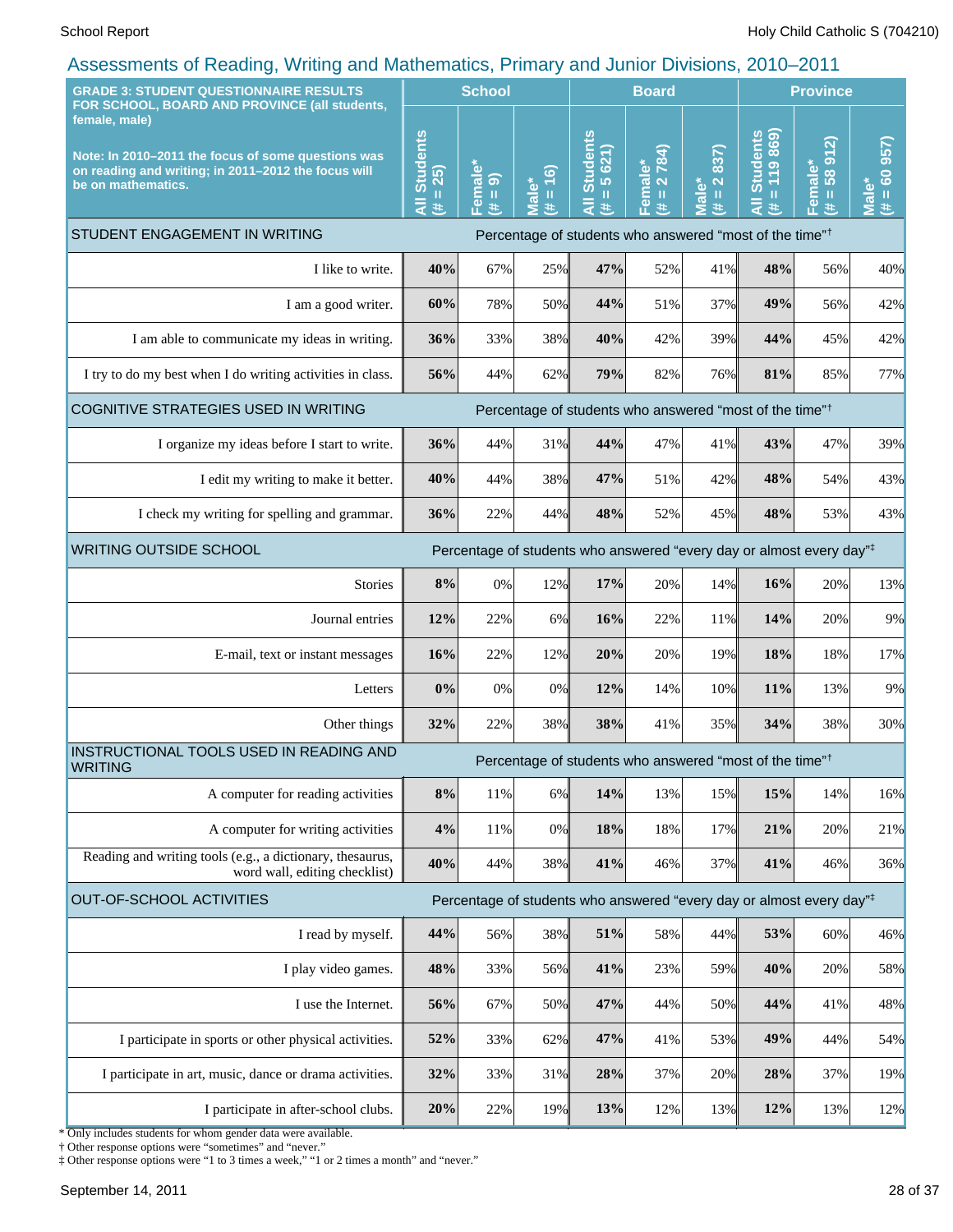| ASSESSINGINS OF INGRUING, VYINING RIN MANNETHRING, I TIMRIY RIN JUMON DIVISIONS, ZV IV-ZV I I<br><b>GRADE 3: STUDENT QUESTIONNAIRE RESULTS</b>   |                                                             | <b>School</b>         |                                                       | <b>Board</b>                                                          |                                     |                                                      | <b>Province</b>                          |                                |                                                                              |
|--------------------------------------------------------------------------------------------------------------------------------------------------|-------------------------------------------------------------|-----------------------|-------------------------------------------------------|-----------------------------------------------------------------------|-------------------------------------|------------------------------------------------------|------------------------------------------|--------------------------------|------------------------------------------------------------------------------|
| FOR SCHOOL, BOARD AND PROVINCE (all students,                                                                                                    |                                                             |                       |                                                       |                                                                       |                                     |                                                      |                                          |                                |                                                                              |
| female, male)<br>Note: In 2010-2011 the focus of some questions was<br>on reading and writing; in 2011-2012 the focus will<br>be on mathematics. | <b>Students</b><br>25)<br>$\rm{II}$<br>$\overline{a}$<br>y. | Female*<br>$(\# = 9)$ | $\overline{16}$<br>៰៎<br>$\rm{II}$<br><b>Tal</b><br>共 | <b>Students</b><br>5621)<br>Ш<br>共                                    | 2784)<br>Female*<br>$\,$ II<br>美    | 837)<br>$\boldsymbol{\sim}$<br>Male*<br>$\,$ II<br>违 | <b>Students</b><br>869)<br>119<br>Ш<br>共 | 912<br>Female*<br>58<br>Ш<br>违 | 957)<br>$\overline{6}$<br>ő<br>$\mathbf{H}$<br>$\bar{\bar{\mathbf{z}}}$<br>进 |
| <b>SCREEN TIME (WATCHING TV)</b>                                                                                                                 |                                                             |                       |                                                       | Percentage of students who answered "4 programs or more" <sup>†</sup> |                                     |                                                      |                                          |                                |                                                                              |
| Before school                                                                                                                                    | 12%                                                         | 22%                   | 6%                                                    | 12%                                                                   | $8\%$                               | 15%                                                  | 11%                                      | 8%                             | 15%                                                                          |
| After school                                                                                                                                     | 68%                                                         | 56%                   | 75%                                                   | 60%                                                                   | 57%                                 | 64%                                                  | 54%                                      | 49%                            | 58%                                                                          |
| PARENTAL ENGAGEMENT                                                                                                                              |                                                             |                       |                                                       | Percentage of students who answered "every day or almost every day"#  |                                     |                                                      |                                          |                                |                                                                              |
| We talk about the reading and writing work I do in<br>school.                                                                                    | 60%                                                         | 67%                   | 56%                                                   | 36%                                                                   | 40%                                 | 32%                                                  | 33%                                      | 37%                            | 29%                                                                          |
| We talk about the activities I do in school.                                                                                                     | 36%                                                         | 44%                   | 31%                                                   | 46%                                                                   | 50%                                 | 42%                                                  | 44%                                      | 49%                            | 39%                                                                          |
| We read together.                                                                                                                                | 20%                                                         | 33%                   | 12%                                                   | 20%                                                                   | 23%                                 | 17%                                                  | 21%                                      | 24%                            | 19%                                                                          |
| We look at my school agenda.                                                                                                                     | 56%                                                         | 44%                   | 62%                                                   | 49%                                                                   | 49%                                 | 49%                                                  | 54%                                      | 55%                            | 52%                                                                          |
| We use a computer together.                                                                                                                      | 0%                                                          | 0%                    | 0%                                                    | 17%                                                                   | 18%                                 | 17%                                                  | 14%                                      | 14%                            | 14%                                                                          |
| <b>SCHOOLS ATTENDED</b>                                                                                                                          |                                                             |                       |                                                       |                                                                       | Percentage of students <sup>§</sup> |                                                      |                                          |                                |                                                                              |
| Only this school/1 other school                                                                                                                  | 68%                                                         | 78%                   | 62%                                                   | 80%                                                                   | 81%                                 | 78%                                                  | 78%                                      | 79%                            | 78%                                                                          |
| 2 other schools/3 other schools                                                                                                                  | 28%                                                         | 22%                   | 31%                                                   | 15%                                                                   | 15%                                 | 16%                                                  | 16%                                      | 16%                            | 16%                                                                          |
| 4 other schools or more                                                                                                                          | 4%                                                          | 0%                    | 6%                                                    | 4%                                                                    | 3%                                  | 4%                                                   | 4%                                       | 4%                             | 4%                                                                           |
| LANGUAGES STUDENTS SPEAK AT HOME                                                                                                                 |                                                             |                       |                                                       |                                                                       | Percentage of students <sup>§</sup> |                                                      |                                          |                                |                                                                              |
| Only English/Mostly English                                                                                                                      | 60%                                                         | 44%                   | 69%                                                   | 57%                                                                   | 54%                                 | 60%                                                  | 71%                                      | 70%                            | 73%                                                                          |
| Another language (or other languages) as often as English                                                                                        | 28%                                                         | 33%                   | 25%                                                   | 26%                                                                   | 28%                                 | 23%                                                  | 17%                                      | 18%                            | 15%                                                                          |
| Mostly another language (or other languages)/<br>Only another language (or other languages)                                                      | $8\%$                                                       | 11%                   | 6%                                                    | 16%                                                                   | 17%                                 | 15%                                                  | 11%                                      | 11%                            | 10%                                                                          |
| LANGUAGES SPOKEN TO STUDENTS AT HOME                                                                                                             |                                                             |                       |                                                       |                                                                       | Percentage of students <sup>§</sup> |                                                      |                                          |                                |                                                                              |
| Only English/Mostly English                                                                                                                      | 56%                                                         | 56%                   | 56%                                                   | 49%                                                                   | 46%                                 | 53%                                                  | 69%                                      | 67%                            | 70%                                                                          |
| Another language (or other languages) as often as English                                                                                        | 24%                                                         | 33%                   | 19%                                                   | 24%                                                                   | 26%                                 | 22%                                                  | 14%                                      | 15%                            | 14%                                                                          |
| Mostly another language (or other languages)/<br>Only another language (or other languages)                                                      | 20%                                                         | 11%                   | 25%                                                   | 26%                                                                   | 27%                                 | 24%                                                  | 16%                                      | 17%                            | 15%                                                                          |

\* Only includes students for whom gender data were available.

† Other response options were "2 or 3 programs," "1 program" and "0 programs."

‡ Other response options were "1 to 3 times a week," "1 or 2 times a month" and "never."

§ Percentages may not add to 100, due to a lack of or ambiguous responses.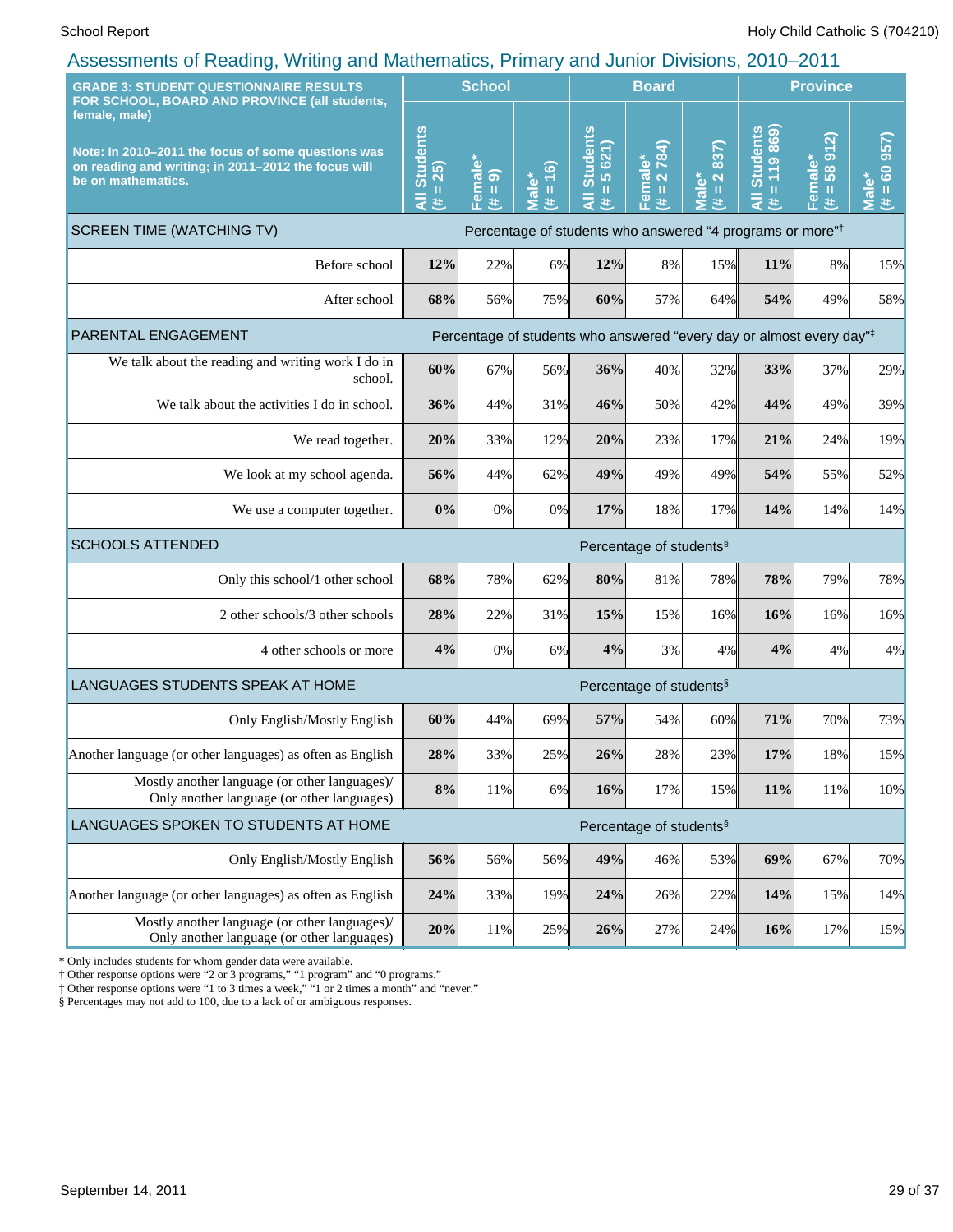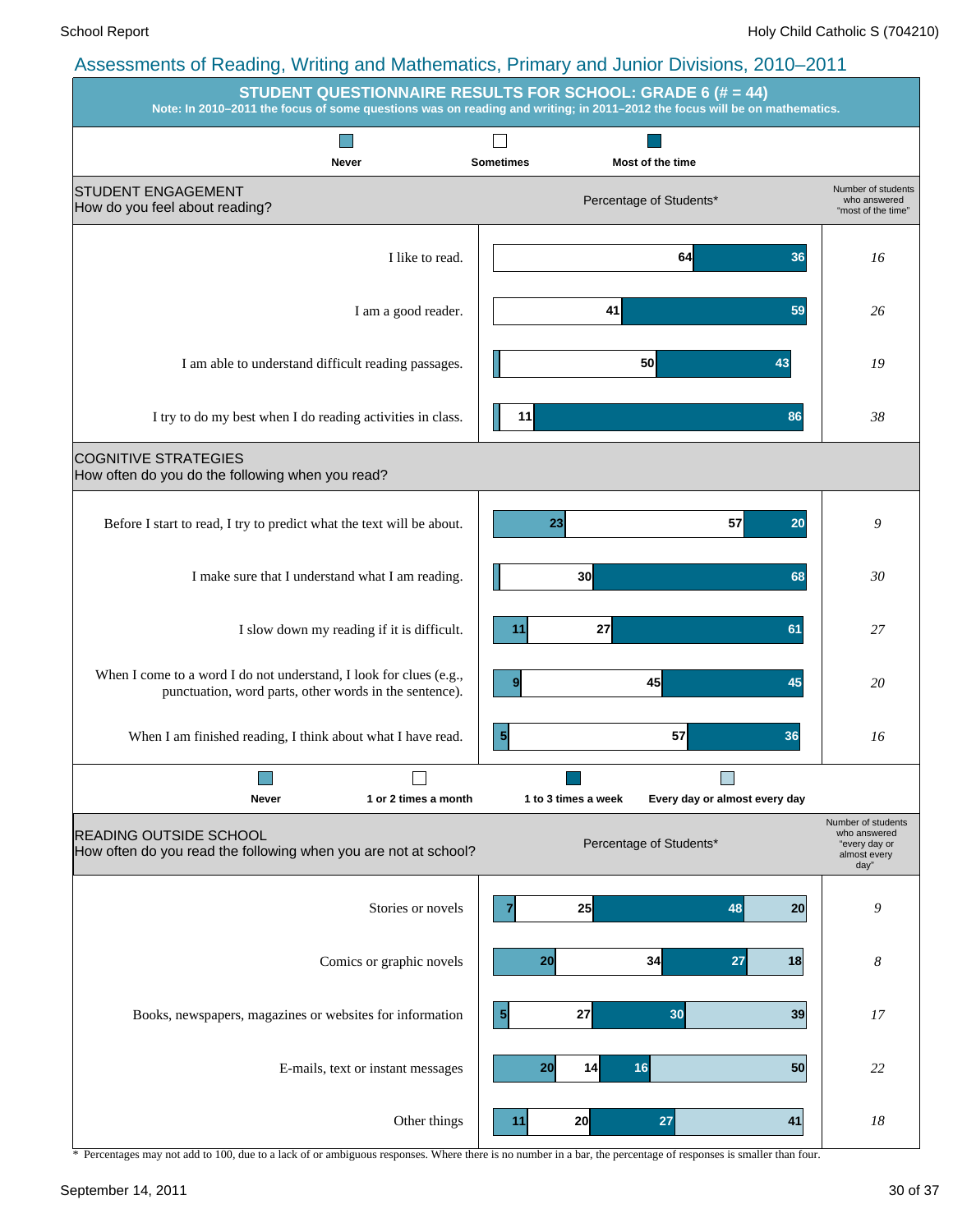|                                                                                                                                  | <b>STUDENT QUESTIONNAIRE RESULTS FOR SCHOOL: GRADE 6 (# = 44)</b><br>Note: In 2010-2011 the focus of some questions was on reading and writing; in 2011-2012 the focus will be on mathematics. |                                                                          |
|----------------------------------------------------------------------------------------------------------------------------------|------------------------------------------------------------------------------------------------------------------------------------------------------------------------------------------------|--------------------------------------------------------------------------|
| Never                                                                                                                            | <b>Sometimes</b><br>Most of the time                                                                                                                                                           |                                                                          |
| <b>STUDENT ENGAGEMENT</b><br>How do you feel about writing?                                                                      | Percentage of Students*                                                                                                                                                                        | Number of students<br>who answered<br>"most of the<br>time"              |
| I like to write.                                                                                                                 | 57<br>$\overline{\mathbf{5}}$<br>39                                                                                                                                                            | 17                                                                       |
| I am a good writer.                                                                                                              | 57<br>41                                                                                                                                                                                       | 18                                                                       |
| I am able to communicate my ideas in writing.                                                                                    | 45<br>55                                                                                                                                                                                       | 24                                                                       |
| I try to do my best when I do writing activities in class.                                                                       | 30 <sub>0</sub><br>68                                                                                                                                                                          | 30                                                                       |
| <b>COGNITIVE STRATEGIES</b><br>How often do you do the following when you write?                                                 |                                                                                                                                                                                                |                                                                          |
| I organize my ideas before I start to write.                                                                                     | 57<br>$\overline{7}$<br>36                                                                                                                                                                     | 16                                                                       |
| I edit my writing to make it better.                                                                                             | 41<br>57                                                                                                                                                                                       | 25                                                                       |
| I check my writing for spelling and grammar.                                                                                     | 48<br>52                                                                                                                                                                                       | 23                                                                       |
| 1 or 2 times a month<br>Never                                                                                                    | 1 to 3 times a week<br>Every day or almost every day                                                                                                                                           |                                                                          |
| <b>WRITING OUTSIDE SCHOOL</b><br>How often do you write the following (using paper or a computer)<br>when you are not at school? | Percentage of Students*                                                                                                                                                                        | Number of students<br>who answered<br>"every day or<br>almost every day" |
| <b>Stories</b>                                                                                                                   | 18<br>48<br>30 <sub>l</sub>                                                                                                                                                                    | $\boldsymbol{l}$                                                         |
| Journal entries                                                                                                                  | 30<br>36<br>18<br>11                                                                                                                                                                           | $\sqrt{2}$                                                               |
| E-mail, text or instant messages                                                                                                 | 18<br>43<br>18<br>18                                                                                                                                                                           | ${\it I9}$                                                               |
| Letters                                                                                                                          | 25<br>41<br>23<br>11                                                                                                                                                                           | $\sqrt{2}$                                                               |
| Other things                                                                                                                     | 27<br>32<br>32<br>7                                                                                                                                                                            | $\it 14$                                                                 |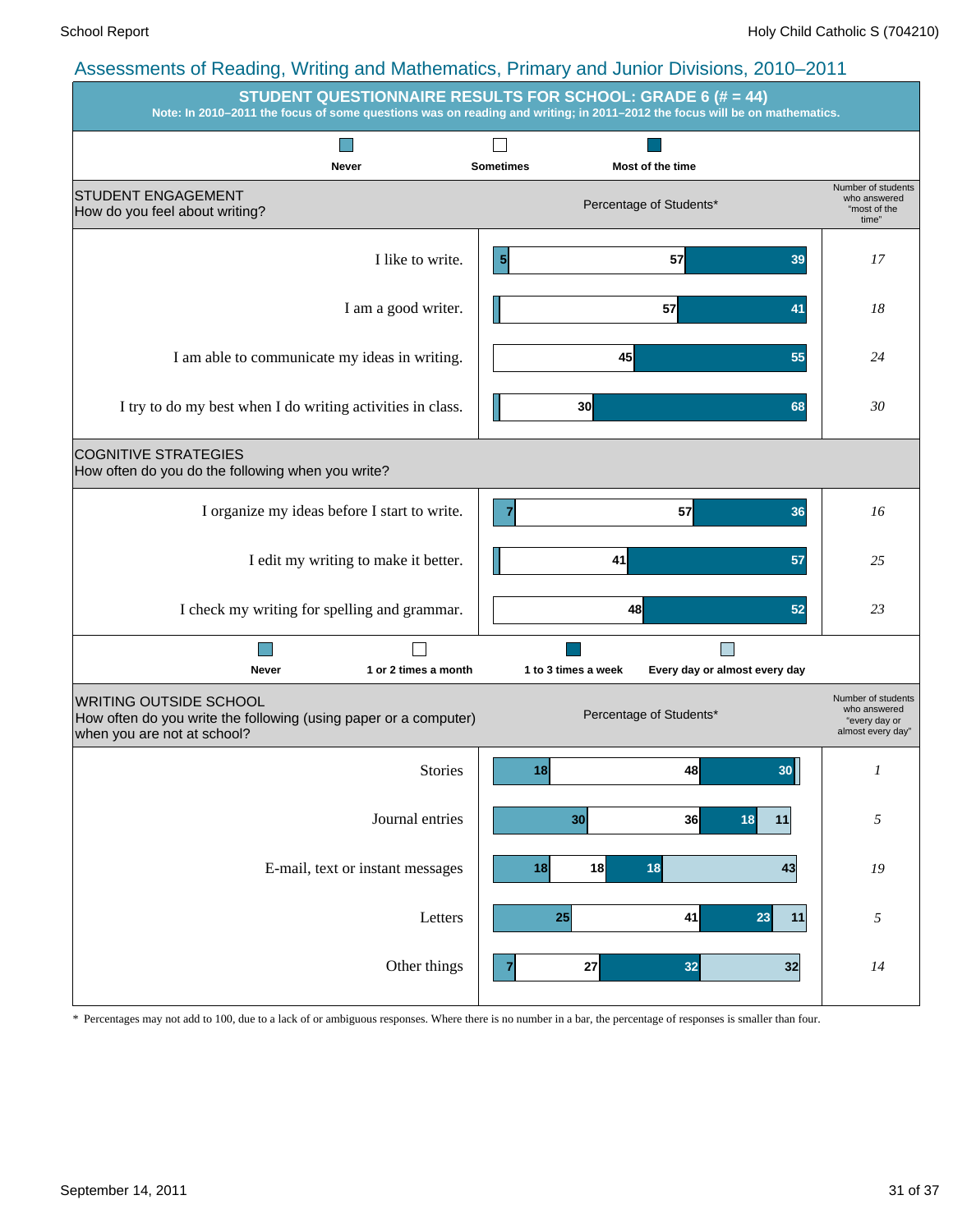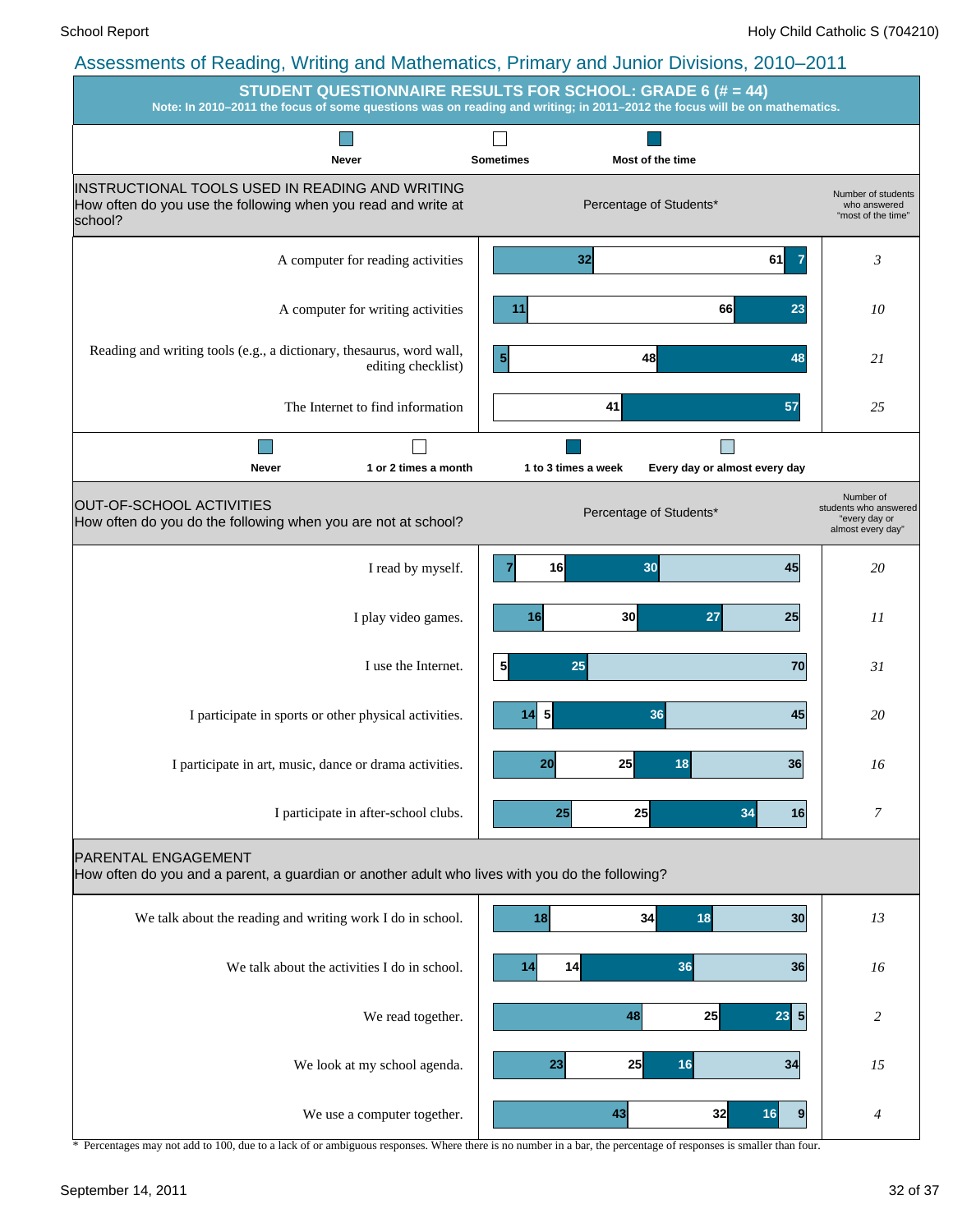| <b>STUDENT QUESTIONNAIRE RESULTS FOR SCHOOL: GRADE 6 (# = 44)</b><br>Note: In 2010-2011 the focus of some questions was on reading and writing; in 2011-2012 the focus will be on mathematics. |                                     |                                                              |                                                                                             |                                                                                 |  |  |  |  |  |
|------------------------------------------------------------------------------------------------------------------------------------------------------------------------------------------------|-------------------------------------|--------------------------------------------------------------|---------------------------------------------------------------------------------------------|---------------------------------------------------------------------------------|--|--|--|--|--|
|                                                                                                                                                                                                |                                     |                                                              |                                                                                             |                                                                                 |  |  |  |  |  |
| None                                                                                                                                                                                           | About half an hour/<br>About 1 hour | About 2 hours                                                | About 3 hours/<br>More than 3 hours                                                         |                                                                                 |  |  |  |  |  |
| <b>SCREEN TIME</b><br>How many hours do you usually spend doing the following on a<br>school day?                                                                                              |                                     |                                                              | Percentage of Students*                                                                     | Number of students<br>who answered<br>"about 3 hours" or<br>"more than 3 hours" |  |  |  |  |  |
| <b>Before School</b>                                                                                                                                                                           | Watching TV.                        | 45                                                           | 45<br>7                                                                                     | 3                                                                               |  |  |  |  |  |
|                                                                                                                                                                                                | Playing video games.                |                                                              | 82<br>14                                                                                    | 1                                                                               |  |  |  |  |  |
|                                                                                                                                                                                                | Using the Internet.                 |                                                              | 68<br>23<br>7                                                                               | 3                                                                               |  |  |  |  |  |
| After School                                                                                                                                                                                   | Watching TV.                        | 34                                                           | 30<br>30                                                                                    | 13                                                                              |  |  |  |  |  |
|                                                                                                                                                                                                | Playing video games.                | 48                                                           | $34 \vert 5 \vert$<br>11                                                                    | 5                                                                               |  |  |  |  |  |
|                                                                                                                                                                                                | Using the Internet.                 | 45                                                           | 25<br>27                                                                                    | 12                                                                              |  |  |  |  |  |
| <b>SCHOOLS ATTENDED</b><br>How many schools did you attend before this one?                                                                                                                    |                                     |                                                              | Percentage of Students*                                                                     | Number of students                                                              |  |  |  |  |  |
|                                                                                                                                                                                                | Only this school                    | 36                                                           |                                                                                             | 16                                                                              |  |  |  |  |  |
|                                                                                                                                                                                                | 1 other school                      | 30                                                           |                                                                                             | 13                                                                              |  |  |  |  |  |
|                                                                                                                                                                                                | 2 other schools                     | 9                                                            |                                                                                             | 4                                                                               |  |  |  |  |  |
|                                                                                                                                                                                                | 3 other schools                     | 20                                                           |                                                                                             | 9                                                                               |  |  |  |  |  |
|                                                                                                                                                                                                | 4 other schools or more             | - 15                                                         |                                                                                             | 2                                                                               |  |  |  |  |  |
|                                                                                                                                                                                                |                                     |                                                              |                                                                                             |                                                                                 |  |  |  |  |  |
| <b>Only English/</b><br><b>Mostly English</b>                                                                                                                                                  |                                     | Another language (or other languages)<br>as often as English | Mostly another language (or other languages)/<br>Only another language (or other languages) |                                                                                 |  |  |  |  |  |
| <b>LANGUAGES SPOKEN</b>                                                                                                                                                                        |                                     |                                                              | Percentage of Students*                                                                     | Number of students<br>who answered<br>"only English" or<br>"mostly English"     |  |  |  |  |  |
|                                                                                                                                                                                                | Languages student speaks at home    |                                                              | 64<br>30<br>7                                                                               | 28                                                                              |  |  |  |  |  |
| Languages in which people speak to student at home                                                                                                                                             |                                     |                                                              | 59<br>25<br>16                                                                              | 26                                                                              |  |  |  |  |  |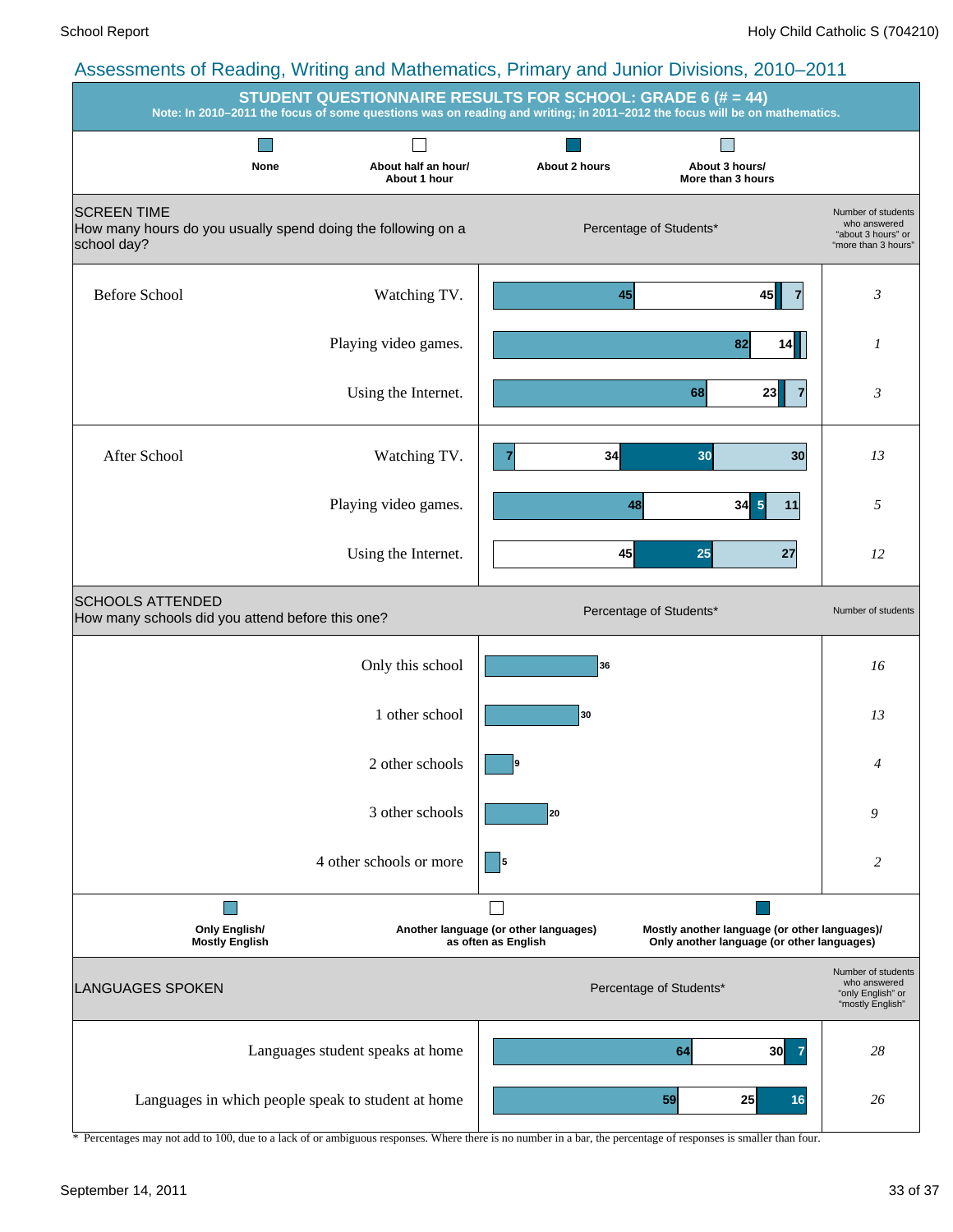| <b>GRADE 6: STUDENT QUESTIONNAIRE RESULTS</b>                                                                                                                                                     |                                     | <b>School</b>                              |                                                  |                                                                                                                                                                                                                                                                                      | <b>Board</b>                      |                                                                                                                                                                                                                                                                                                                 |                                             | <b>Province</b>                            |                                                                        |  |
|---------------------------------------------------------------------------------------------------------------------------------------------------------------------------------------------------|-------------------------------------|--------------------------------------------|--------------------------------------------------|--------------------------------------------------------------------------------------------------------------------------------------------------------------------------------------------------------------------------------------------------------------------------------------|-----------------------------------|-----------------------------------------------------------------------------------------------------------------------------------------------------------------------------------------------------------------------------------------------------------------------------------------------------------------|---------------------------------------------|--------------------------------------------|------------------------------------------------------------------------|--|
| FOR SCHOOL, BOARD AND PROVINCE (all students,<br>female, male)<br>Note: In 2010-2011 the focus of some questions was<br>on reading and writing; in 2011-2012 the focus will<br>be on mathematics. | <b>All Students</b><br>$= 44$<br>Ħ. | Female <sup>*</sup><br>25)<br>$\rm H$<br>共 | $\overline{19}$<br><b>Male*</b><br>$\frac{1}{1}$ | <b>Students</b><br>6458)<br>$\mathbf{H}% =\mathbf{H}^{T}\mathbf{v}^{T}\mathbf{v}^{T}\mathbf{v}^{T}+\mathbf{H}^{T}\mathbf{v}^{T}\mathbf{v}^{T}+\mathbf{H}^{T}\mathbf{v}^{T}\mathbf{v}^{T}+\mathbf{H}^{T}\mathbf{v}^{T}\mathbf{v}^{T}+\mathbf{H}^{T}\mathbf{v}^{T}\mathbf{v}^{T}$<br>巷 | 3 162)<br>Female*<br>$\rm H$<br>共 | 295)<br>$\infty$<br>ۜۧڡؙ<br>$\mathbf{H}% =\mathbf{H}^{T}\mathbf{v}^{T}\mathbf{v}^{T}\mathbf{v}^{T}+\mathbf{H}^{T}\mathbf{v}^{T}\mathbf{v}^{T}+\mathbf{H}^{T}\mathbf{v}^{T}\mathbf{v}^{T}+\mathbf{H}^{T}\mathbf{v}^{T}\mathbf{v}^{T}+\mathbf{H}^{T}\mathbf{v}^{T}\mathbf{v}^{T}$<br>$\overline{\mathbf{c}}$<br># | <b>Students</b><br>127 973<br>II.<br>$\ast$ | 590)<br>Female*<br>62<br>$\mathbf{I}$<br>共 | 359)<br>$\overline{65}$<br>$\omega$<br>$\mathbf{u}$<br><u>ក្ខ</u><br>进 |  |
| STUDENT ENGAGEMENT IN READING<br>Percentage of students who answered "most of the time" <sup>†</sup>                                                                                              |                                     |                                            |                                                  |                                                                                                                                                                                                                                                                                      |                                   |                                                                                                                                                                                                                                                                                                                 |                                             |                                            |                                                                        |  |
| I like to read.                                                                                                                                                                                   | 36%                                 | 48%                                        | 21%                                              | 42%                                                                                                                                                                                                                                                                                  | 51%                               | 33%                                                                                                                                                                                                                                                                                                             | 50%                                         | 59%                                        | 41%                                                                    |  |
| I am a good reader.                                                                                                                                                                               | 59%                                 | 64%                                        | 53%                                              | 62%                                                                                                                                                                                                                                                                                  | 65%                               | 59%                                                                                                                                                                                                                                                                                                             | 66%                                         | 70%                                        | 63%                                                                    |  |
| I am able to understand difficult reading passages.                                                                                                                                               | 43%                                 | 36%                                        | 53%                                              | 38%                                                                                                                                                                                                                                                                                  | 36%                               | 40%                                                                                                                                                                                                                                                                                                             | 40%                                         | 39%                                        | 41%                                                                    |  |
| I try to do my best when I do reading activities in class.                                                                                                                                        | 86%                                 | 88%                                        | 84%                                              | 79%                                                                                                                                                                                                                                                                                  | 82%                               | 75%                                                                                                                                                                                                                                                                                                             | 81%                                         | 85%                                        | 76%                                                                    |  |
| COGNITIVE STRATEGIES USED IN READING<br>Percentage of students who answered "most of the time" <sup>†</sup>                                                                                       |                                     |                                            |                                                  |                                                                                                                                                                                                                                                                                      |                                   |                                                                                                                                                                                                                                                                                                                 |                                             |                                            |                                                                        |  |
| Before I start to read, I try to predict what the text will be<br>about.                                                                                                                          | 20%                                 | 24%                                        | 16%                                              | 17%                                                                                                                                                                                                                                                                                  | 16%                               | 17%                                                                                                                                                                                                                                                                                                             | 14%                                         | 13%                                        | 15%                                                                    |  |
| I make sure that I understand what I am reading.                                                                                                                                                  | 68%                                 | 80%                                        | 53%                                              | 71%                                                                                                                                                                                                                                                                                  | 74%                               | 67%                                                                                                                                                                                                                                                                                                             | 71%                                         | 75%                                        | 67%                                                                    |  |
| I slow down my reading if it is difficult.                                                                                                                                                        | 61%                                 | 68%                                        | 53%                                              | 54%                                                                                                                                                                                                                                                                                  | 60%                               | 47%                                                                                                                                                                                                                                                                                                             | 56%                                         | 62%                                        | 51%                                                                    |  |
| When I come to a word I do not understand, I look for<br>clues (e.g., punctuation, word parts, other words in the<br>sentence).                                                                   | 45%                                 | 48%                                        | 42%                                              | 44%                                                                                                                                                                                                                                                                                  | 48%                               | 40%                                                                                                                                                                                                                                                                                                             | 44%                                         | 48%                                        | 39%                                                                    |  |
| When I am finished reading, I think about what I have<br>read.                                                                                                                                    | 36%                                 | 52%                                        | 16%                                              | 42%                                                                                                                                                                                                                                                                                  | 45%                               | 39%                                                                                                                                                                                                                                                                                                             | 42%                                         | 45%                                        | 39%                                                                    |  |
| READING OUTSIDE SCHOOL<br>Percentage of students who answered "every day or almost every day" <sup>‡</sup>                                                                                        |                                     |                                            |                                                  |                                                                                                                                                                                                                                                                                      |                                   |                                                                                                                                                                                                                                                                                                                 |                                             |                                            |                                                                        |  |
| Stories or novels                                                                                                                                                                                 | 20%                                 | 32%                                        | 5%                                               | 25%                                                                                                                                                                                                                                                                                  | 32%                               | 19%                                                                                                                                                                                                                                                                                                             | 35%                                         | 43%                                        | 27%                                                                    |  |
| Comics or graphic novels                                                                                                                                                                          | 18%                                 | 12%                                        | 26%                                              | 15%                                                                                                                                                                                                                                                                                  | 12%                               | 19%                                                                                                                                                                                                                                                                                                             | 14%                                         | 10%                                        | 18%                                                                    |  |
| Books, newspapers, magazines or websites for<br>information                                                                                                                                       | 39%                                 | 32%                                        | 47%                                              | 28%                                                                                                                                                                                                                                                                                  | 31%                               | 24%                                                                                                                                                                                                                                                                                                             | 26%                                         | 28%                                        | 24%                                                                    |  |
| E-mails, text or instant messages                                                                                                                                                                 | 50%                                 | 48%                                        | 53%                                              | 48%                                                                                                                                                                                                                                                                                  | 55%                               | 41%                                                                                                                                                                                                                                                                                                             | 48%                                         | 55%                                        | 41%                                                                    |  |
| Other things                                                                                                                                                                                      | 41%                                 | 40%                                        | 42%                                              | 35%                                                                                                                                                                                                                                                                                  | 36%                               | 34%                                                                                                                                                                                                                                                                                                             | 34%                                         | 35%                                        | 34%                                                                    |  |

\* Only includes students for whom gender data were available.

† Other response options were "sometimes" and "never."

‡ Other response options were "1 to 3 times a week," "1 or 2 times a month" and "never."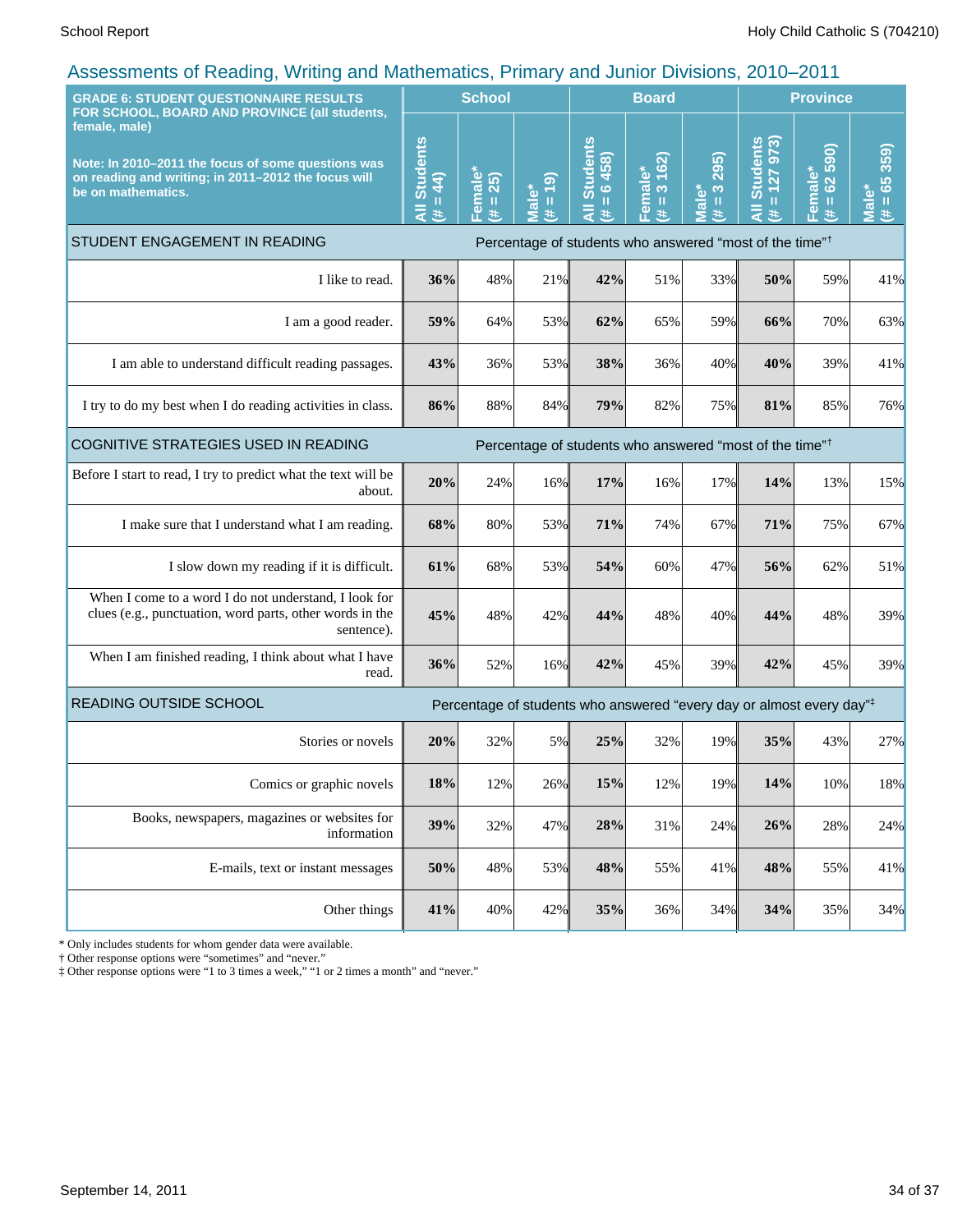| <b>School</b>                                                                                                                    |                     |                              | <b>Board</b>                                      |                                                                                                                                                      |                                            | <b>Province</b>                                      |                                                                                                                                                    |                                                                                  |
|----------------------------------------------------------------------------------------------------------------------------------|---------------------|------------------------------|---------------------------------------------------|------------------------------------------------------------------------------------------------------------------------------------------------------|--------------------------------------------|------------------------------------------------------|----------------------------------------------------------------------------------------------------------------------------------------------------|----------------------------------------------------------------------------------|
| <b>All Students</b><br>$= 44$<br>进                                                                                               | Female*<br>(# = 25) | (6)<br>Male*<br>$\rm H$<br>£ | <b>Students</b><br>6458<br>$\mathbf{u}$<br>₹<br>违 | 3 162)<br>Female*<br>(# = 3 16:                                                                                                                      | 295)<br>$\frac{3}{2}$<br><b>Male*</b><br># | <b>Students</b><br>973)<br>$= 127$<br>$\bar{a}$<br>巷 | 62 590)<br>Female*<br>(# = 62 5;                                                                                                                   | 359)<br>$= 65$<br><b>Male</b><br>进                                               |
|                                                                                                                                  |                     |                              |                                                   |                                                                                                                                                      |                                            |                                                      |                                                                                                                                                    |                                                                                  |
| 39%                                                                                                                              | 48%                 |                              | 39%                                               | 47%                                                                                                                                                  | 31%                                        | 39%                                                  | 50%                                                                                                                                                | 28%                                                                              |
| 41%                                                                                                                              | 52%                 |                              | 38%                                               | 43%                                                                                                                                                  | 34%                                        | 41%                                                  | 48%                                                                                                                                                | 34%                                                                              |
| 55%                                                                                                                              | 60%                 |                              | 45%                                               | 47%                                                                                                                                                  | 43%                                        |                                                      | 48%                                                                                                                                                | 41%                                                                              |
| 68%                                                                                                                              | 80%                 |                              | 77%                                               | 82%                                                                                                                                                  | 72%                                        |                                                      | 84%                                                                                                                                                | 73%                                                                              |
| COGNITIVE STRATEGIES USED IN WRITING<br>Percentage of students who answered "most of the time" <sup>†</sup>                      |                     |                              |                                                   |                                                                                                                                                      |                                            |                                                      |                                                                                                                                                    |                                                                                  |
| 36%                                                                                                                              | 44%                 |                              | 34%                                               | 36%                                                                                                                                                  | 32%                                        |                                                      | 38%                                                                                                                                                | 31%                                                                              |
| 57%                                                                                                                              | 52%                 |                              | 50%                                               | 55%                                                                                                                                                  | 44%                                        |                                                      | 59%                                                                                                                                                | 44%                                                                              |
| 52%                                                                                                                              | 52%                 |                              | 53%                                               | 59%                                                                                                                                                  | 47%                                        |                                                      | 57%                                                                                                                                                | 46%                                                                              |
| <b>WRITING OUTSIDE SCHOOL</b><br>Percentage of students who answered "every day or almost every day" <sup>‡</sup>                |                     |                              |                                                   |                                                                                                                                                      |                                            |                                                      |                                                                                                                                                    |                                                                                  |
| 2%                                                                                                                               | 4%                  |                              | 6%                                                | 8%                                                                                                                                                   |                                            | 6%                                                   | 8%                                                                                                                                                 | 4%                                                                               |
| 11%                                                                                                                              | 12%                 |                              | 9%                                                | 14%                                                                                                                                                  | 4%                                         |                                                      | 12%                                                                                                                                                | 3%                                                                               |
| 43%                                                                                                                              | 44%                 |                              | 44%                                               | 52%                                                                                                                                                  | 37%                                        |                                                      | 52%                                                                                                                                                | 38%                                                                              |
| 11%                                                                                                                              | 4%                  |                              | 4%                                                | 5%                                                                                                                                                   | 4%                                         |                                                      | 4%                                                                                                                                                 | 3%                                                                               |
| 32%                                                                                                                              | 32%                 |                              | 25%                                               | 26%                                                                                                                                                  | 24%                                        | 24%                                                  | 26%                                                                                                                                                | 22%                                                                              |
| INSTRUCTIONAL TOOLS USED IN READING AND<br>Percentage of students who answered "most of the time" <sup>†</sup><br><b>WRITING</b> |                     |                              |                                                   |                                                                                                                                                      |                                            |                                                      |                                                                                                                                                    |                                                                                  |
| $7\%$                                                                                                                            | 4%                  |                              | $8\%$                                             | 6%                                                                                                                                                   | 9%                                         | 8%                                                   | 6%                                                                                                                                                 | 9%                                                                               |
| 23%                                                                                                                              | 16%                 |                              |                                                   | 17%                                                                                                                                                  | 18%                                        | 24%                                                  | 22%                                                                                                                                                | 25%                                                                              |
| 48%                                                                                                                              | 44%                 |                              | 40%                                               | 45%                                                                                                                                                  |                                            |                                                      | 43%                                                                                                                                                | 33%                                                                              |
| 57%                                                                                                                              | 56%                 |                              |                                                   | 46%                                                                                                                                                  |                                            |                                                      | 48%                                                                                                                                                | 48%                                                                              |
| OUT-OF-SCHOOL ACTIVITIES<br>Percentage of students who answered "every day or almost every day" <sup>‡</sup>                     |                     |                              |                                                   |                                                                                                                                                      |                                            |                                                      |                                                                                                                                                    |                                                                                  |
| 45%                                                                                                                              | 52%                 |                              |                                                   | 43%                                                                                                                                                  |                                            |                                                      | 51%                                                                                                                                                | 35%                                                                              |
| 25%                                                                                                                              | 8%                  |                              | 31%                                               | 14%                                                                                                                                                  | 48%                                        |                                                      | 13%                                                                                                                                                | 47%                                                                              |
| 70%                                                                                                                              | 68%                 |                              | 62%                                               | 65%                                                                                                                                                  |                                            |                                                      | 61%                                                                                                                                                | 59%                                                                              |
| 45%                                                                                                                              | 48%                 |                              | 46%                                               | 38%                                                                                                                                                  |                                            |                                                      | 43%                                                                                                                                                | 56%                                                                              |
| 36%                                                                                                                              | 52%                 |                              | 20%                                               | 26%                                                                                                                                                  |                                            |                                                      | 27%                                                                                                                                                | 12%                                                                              |
| 16%                                                                                                                              | 24%                 |                              |                                                   | 9%                                                                                                                                                   |                                            |                                                      | 9%                                                                                                                                                 | 8%                                                                               |
|                                                                                                                                  |                     |                              |                                                   | 26%<br>26%<br>47%<br>53%<br>26%<br>63%<br>53%<br>0%<br>11%<br>42%<br>21%<br>32%<br>11%<br>32%<br>53%<br>58%<br>37%<br>47%<br>74%<br>42%<br>16%<br>5% | 17%<br>47%<br>35%<br>9%                    |                                                      | 44%<br>78%<br>34%<br>51%<br>51%<br>5%<br>8%<br>45%<br>3%<br>35%<br>38%<br>48%<br>43%<br>28%<br>30%<br>60%<br>60%<br>49%<br>54%<br>14%<br>19%<br>8% | Percentage of students who answered "most of the time" <sup>†</sup><br>48%<br>8% |

\* Only includes students for whom gender data were available. † Other response options were "sometimes" and "never."

‡ Other response options were "1 to 3 times a week," "1 or 2 times a month" and "never."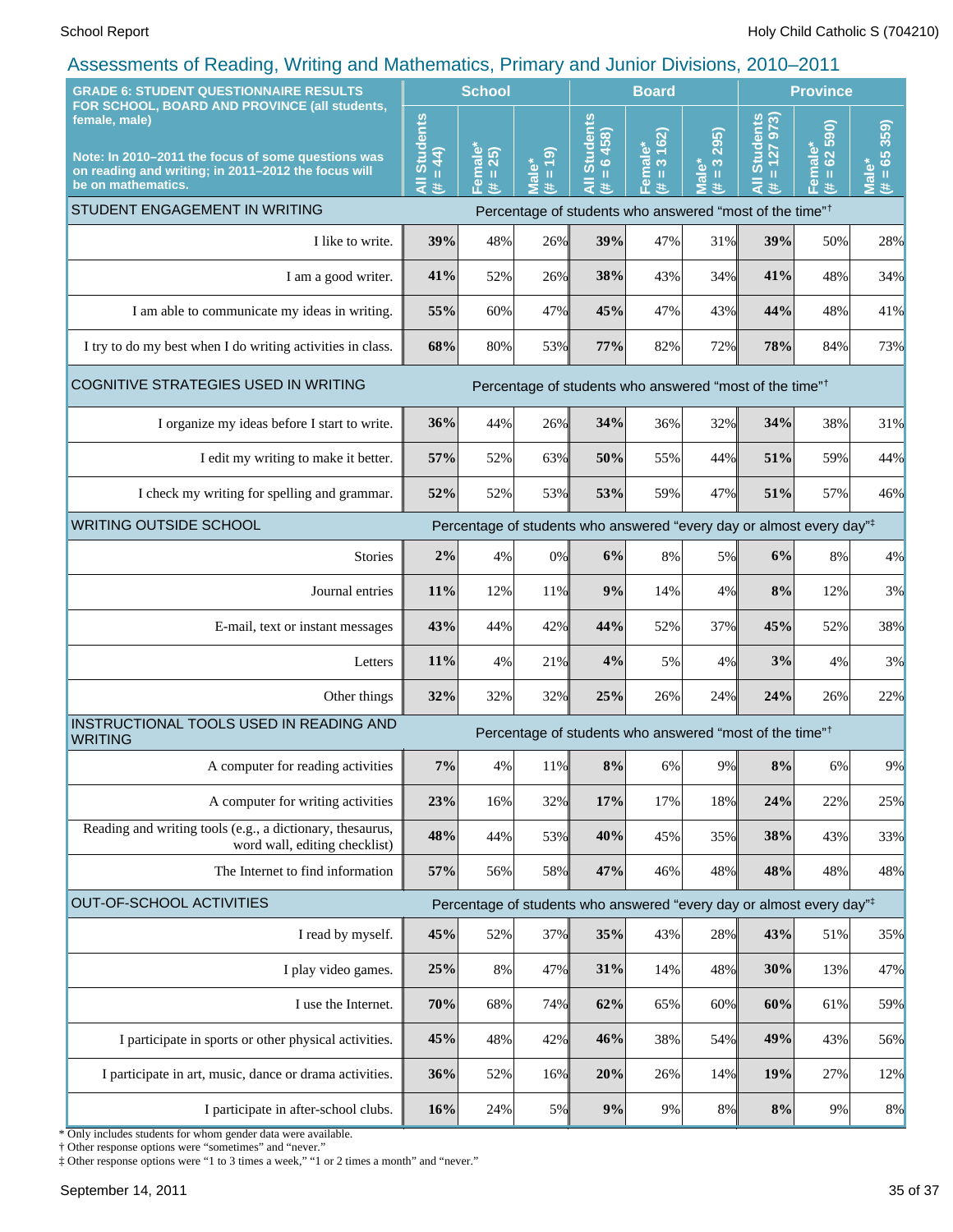| <b>GRADE 6: STUDENT QUESTIONNAIRE RESULTS</b><br>FOR SCHOOL, BOARD AND PROVINCE (all students,                                                   |                                                 |                                     | <b>School</b>        |                                                            | <b>Board</b>                                |                                     |                                                | <b>Province</b>                                 |                                                                         |  |
|--------------------------------------------------------------------------------------------------------------------------------------------------|-------------------------------------------------|-------------------------------------|----------------------|------------------------------------------------------------|---------------------------------------------|-------------------------------------|------------------------------------------------|-------------------------------------------------|-------------------------------------------------------------------------|--|
| female, male)<br>Note: In 2010-2011 the focus of some questions was<br>on reading and writing; in 2011-2012 the focus will<br>be on mathematics. | <b>Students</b><br>44<br>$\mathbf{H}$<br>ā<br>共 | Female*<br>(# = 25)                 | $= 19$<br>Male*<br>进 | <b>Students</b><br>6458)<br>$\mathbf{u}$<br>$\bar{a}$<br>进 | 162)<br>Female*<br>$\infty$<br>$\rm H$<br>违 | 295)<br>$\frac{3}{2}$<br>Male*<br>巷 | 127973<br><b>Students</b><br>$\rm H$<br>₹<br>共 | 590)<br>Female*<br>$\Omega$<br>$\mathbf H$<br>违 | 359)<br>$\overline{65}$<br>Male <sup>*</sup><br>$\mathbf{\bar{u}}$<br>进 |  |
| <b>SCREEN TIME</b><br>Percentage of students who answered "about 3 hours" or "more than 3 hours" <sup>†</sup>                                    |                                                 |                                     |                      |                                                            |                                             |                                     |                                                |                                                 |                                                                         |  |
| <b>Before School</b><br>Watching TV                                                                                                              | 7%                                              | 8%                                  | 5%                   | 3%                                                         | 3%                                          | 4%                                  | 2%                                             | 1%                                              | 3%                                                                      |  |
| Playing video games                                                                                                                              | 2%                                              | 0%                                  | 5%                   | 2%                                                         | 1%                                          | 4%                                  | 2%                                             | $<$ 1%                                          | 3%                                                                      |  |
| Using the Internet                                                                                                                               | 7%                                              | 8%                                  | 5%                   | 4%                                                         | 3%                                          | 4%                                  | 2%                                             | 2%                                              | 3%                                                                      |  |
| After School<br>Watching TV                                                                                                                      | 30%                                             | 32%                                 | 26%                  | 29%                                                        | 29%                                         | 29%                                 | 20%                                            | 19%                                             | 21%                                                                     |  |
| Playing video games                                                                                                                              | 11%                                             | 4%                                  | 21%                  | 16%                                                        | 5%                                          | 27%                                 | 13%                                            | 4%                                              | 22%                                                                     |  |
| Using the Internet                                                                                                                               | 27%                                             | 28%                                 | 26%                  | 28%                                                        | 30%                                         | 26%                                 | 20%                                            | 20%                                             | 20%                                                                     |  |
| PARENTAL ENGAGEMENT<br>Percentage of students who answered "every day or almost every day" <sup>‡</sup>                                          |                                                 |                                     |                      |                                                            |                                             |                                     |                                                |                                                 |                                                                         |  |
| We talk about the reading and writing work I do in<br>school.                                                                                    | 30%                                             | 32%                                 | 26%                  | 21%                                                        | 22%                                         | 19%                                 | 21%                                            | 23%                                             | 19%                                                                     |  |
| We talk about the activities I do in school.                                                                                                     | 36%                                             | 32%                                 | 42%                  | 37%                                                        | 40%                                         | 35%                                 | 38%                                            | 42%                                             | 35%                                                                     |  |
| We read together.                                                                                                                                | 5%                                              | 0%                                  | 11%                  | 5%                                                         | 4%                                          | 5%                                  | 4%                                             | 4%                                              | 4%                                                                      |  |
| We look at my school agenda.                                                                                                                     | 34%                                             | 24%                                 | 47%                  | 21%                                                        | 19%                                         | 23%                                 | 29%                                            | 28%                                             | 30%                                                                     |  |
| We use a computer together.                                                                                                                      | 9%                                              | 12%                                 | 5%                   | 8%                                                         | 8%                                          | 7%                                  | 6%                                             | 6%                                              | $6\%$                                                                   |  |
| <b>SCHOOLS ATTENDED</b>                                                                                                                          |                                                 | Percentage of students <sup>§</sup> |                      |                                                            |                                             |                                     |                                                |                                                 |                                                                         |  |
| Only this school/1 other school                                                                                                                  | 66%                                             | 68%                                 | 63%                  | 76%                                                        | 77%                                         | 76%                                 | 69%                                            | 69%                                             | 68%                                                                     |  |
| 2 other schools/3 other schools                                                                                                                  | 30%                                             | 28%                                 | 32%                  | 18%                                                        | 17%                                         | 18%                                 | 23%                                            | 23%                                             | 22%                                                                     |  |
| 4 other schools or more                                                                                                                          | 5%                                              | 4%                                  | 5%                   | 4%                                                         | 4%                                          | 4%                                  | 7%                                             | 7%                                              | 7%                                                                      |  |
| LANGUAGES STUDENTS SPEAK AT HOME<br>Percentage of students <sup>§</sup>                                                                          |                                                 |                                     |                      |                                                            |                                             |                                     |                                                |                                                 |                                                                         |  |
| Only English/Mostly English                                                                                                                      | 64%                                             | 60%                                 | 68%                  | 63%                                                        | 62%                                         | 63%                                 | 75%                                            | 76%                                             | 75%                                                                     |  |
| Another language (or other languages) as often as English                                                                                        | 30%                                             | 32%                                 | 26%                  | 25%                                                        | 26%                                         | 23%                                 | 15%                                            | 16%                                             | 15%                                                                     |  |
| Mostly another language (or other languages)/<br>Only another language (or other languages)                                                      | 7%                                              | 8%                                  | 5%                   | 11%                                                        | 10%                                         | 12%                                 | $7\%$                                          | 7%                                              | 8%                                                                      |  |
| LANGUAGES SPOKEN TO STUDENTS AT HOME                                                                                                             | Percentage of students <sup>§</sup>             |                                     |                      |                                                            |                                             |                                     |                                                |                                                 |                                                                         |  |
| Only English/Mostly English                                                                                                                      | 59%                                             | 60%                                 | 58%                  | 51%                                                        | 50%                                         | 52%                                 | 71%                                            | 71%                                             | 71%                                                                     |  |
| Another language (or other languages) as often as English                                                                                        | 25%                                             | 24%                                 | 26%                  | 27%                                                        | 27%                                         | 26%                                 | 14%                                            | 15%                                             | 14%                                                                     |  |
| Mostly another language (or other languages)/<br>Only another language (or other languages)                                                      | 16%                                             | 16%                                 | 16%                  | 21%                                                        | 21%                                         | 20%                                 | 13%                                            | 13%                                             | 13%                                                                     |  |

\* Only includes students for whom gender data were available.

† Other response options were "about 2 hours," "about 1 hour," "about half an hour" and "none."

‡ Other response options were "1 to 3 times a week," "1 or 2 times a month" and "never."

§ Percentages may not add to 100, due to a lack of or ambiguous responses.